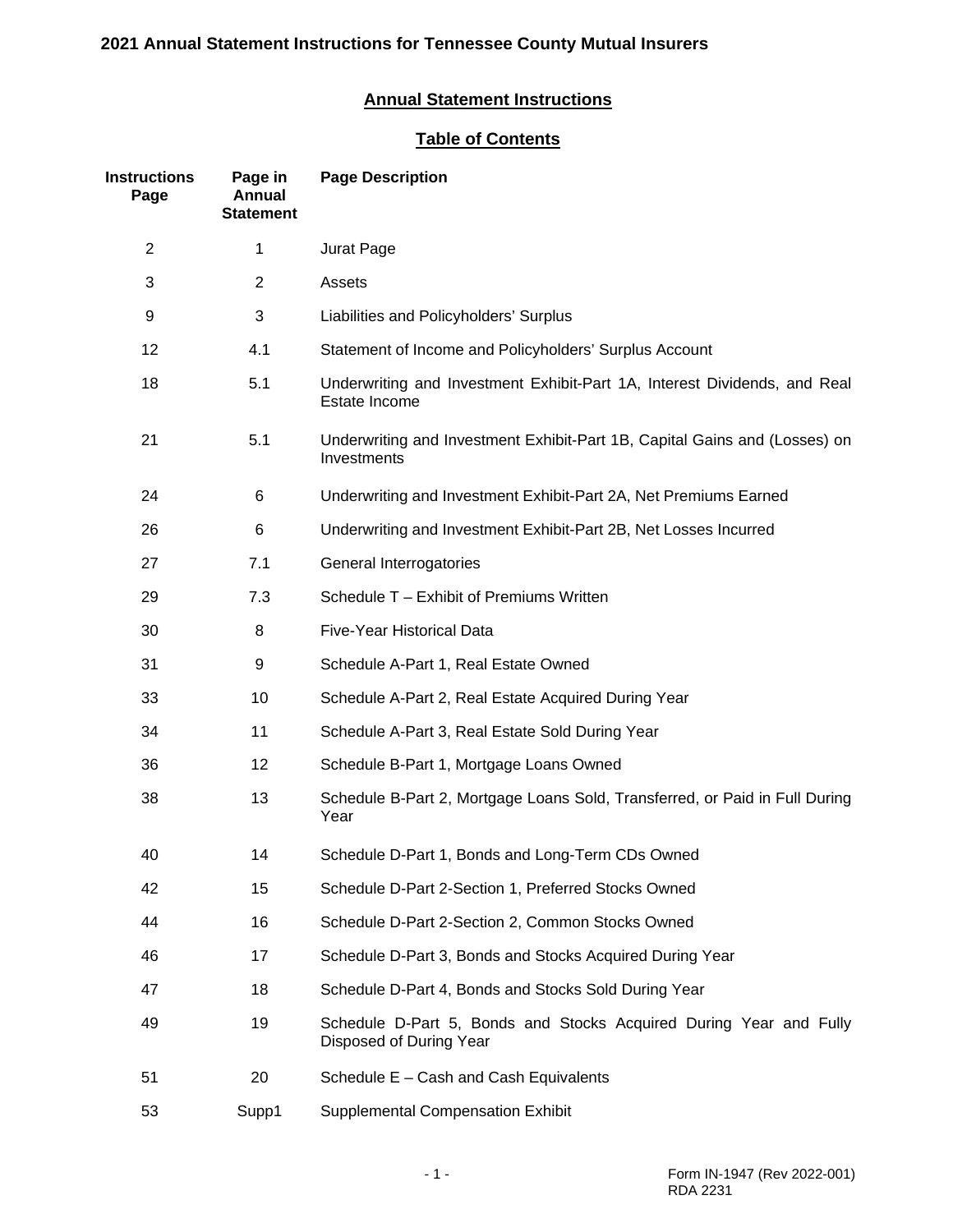#### **Jurat Page**

Page 1 is the Jurat Page, which identifies the insurer, its principal officers, and its administrative and statutory office locations. The Jurat Page also contains an affidavit, signed by officers of the insurer, that affirms the completeness and accuracy of the information contained in the Annual Statement.

**Statutory Home Office –** The statutory home office within the insurer's state of domicile as registered with the Tennessee Department of Commerce and Insurance.

**Mail Address –** The insurer's mailing address, if other than the main administrative office address. It may be a P.O. Box number and the associated ZIP code.

**Main Administrative Office –** The location of the company's main administrative office.

**Annual Statement Contact –** The name, telephone number, and e-mail address of the Annual Statement contact person.

**Officers, Directors, & Trustees –** Show full name (initials not acceptable). Those officers and directors who did not occupy the indicated position in the previously filed statement should have a number sign (#) placed next to their name. When listing officers, only those vice presidents, as determined by the insurer, who fulfill major policy-making or managerial roles need to be individually listed. (NOTE: A biographical affidavit should be submitted to the Tennessee Department of Commerce and Insurance for any new officers and directors.)

**Signatures –** The Jurat Page should be signed by at least the President and Secretary or in their absence by two officers of the company elected by the board, pursuant to Tennessee Code Annotated § 56-1-501(a). The Annual Statement filed with the Tennessee Department of Commerce and Insurance must have original signatures of at least two officers and should be properly notarized.

**Amendments –** If this is an amendment, change, or modification of previously filed information, indicate so in the lower righthand corner of the page and state the amendment number, the date the amendment is being filed, and the number of Annual Statement pages being changed by the amendment. The Jurat Page should always accompany an amendment.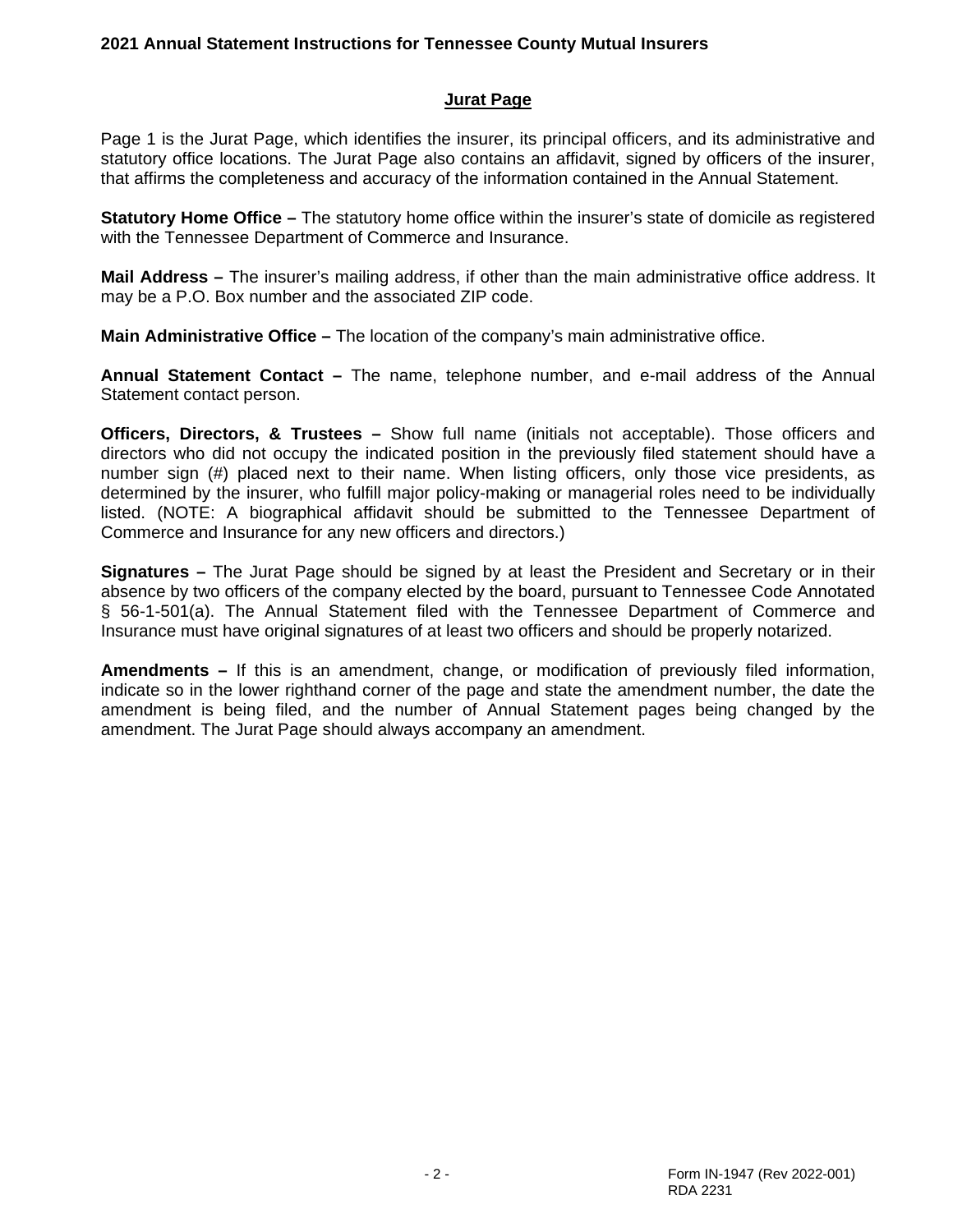#### **Assets**

Page 2 displays the net admitted assets of the insurer as of December 31 of the current and prior year, stated in accordance with accounting practices prescribed by the Tennessee Department of Commerce and Insurance for County Mutual insurers. Page 2 reflects gross assets as well as the adjustments for non-admitted assets to obtain the net admitted assets.

**Lines 1 – Bonds –** Bonds (including long-term certificates of deposit (CDs) in banks or other similar financial institutions with maturity dates of more than one year from the acquisition date) are generally recorded on the insurer's general ledger at actual acquisition cost or amortized value, commonly referred to as *book value*. Book value for bonds will generally not fluctuate from actual cost unless the insurer is amortizing bond premium, accruing the bond discount, or recording write-downs due to impairment. Adjustments made to book value are recorded on the income statement as an entry to investment income (for premium amortization or discount accrual) or realized capital losses (for impairment write-downs). Bonds should be admitted on the Annual Statement at *book value*, as noted above.

*Crosscheck: the amount reported on this line should agree with Schedule D–Part 1 (Page 14), Line 9999, Column 14.*

*Relevant literature: Tenn. Code Ann. § 56-3-113, SSAP #26 - Bonds, and the Purposes and Procedures Manual of the National Association of Insurance Commissioners (NAIC) Investment Analysis Office.*

**Line 2 – Stocks –** Investments in stocks are separated on the balance sheet between preferred stocks and common stocks. These stock investments are listed in detail on Schedule D-Part 2.

**Line 2.1 – Stocks: Preferred Stocks –** Preferred stocks are generally recorded on the insurer's general ledger at actual acquisition cost or amortized cost, commonly referred to as *book value*. Book value for preferred stock will generally not fluctuate from actual cost unless the insurer is amortizing any premium, accruing any discount, or recording write-downs due to impairment. Adjustments made to book value are recorded on the income statement as an entry to investment income (for premium amortization or discount accrual) or realized capital losses (for impairment write-downs).

How the preferred stocks will be admitted on the Annual Statement depends on the alphanumeric NAIC designation. If a preferred stock is "redeemable" and has the designation 1 or 2, it should be admitted at "book value". If a preferred stock is not redeemable and has the designation 1 or 2, it should be admitted at "market value". If the designation of any preferred stock is 3 or lower, it should be admitted at "lower of book or market value".

The market value shall represent the quoted market rate as listed on the New York Stock Exchange, NASDAQ National Market System, or the American Stock Exchange, as of the end of the current year. If there is no quoted market rate, the insurer shall indicate how the price was determined in General Interrogatory #10 (Page 7.1). The difference between book value and market value is reported as an unrealized capital gain or (loss) and is accounted for as a direct adjustment to policyholders' surplus.

*Crosscheck: the amount reported on this line should agree with Schedule D–Part 2-Section 1 (Page 15), Line 9999, Column 7.*

*Relevant literature: Tenn. Code Ann. § 56-3-114 and SSAP #32 – Preferred Stock.*

**Line 2.2 – Stocks: Common Stocks –** Non-affiliated common stocks are admitted on the Annual Statement at market value. The market value shall represent the quoted market rate as listed on the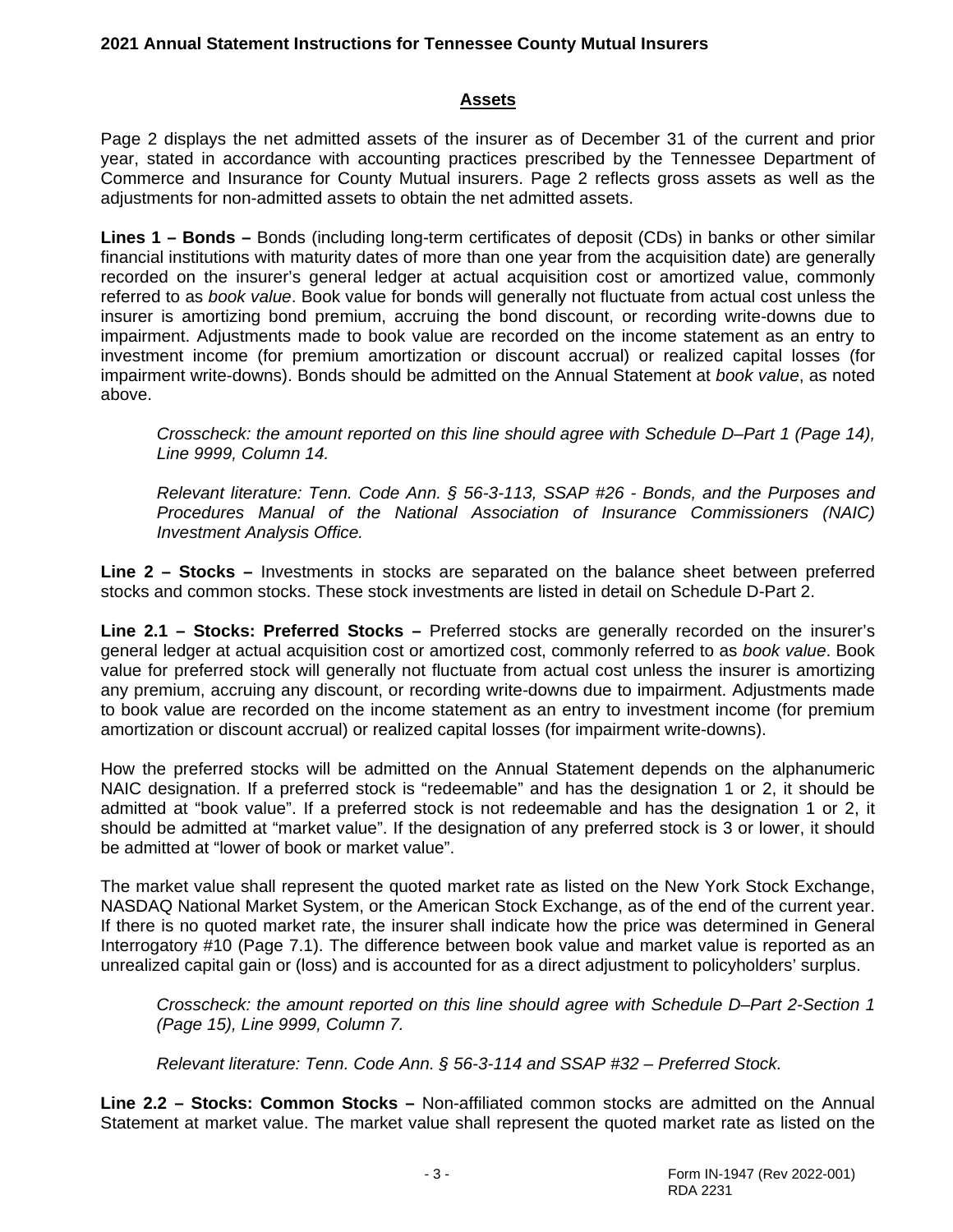New York Stock Exchange, NASDAQ National Market System, or the American Stock Exchange, as of the end of the current year. If there is no quoted market rate, the insurer shall indicate how the price was determined in General Interrogatory #10 (Page 7.1). Unrealized capital gains or (losses) are accounted for as direct adjustments to policyholders' surplus.

Mutual Funds – In most instances, investments in mutual funds should be treated as common stock investments and reported in Schedule  $D - Part 2 - Section 2$ . Generally, this treatment does not vary depending on the types of securities in which the mutual fund invests. A mutual fund investing in corporate bonds is still treated as a common stock investment rather than a bond investment. The only exception where mutual funds may be treated differently is when a mutual fund invests 100% of its total assets in U.S. Government Bonds that are issued or guaranteed as payment of principal and interest by agencies and instrumentalities of the U.S. government, including single or multi-class mortgage-backed/asset-backed securities, and collateralized repurchase agreements comprised of those obligations at all times, (i.e. U.S. Treasuries, Federal National Mortgage Association (FNMA), Federal Home Loan Mortgage Corporation (FHLMC), Federal Home Loan Banks (FHLB), Government National Mortgage Association (GNMA), etc). These mutual funds should be reported as bonds.

*Crosscheck: the amount reported on this line should agree with Schedule D–Part 2-Section 2 (Page 16), Line 9999, Column 6.*

*Relevant literature: Tenn. Code Ann. § 56-3-114, SSAP #30 – Unaffiliated Common Stock, and the Purposes and Procedures Manual of the NAIC Investment Analysis Office (for investments in mutual funds).*

**Line 3 – Mortgage Loans on Real Estate –** Mortgage loans represent loans made by or purchased by the insurer which are secured by real estate. They are detailed on Schedule B and are separated on the balance sheet between first liens and other than first liens. Mortgage loans are generally recorded on the insurer's general ledger at their unpaid principal balances (less any adjustments for permanent impairment), commonly referred to as *book value*.

Generally, mortgage loans are admitted on the Annual Statement at their *book value* up to 75% of the value of the underlying real estate per Tenn. Code Ann. § 56-3-402(11).

**Line 3.1 – Mortgage Loans on Real Estate: First Liens –** This line should include the book value of all first lien mortgages (whether in good standing or in default). Mortgage loans in default or otherwise impaired are to be admitted on the Annual Statement at the *lower* of book value or the value of the pledged collateral. The excess of book value over the pledged collateral for mortgages in default are included in this total but are deducted from gross assets and non-admitted on Line 26.

*Crosscheck: the amount reported on Line 3.1 + Line 3.2 should agree with Schedule B–Part 1 (Page 12), Line 9999, Column 7.*

**Line 3.2 – Mortgage Loans on Real Estate: Other than First Liens –** Second liens (or other than first lien mortgages) are not allowable investments according to Statutory Accounting Principles. The total book value of second lien mortgages is reported on this line but is deducted from gross assets and non-admitted on Line 27.

*Crosscheck: the amount reported on Line 3.1 + Line 3.2 should agree with Schedule B–Part 1 (Page 12), Line 9999, Column 7.*

**Line 4 – Real Estate –** All real estate owned is included here and listed in detail on Schedule A. Encumbrances (i.e., mortgages) payable which are secured by insurer owned real estate are reported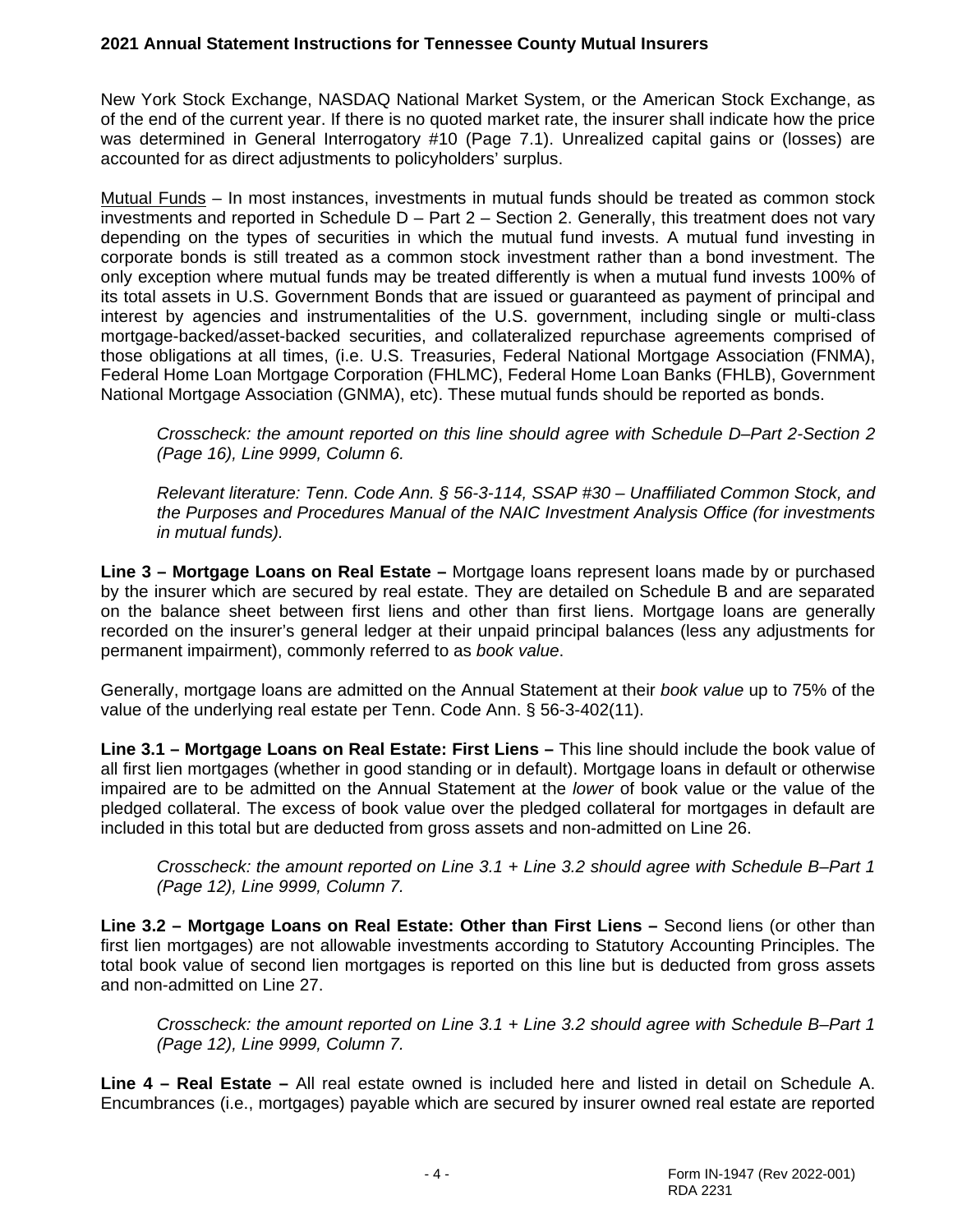as offsets (reductions) to the related real estate asset. Real estate is generally recorded on the insurer's general ledger at *book value* (i.e., cost, plus capitalized improvements, less depreciation).

Real estate is generally admitted on the Annual Statement at its book value less related encumbrances. However, Tenn. Code Ann. § 56-3-405(6) limits an insurer's total investment in real estate to only 10% of admitted assets. (If the insurer's total investment in real estate is in excess of 10% of admitted assets, the excess amount should be non-admitted on Line 25.)

**Line 4.1 – Real Estate: Properties Occupied by the Company –** Properties occupied by the insurer are generally admitted at net book value (depreciated cost) less related encumbrances. Properties in this category must be more than 50% occupied by the insurer, based on square footage. Properties not meeting this test are reported as investment real estate on Line 4.2.

*Crosscheck: the amount reported on this line should agree with Schedule A–Part 1 (Page 9), Line 0199, Column 8.*

**Line 4.2 – Real Estate: Investment Real Estate –** Investment real estate would include properties held for the production of income and properties held for sale. Investment real estate properties are admitted on the Annual Statement at the *lower* of net book value or market value, less related encumbrances. The excess of net book value over market value, less encumbrances, is included in this total but will be deducted from gross assets and non-admitted on Line 25.

*Crosscheck: the amount reported on this line should agree with Schedule A–Part 1, Line 0299 (Page 9), Column 8.*

**Line 5 – Cash and Cash Equivalents –** Amounts reported as cash and cash equivalents include funds on hand (i.e., petty cash and other undeposited funds), the reconciled book balances in checking and savings accounts, short-term CDs in banks or other similar financial institutions with maturity dates of one year or less from the acquisition date, money market funds, and other items considered to be cash equivalents.

Schedule E provides a listing of significant bank and savings accounts, short-term certificates of deposit (with original maturity one year or less), money market funds, and other cash items, including funds on hand. (Mutual Funds should be reported as either bonds or commons stocks. See instructions for bonds (Line 1) and common stocks (Line 2.2).

*Crosscheck: the amount reported on this line should agree with Schedule E–Cash and Cash Equivalents (Page 20), Line 9999, Column 5.*

*Relevant literature: SSAP #2 – Cash, Drafts, and Short-Term Investments.*

**Line 6 – Aggregate Write-ins for Invested Assets –** Any other investments owned by the insurer not classified elsewhere are reported on this line. The insurer should itemize the individual components of this account at the bottom of Page 2 in the section labeled "Details of Write-Ins" supporting Line 6.

**Line 7 – Subtotals, Cash, and Invested Assets –** Line 7 is the sum of Lines 1 through 6.

**Line 8 – Premium Receivables and Agents Balances –** Original, renewal, endorsement, and installment premium balances due to the insurer from agents or directly from policyholders are included in this line. The due date is determined by the effective date of the insurance policy or the due date of installment. If the insurer uses an agent billing system, premiums receivable may be reported net of related agent commissions (fixed and provisional). Contingent commission adjustments are reported as a liability on Page 3, Line 6. If the insurer uses a direct billing system, the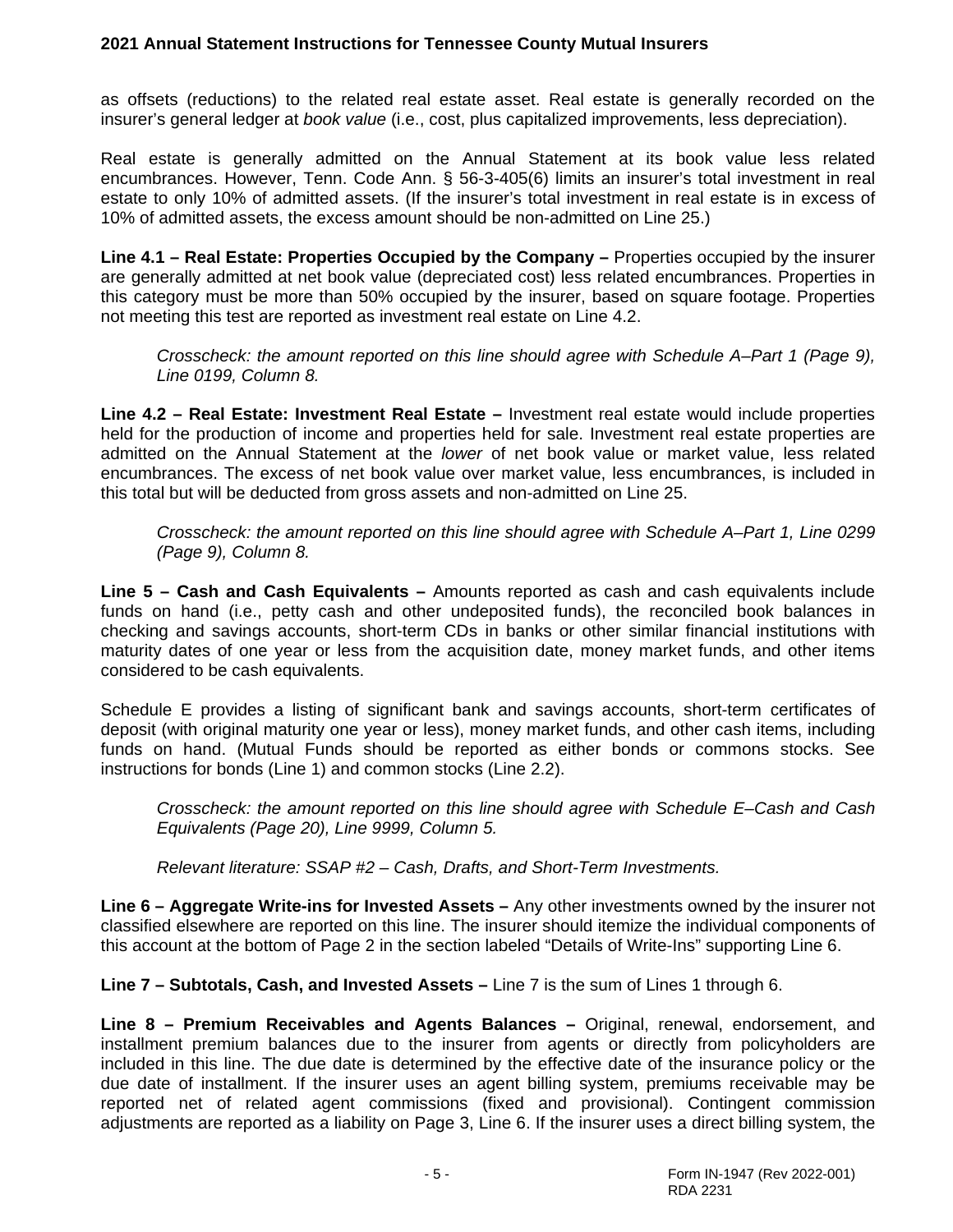commissions are not netted against the receivable from policyholders but are recorded as a liability on Page 3, Line 6. The gross receivable is reported on this line with the deduction for any non-admitted accounts reported on Line 18. Generally, to the extent that there is no related unearned premium, any uncollected premium balances which are over 90 days due should be non-admitted.

*Relevant literature: SSAP #6 – Uncollected Premium Balances, Bills Receivable for Premiums, and Amounts Due from Agents and Brokers.*

**Line 9 – Reinsurance Recoverable on Paid Losses and Loss Adjustment Expenses –** The amounts reported here are the actual losses and loss expenses recoverable from reinsurers on losses and loss adjustment expenses which have been paid by the insurer but not yet recovered from the reinsurer. The gross reinsurance recoverable is reported on this line. Reinsurance recoverables on paid losses and loss adjustment expenses that are over 90 days old are non-admitted and deducted from gross assets on Line 19.

*Crosscheck: the amount reported on this line in Column 2 should agree with the Underwriting and Investment Exhibit-Part 2B (Page 6), Column 3.*

**Line 10 – Federal Income Tax Recoverable –** Federal income tax recoverable assets should be recorded for tax refunds reasonably expected to be recovered in a subsequent period, whether or not a tax return has actually been filed as of the Annual Statement filing date. Income tax recoverables are reasonably expected to be recovered if the refund is attributable to overpayment of estimated tax payments, errors, carrybacks, or items for which the insurer has substantial authority.

*Relevant literature: SSAP #101 – Income Taxes.*

**Line 11 – Interest, Dividends, and Real Estate Income Due and Accrued –** This line should report all investment income earned as of December 31 but not yet received. Amounts over 180 days past due on mortgage loans and over 90 days past due on all other investment income items are considered non-admitted assets and are included in this total but deducted from gross assets on Line 21.

*Crosscheck: the amount reported on this line in Column 1 should agree with the Underwriting and Investment Exhibit - Part 1A (Page 5.1), Line 8, Column 4.* 

*Crosscheck: the amount reported on this line in Column 2 should agree with the Underwriting and Investment Exhibit - Part 1A (Page 5.1), Line 8, Column 5.*

**Line 12 – Furniture, Equipment, and Supplies –** Furniture, equipment, and supplies would include capitalized office furniture, office equipment (other than Electronic Data Processing (EDP) equipment), automobiles, and other vehicles. It would also include office supplies, printed matter, and stationery. Furniture, equipment, and supplies are included in gross assets on this line but are considered nonadmitted assets and deducted from gross assets on Line 22.

**Line 13 - Electronic Data Processing Equipment and Software –** The depreciated value of all capitalized EDP equipment and software is reported on this line. Operating system software (e.g., DOS, Windows, etc.) includes any software necessary to run and maintain the hardware. EDP equipment would include such items as minicomputers, personal computers, laptops, and peripheral equipment such as disk drives, tape drives, and printers. EDP equipment and operating system software should be depreciated over a period not to exceed three years. Non-operating system software (often called "applications software") includes software for applications such as the general ledger, policy administration, investment management, claims, and premium billing. Non-operating system software should be depreciated over a period not to exceed five years. The depreciated value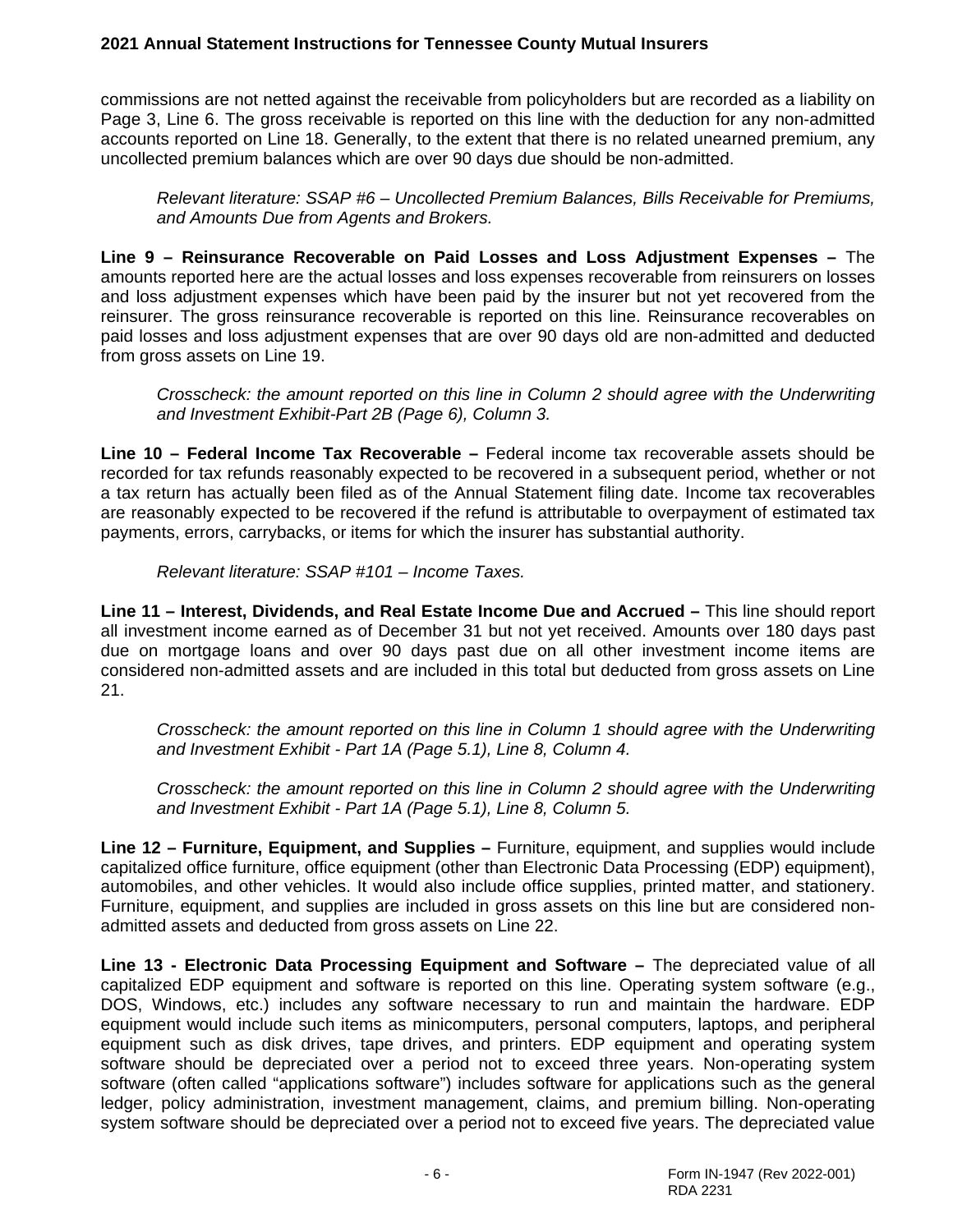of EDP equipment and operating software is an admitted asset to the extent that the total value does not exceed 3% of prior year-end surplus. Any excess over the 3% threshold is included in this line but will be non-admitted and deducted from gross assets on Line 23. In addition, although the depreciated value of non-operating system software is included on Line 13, it is a non-admitted asset and deducted from gross assets on Line 23.

*Relevant literature: SSAP #16R – Electronic Data Processing Equipment and Software.*

**Line 14 – Loans on Personal Security, Endorsed or Not –** Loans on personal security by definition are not properly secured by collateral. These items would include cash advances to officers or agents and travel advances. Loans on personal security are considered non-admitted assets. The total is reported on this line but is deducted from gross assets on Line 20.

**Line 15 – Prepaid Expenses –** Prepaid expenses (e.g., prepaid rent, prepaid insurance, prepaid taxes, etc.) are considered non-admitted assets. The total is reported on this line but is deducted from gross assets on Line 24.

**Line 16 – Aggregate Write-ins for Other Than Invested Assets** *–* Assets owned by the insurer not classified elsewhere are reported on this line. The insurer should itemize the individual components of this account at the bottom of Page 2 in the section labeled "Details of Write-Ins" supporting Line 16.

**Line 17 – Gross Assets –** Line 17 is the sum of Lines 7 through 16. This represents total ledger and non-ledger assets before deduction for non-admitted assets.

# **Lines 18 through 29 – (Deductions for Assets Not Admitted)**

**Line 18 – Premium Receivables and Agents Balances Over 90 Days Past Due –** Generally, premiums receivable (whether due from policyholders or agents) should be non-admitted to the extent that individual policy premium receivable balances are over 90 days old and are greater than the related individual unearned premium reserve. (For example, if the premium due is \$100 and it is less than 90 days old, it is an admitted asset. If the \$100 premium due is more than 90 days old, then it must be compared to the unearned premium. If the unearned premium is \$75, then \$25 would be nonadmitted.)

*Relevant literature: SSAP #6 – Uncollected Premium Balances, Bills Receivable for Premiums, and Amounts Due from Agents and Brokers.*

**Line 19 – Reinsurance Recoverables on Paid Losses and Loss Adjustment Expenses Over 90 Days Past Due –** Amounts due from reinsurers should be non-admitted to the extent that the recoverable amounts are over 90 days old as of the end of the current year.

**Line 20 – Loans on Personal Security, Endorsed or Not –** The amount reported on this line should equal the amount included on Line 14 (i.e., the full amount of these assets should be non-admitted).

**Line 21 – Interest, Dividends and Real Estate Income Overdue –** The amount for interest over 180 days past due on mortgage loans and over 90 days past due on all other investment income items are non-admitted assets and should be reported on this line.

*Relevant literature: SSAP #34 - Investment Income Due and Accrued.*

**Line 22 – Furniture, Equipment, and Supplies –** The amount reported on this line should equal Line 12 (i.e., the full amount of these assets should be non-admitted).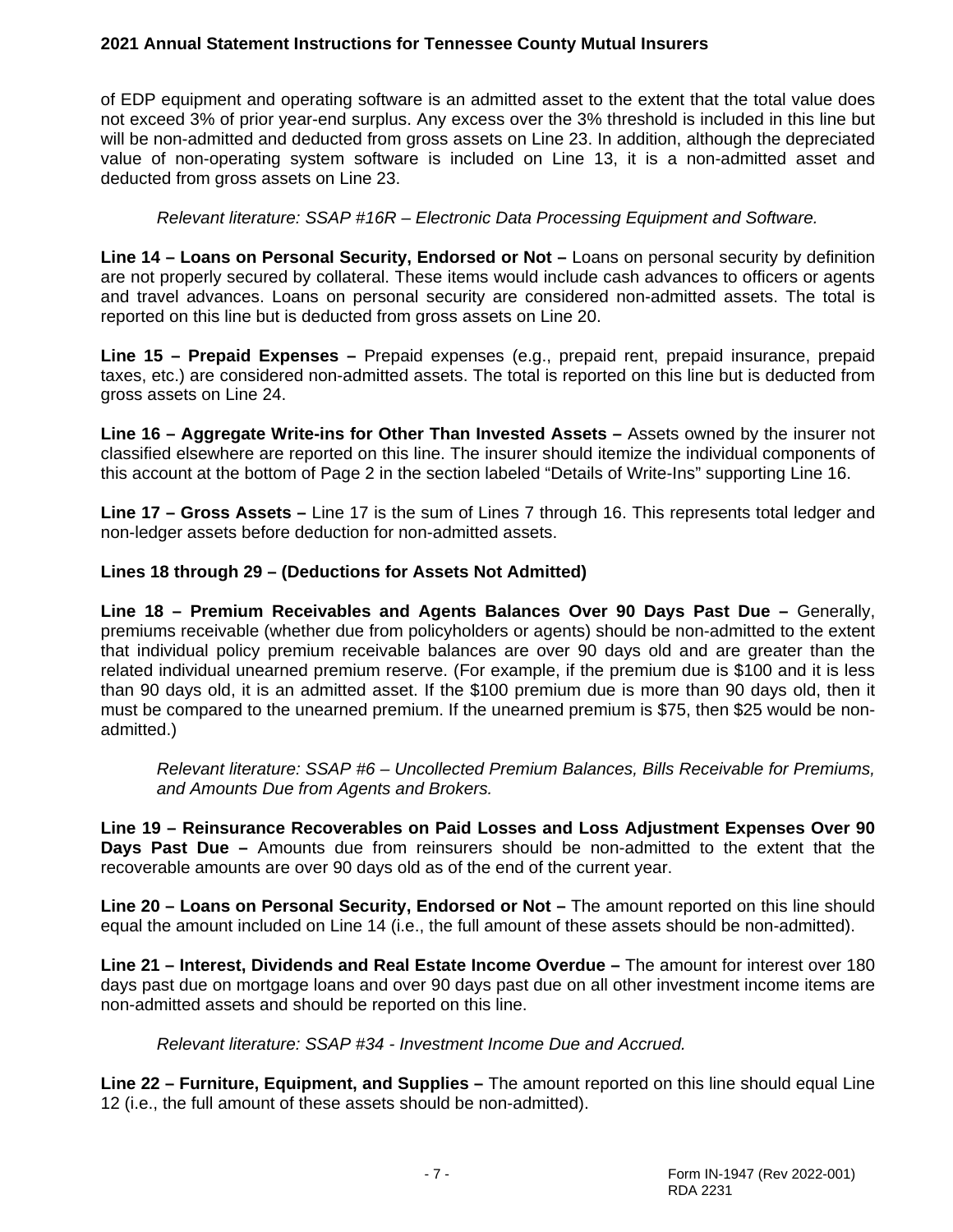**Line 23 – Electronic Data Processing Equipment and Software –** The depreciated value of EDP equipment and operating software is an admitted asset to the extent that the value does not exceed 3% of prior year-end surplus. Any excess over the 3% threshold should be non-admitted and should be reported on this line.

In addition, the total amount reported on Line 13 for non-operating software should also be included on this line.

**Line 24 – Prepaid Expenses –** The amount reported on this line should equal the amount included on Line 15 (i.e., the full amount of these assets should be non-admitted).

*Relevant literature: SSAP #29 – Prepaid Expenses.*

**Line 25 – Real Estate – Excess of Book Value over Market Value –** Investment real estate properties are admitted at the *lower* of net book value or market value, less related encumbrances. This line should identify the total excess of book value of investment real estate over market value, less related encumbrances.

*Relevant literature: SSAP # 40R – Real Estate Investments.*

**Line 26 – Mortgages Currently in Default – Excess of Book Value over Pledged Collateral –** Mortgages currently in default or otherwise impaired are admitted at the *lower* of the value of the pledged collateral or the book value of the mortgage. This line should include the total of the excess of book value over pledged collateral.

**Line 27 – Mortgages Other Than First Liens – The amount reported on this line should equal the amount included on Line 3.2 (i.e., the full amount of these assets should be non-admitted).**

**Line 28 – Non-admitted Assets Due to Investment Limitation –** County Mutual insurers are subject to investment limitations defined in Tenn. Code Ann. § 56-3-402 and Tenn. Code Ann. § 56-3-405 (Investments of Other Domestic Insurance Companies). Investment holdings that violate or exceed these investment limitations are to be non-admitted and reported on this line.

**Line 29 – Other Assets Non-Admitted –** This line should include any non-admitted asset not previously reported on Lines 18 through 28. The insurer should itemize the individual components of this account at the bottom of Page 2 in the section labeled "Details of Write-Ins" supporting Line 29.

**Line 30 – Total Assets Non-Admitted –** Line 30 is the sum of Lines 18 through 29.

**Line 31 – Total Admitted Assets –** Line 31 is the total of Line 17 minus Line 30.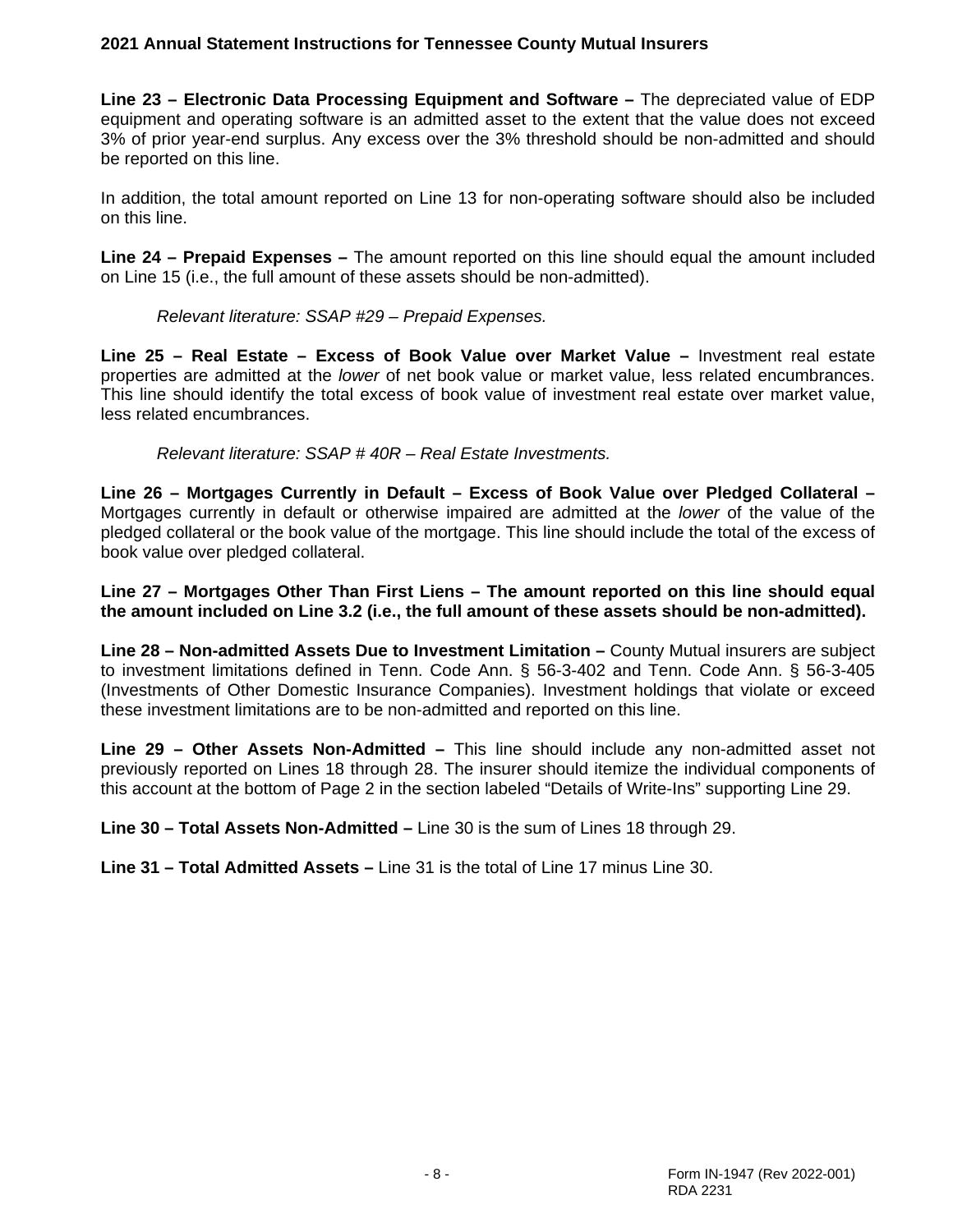# **Liabilities and Policyholders' Surplus**

Page 3 displays the insurer's liabilities and policyholders' surplus as of December 31 of the current and prior year stated in accordance with accounting practices prescribed by the Tennessee Department of Commerce and Insurance for County Mutual insurers.

**Line 1 – Unpaid Losses and Claims –** Unpaid losses represent an insurer's estimated liability for incurred but unpaid claims as of the statement date (i.e., both reported claims and incurred but not reported claims).

*Relevant literature: SSAP #55 – Unpaid Claims, Losses, and Loss Adjustment Expenses.*

**Line 1.1 – Gross Losses and Claims Reported, Unpaid –** This line should include an estimate of the total expected payments for losses relating to insured events that have occurred and have been reported to, but not paid by, the insurer as of the statement date (i.e., unpaid adjusted claims and claims reported or in the process of adjustment in which case reserves have been established).

**Line 1.2 – Gross Losses and Claims Incurred But Not Reported –** A reserve should be established on this line for total expected payments relating to insured events that have occurred but have *not* been reported to the insurer as of the statement date (i.e., an estimate for losses incurred in the reporting year, but not reported until after December 31 of the reporting year).

**Line 1.3 – Reinsurance Recoverable on Unpaid Losses and Claims –** This line should include the total estimated ceded reinsurance recoverable on unpaid losses and claims.

*Relevant literature: SSAP #62R - Property and Casualty Reinsurance.*

**Line 1.4 – Total Unpaid Losses and Claims –** Line 1.4 is the total of Line 1.1 plus Line 1.2 minus Line 1.3.

*Crosscheck: the amount reported on this line in Column 1 should agree with the Underwriting and Investment Exhibit-Part 2B (Page 6), Column 5.* 

*Crosscheck: the amount reported on this line in Column 2 should agree with the Underwriting and Investment Exhibit-Part 2B (Page 6), Column 6.*

**Line 2 – Loss Adjustment Expenses –** This line should include an estimate of the total expected payments for loss adjustment expenses (LAE) to be incurred in connection with the investigation, settlement, and recording of the insurer's unpaid losses and claims. LAE can include litigation management expenses, fees or salaries for appraisers, attorneys, adjusters, and settling agents. Unpaid LAE should include sufficient provision for both external costs (external legal expense and outside adjusters) and internal costs (internal claim processing, defense, and administrative items such as salaries, rent, utilities, etc).

*Relevant literature: SSAP No. 55, Unpaid Claims, Losses and Loss Adjustment Expenses.*

**Line 3 – Unearned Premiums –** Written premium shall be recorded on the effective date of the contract. The unearned premium reserve represents that portion of premiums written relating to the unexpired terms of current in-force policies. The liability is stated net of ceded unearned premiums. The purpose of the unearned premium reserve is to recognize revenue over the policy period. In addition, if the policy is canceled, the insurance company returns the unearned portion of the premium to the policyholder.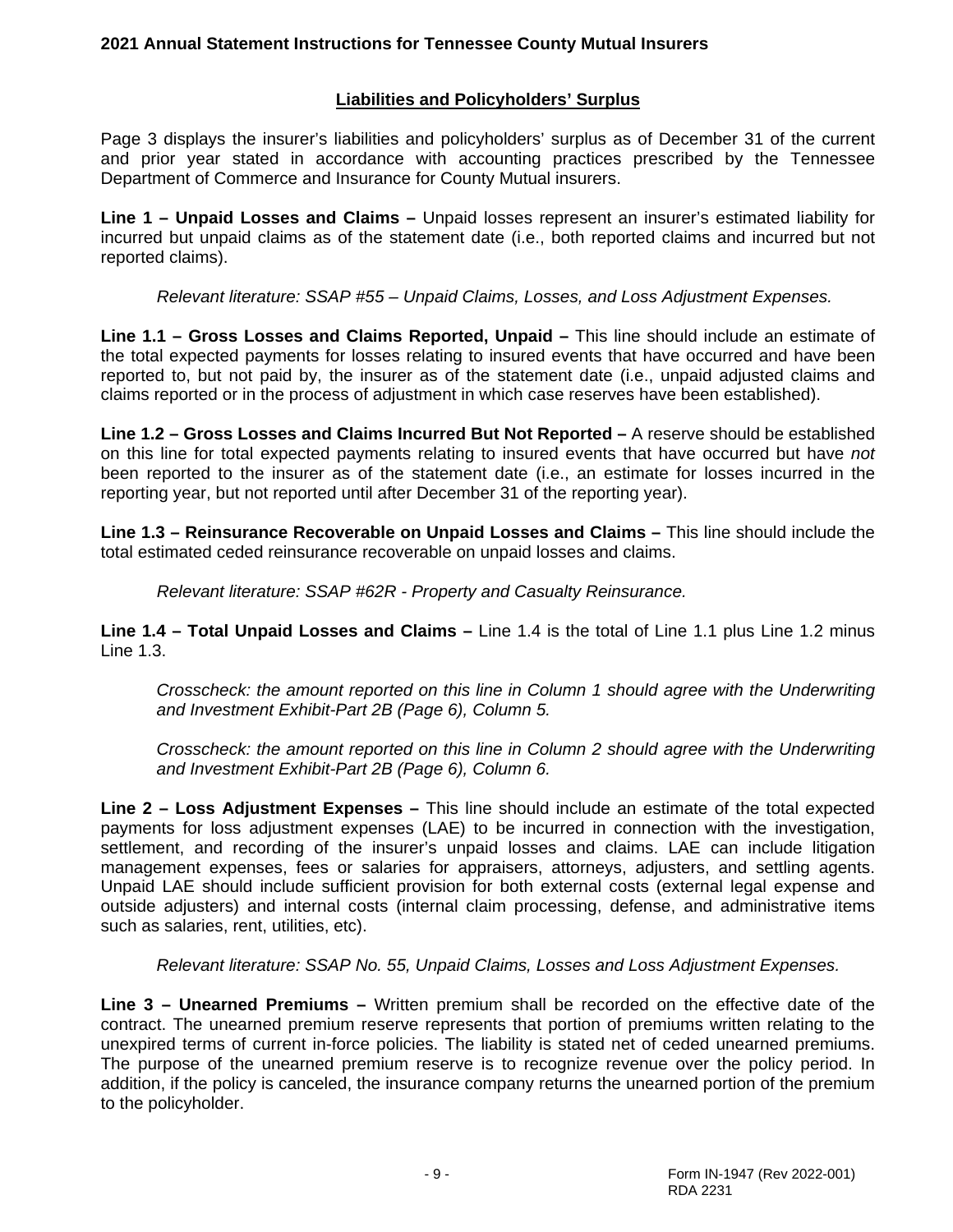*Crosscheck: the amount reported on this line in Column 1 should agree with the Underwriting and Investment Exhibit –Part 2A (Page 6), Column 5.* 

*Crosscheck: the amount reported on this line in Column 2 should agree with the Underwriting and Investment Exhibit-Part 2A (Page 6), Column 6.*

**Line 4 – Advance Premiums –** Advance premiums result when the premium has been paid prior to the policy effective date. These advance premiums should be reported as a liability on this line and not considered income until due. Advance premiums are not included in the calculation of written premiums or the unearned premium reserve.

**Line 5 – Ceded Reinsurance Premiums Payable –** This liability represents the amount of ceded premiums due to the reinsurer, but not yet paid at the end of the current year.

**Line 6 – Commissions Payable, Contingent Commissions, and Other Similar Charges –** Commissions payable includes provisional or front-end commissions on direct business that are directly billed to the policyholders rather than to the agents.

**Line 7 – Accounts Payable and Accrued Expenses Payable –** Include here all accounts payable and accrued liabilities relating to underwriting and investment activities (except for commissions which are included on Line 6, and taxes, licenses, and fees which are included on Line 8). Examples of items reported on this line are: accounts payable, accrued salaries payable, employer's portion of payroll taxes payable (i.e., FICA), accrued employee benefits, trade accounts payable (for advertising, rent, utilities, telephone, etc.), and all other underwriting and investment expenses payable which were incurred and unpaid as of year's end.

**Line 8 – Taxes, Licenses, and Fees Payable (excluding federal income taxes) –** Report here any incurred but unpaid taxes such as premium taxes, real estate taxes, state and local income, and franchise taxes. State insurance department charges for licenses and examinations that have been incurred and are unpaid as of year's end are also included here. Federal income taxes payable, which are excluded from Line 8, are reported on Line 9.

**Line 9 – Federal Income Tax Payable and Interest Thereon –** Amounts payable for federal income taxes and interest thereon should be reported on this line. (Federal income tax recoverables are reported on Page 2, Line 10.)

**Line 10 – Amounts Withheld or Retained by Company for Account of Others –** Examples of items included in this liability are: 1) payroll taxes (federal, state, FICA) withheld from employees; 2) miscellaneous withholdings as agent or trustee to be paid to others; 3) amounts held in escrow such as real estate taxes and insurance payments received from mortgagees on mortgage loan investments; and 4) security deposits received on real estate rented to others.

#### *Relevant literature: SSAP #67, Other Liabilities.*

**Line 11 – Borrowed Money –** Report here any outstanding debt and interest expense accrued on the debt at year's end. Exclude encumbrances on the insurer's owned real estate, which are treated as a direct reduction of the related real estate asset on Page 2, Line 4.

**Line 12 – Remittances and Items Not Allocated –** Report on this line any items in suspense. Examples include premiums, salvage, subrogation, and reinsurance not yet processed, as well as any other unapplied cash. Also report a liability for cash receipts that the insurer either cannot identify as being received for a specific purpose or cannot apply to a specific account when received.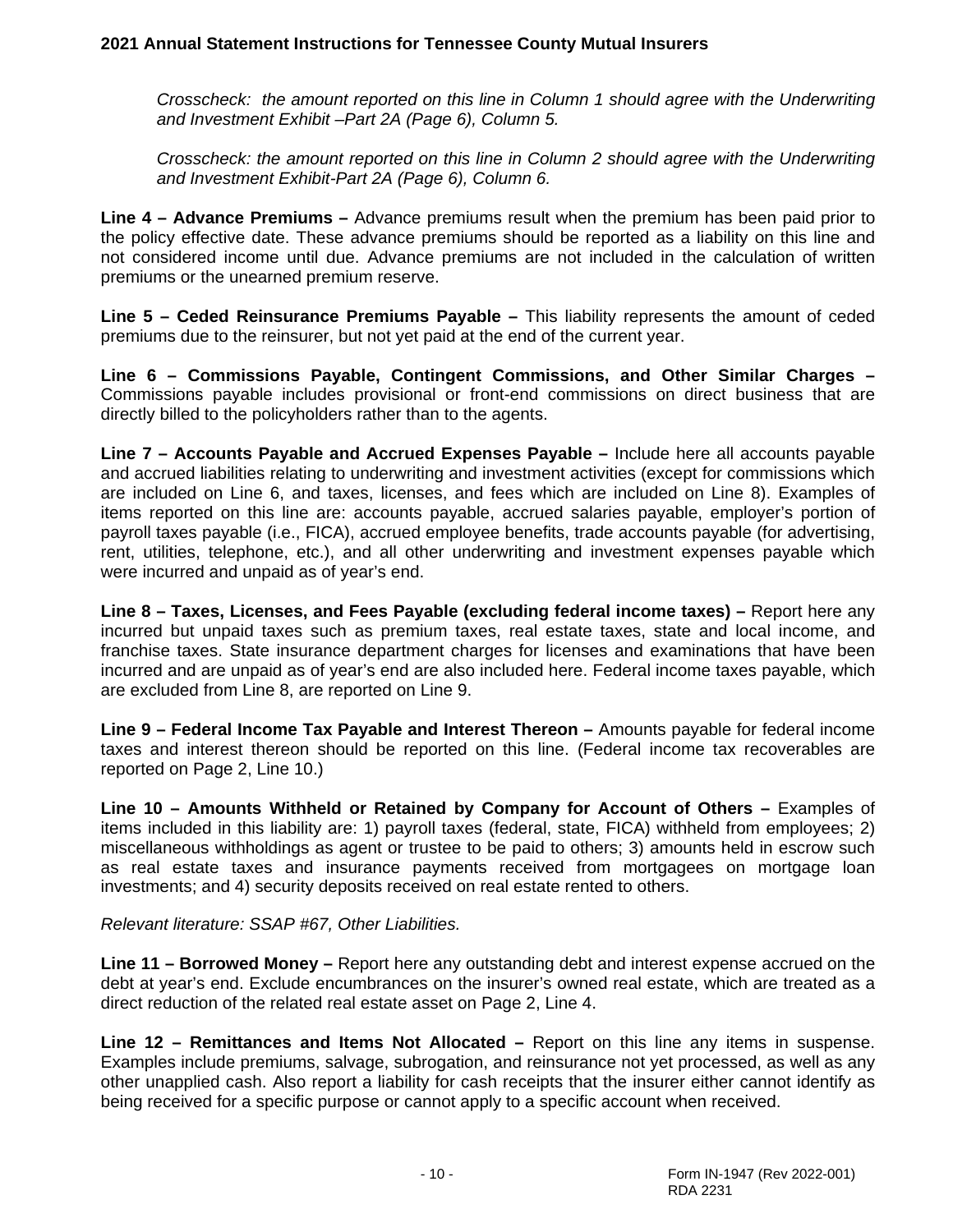*Relevant literature: SSAP #67, Other Liabilities.*

**Line 13 – Aggregate Write-ins for Liabilities –** Liabilities not classified elsewhere are reported on this line. The insurer should itemize the individual components of this account at the bottom of Page 3 in the section labeled "Details of Write-Ins" supporting Line 13.

**Line 14 – Total Liabilities –** Line 14 is the sum of Lines 1.4 through 13.

**Line 15 – Policyholders' Surplus** – Policyholders' surplus is the difference between admitted assets (Page 2, Line 31) and liabilities (Page 3, Line 14). Policyholders' surplus represents the net financial resources of the insurer available to support: 1) growth in premium writings; 2) poor underwriting results; 3) fluctuations in investment values; 4) deficiencies in loss and loss adjustment expense reserves; and 5) potential uncollectible ceded reinsurance recoverable or premium receivable balances.

*Crosscheck: the amount reported on this line should agree with Statement of Income (Page 4.1), Line 23, Column 1.*

**Line 16 – Total Liabilities & Policyholders Surplus –** Line 16 is the sum of Lines 14 and 15.

*Crosscheck: the amount reported on this line should agree with Assets (Page 2), Line 31.*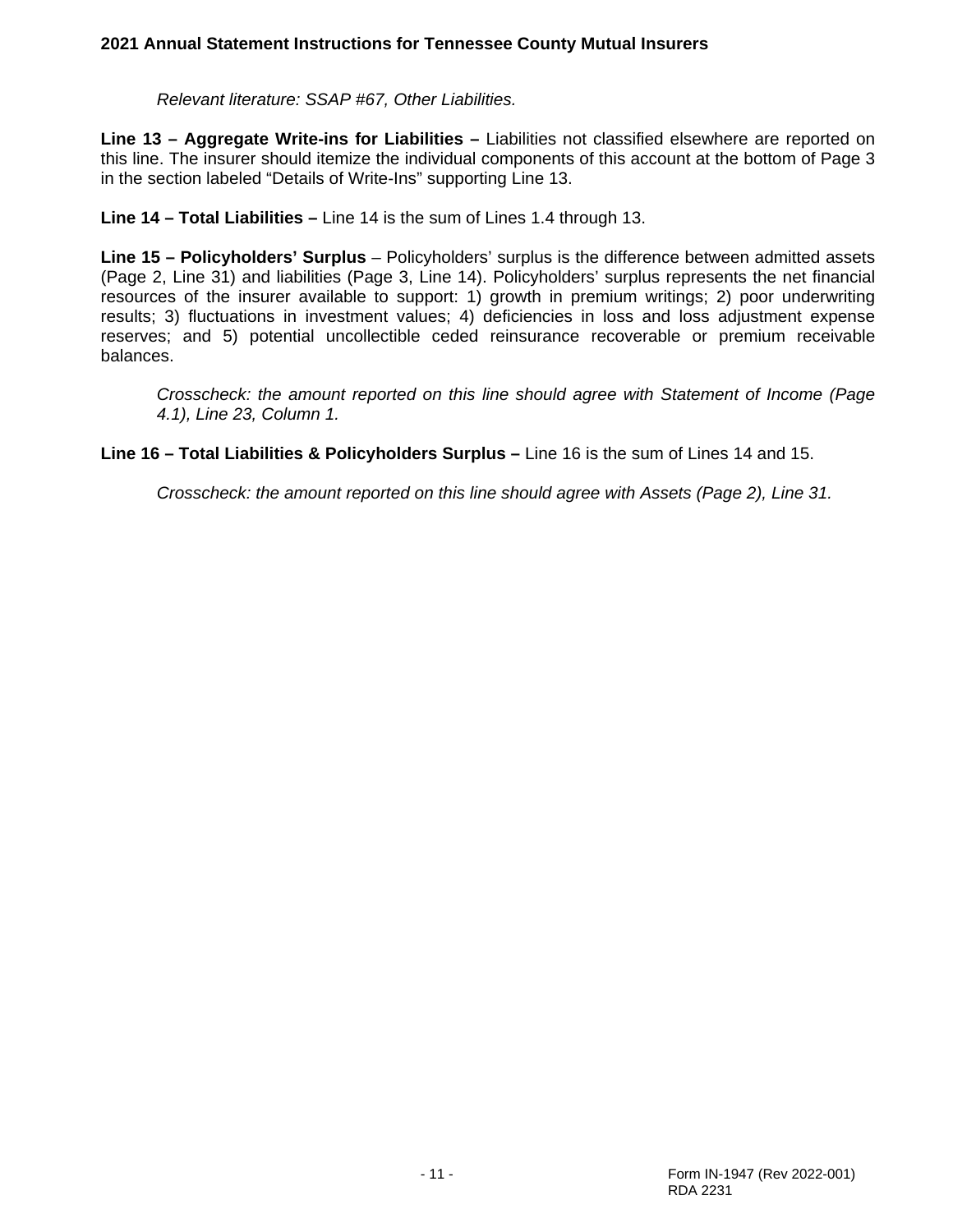### **Statement of Income & Policyholders' Surplus Account**

Page 4.1 displays the insurer's statement of income and policyholders' surplus account reconciliation as of December 31 of the current year and prior year stated in accordance with statutory accounting practices prescribed by the Tennessee Department of Commerce and Insurance for County Mutual insurers.

#### **Statement of Income**

The Statement of Income (Lines 1 through 16) reports the results of operations for the year. Performance ratios such as the calendar year loss and loss adjustment expense ratios can be developed from the amounts reported in the Statement of Income.

**Line 1 – Net Premiums and Assessments Earned –** Premium income is generally considered to be earned as the related insurance coverage is provided. The determination of premiums earned first requires a function of both written premiums and unearned premiums on direct and ceded business. Earned premium is the portion of premium received for the expired portion of the policy, as expressed in the following formula:

> Policy premium X Expired coverage days Earned Premiums = -------------------------------------------------------------- Total number of days in the policy

Premiums received in advance of the policy effective date should be recorded as a liability on Page 3, Line 4 – Advance Premiums, and should not be used in the calculation of written premium.

For the purpose of financial statement reporting, earned premiums from all policies may be determined by the following calculation:

|         | Net Written Premiums                                      |
|---------|-----------------------------------------------------------|
| Plus:   | Unearned Premium Reserve (at the beginning of the period) |
| Less:   | Unearned Premium Reserve (at the end of the period)       |
| Equals: | Net Earned Premiums                                       |

*Crosscheck: the amount reported on this line should agree with Underwriting & Investment Exhibit-Part 2A (Page 6), Column 7.*

**Line 2 – Net Losses Incurred –** This line reports the losses incurred for the calendar year. Calendar year losses include the estimate of ultimate losses for the current loss year or reporting period. This line should include losses on direct business less reinsurance recoveries on ceded business, as calculated by the following formula:

|         | Net Losses Paid                                    |
|---------|----------------------------------------------------|
| Plus:   | Net Losses Unpaid (at the end of the period)       |
| Less:   | Net Losses Unpaid (at the beginning of the period) |
| Equals: | Net Losses Incurred                                |

*Crosscheck: the amount reported on this line should agree with Underwriting & Investment Exhibit-Part 2B (Page 6), Column 7.*

**Line 3 – Loss Expenses Incurred Including Claims Adjustment Expenses –** This line reports total expenses incurred in connection with the investigation, settlement, and recording of claims. Examples include external and internal adjuster fees, external and internal legal services, expert testimony, court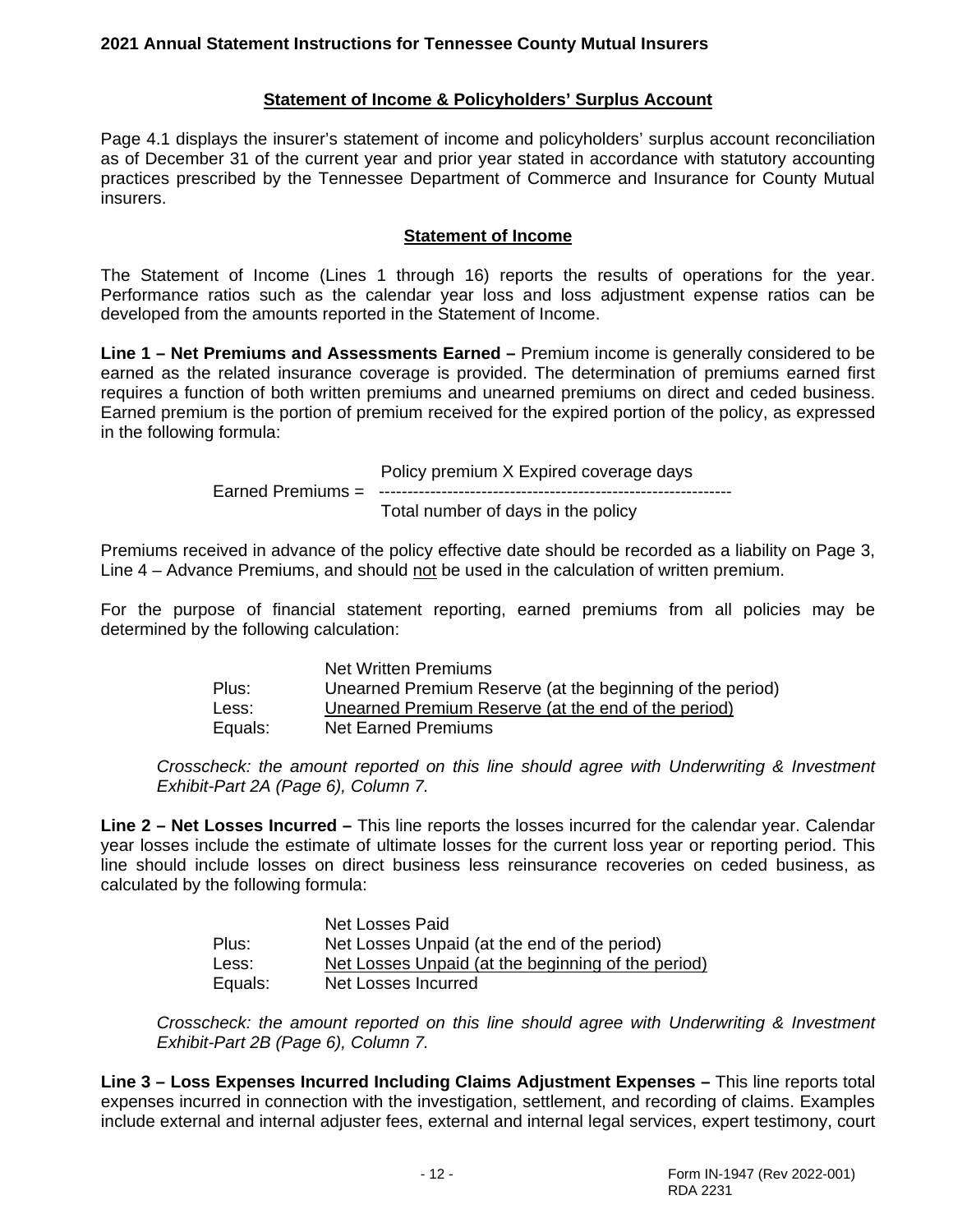costs, claim personnel salaries, related employee benefits, and internal operating expenses associated with the claim function such as office rent, utilities, and data processing.

**Line 4 – Other Underwriting Expenses Incurred –** Acquisition costs and general administrative expenses are separated on the Income Statement by expense types on Lines 4.1 through 4.19. Under statutory accounting, acquisition costs are expensed when premiums written are recorded.

**Line 4.1 – Commissions and Brokerage –** Commissions and brokerage expenses are separated on the Statement of Income by direct commission expenses incurred (Lines 4.1a through 4.1c) and commissions received on reinsurance ceded (Line 4.1d).

**Line 4.1a – Directors and Officers Compensation and Allowances –** Include all payments and reimbursements to directors and officers for ordinary and contingent commissions. Also include expense allowances and reimbursements paid to other employee production personnel.

**Line 4.1b – Agents Compensation and Allowances –** Include all payments and reimbursements to agents and brokers for ordinary and contingent commissions. Also include expense allowances and reimbursements paid to agents, branch managers, and brokers.

**Line 4.1c – Non-Employee Compensation and Allowances –** Include all payments and reimbursements to non-employee agents and brokers for ordinary and contingent commissions. Also include expense allowances and reimbursements paid to non-employee agents, brokers, and other non-employee production personnel.

**Line 4.1d – Commissions Received on Reinsurance Ceded –** Ceded reinsurance agreements sometimes provide for a ceding commission to be paid by the reinsurer to the ceding company. These ceding commissions are recognized when the related ceded premiums written are recorded. This line should include commissions and allowances of every nature on reinsurance ceded, including tax and board allowances and reinsurance brokerage.

**Line 4.1e – Net Commissions and Brokerage –** Line 4.1e is the total of Line 4.1a plus Line 4.1b plus Line 4.1c minus Line 4.1d.

**Line 4.2 – Field Supervisory Expenses –** Include expenses related to field supervision.

**Line 4.3 – Salaries and Related Items –** Salaries and Related Items are separated on the Statement of Income by salary, overtime, and bonus compensation of employees on Line 4.3a and directors and officers on Line 4.3b and payroll taxes related to those expenses on Line 4.3c.

**Line 4.3a – Employees' Salaries –** Include on this line all salary, overtime, and bonus compensation for all employees whose names are **not** on the insurer's Jurat Page, and the cost of temporary help services utilized. An exception is building maintenance salaries, which are included in real estate expenses.

**Line 4.3b – Directors and Officers Salaries –** Include on this line all salary, overtime, and bonus compensation for all directors and officers whose names are on the insurer's Jurat Page.

**Line 4.3c – Payroll Taxes –** Payroll taxes (including FICA, unemployment, and Medicare) should be included on this line.

**Line 4.3d – Total Salaries and Related Items –** Line 4.3d is the sum of Lines 4.3a through 4.3c.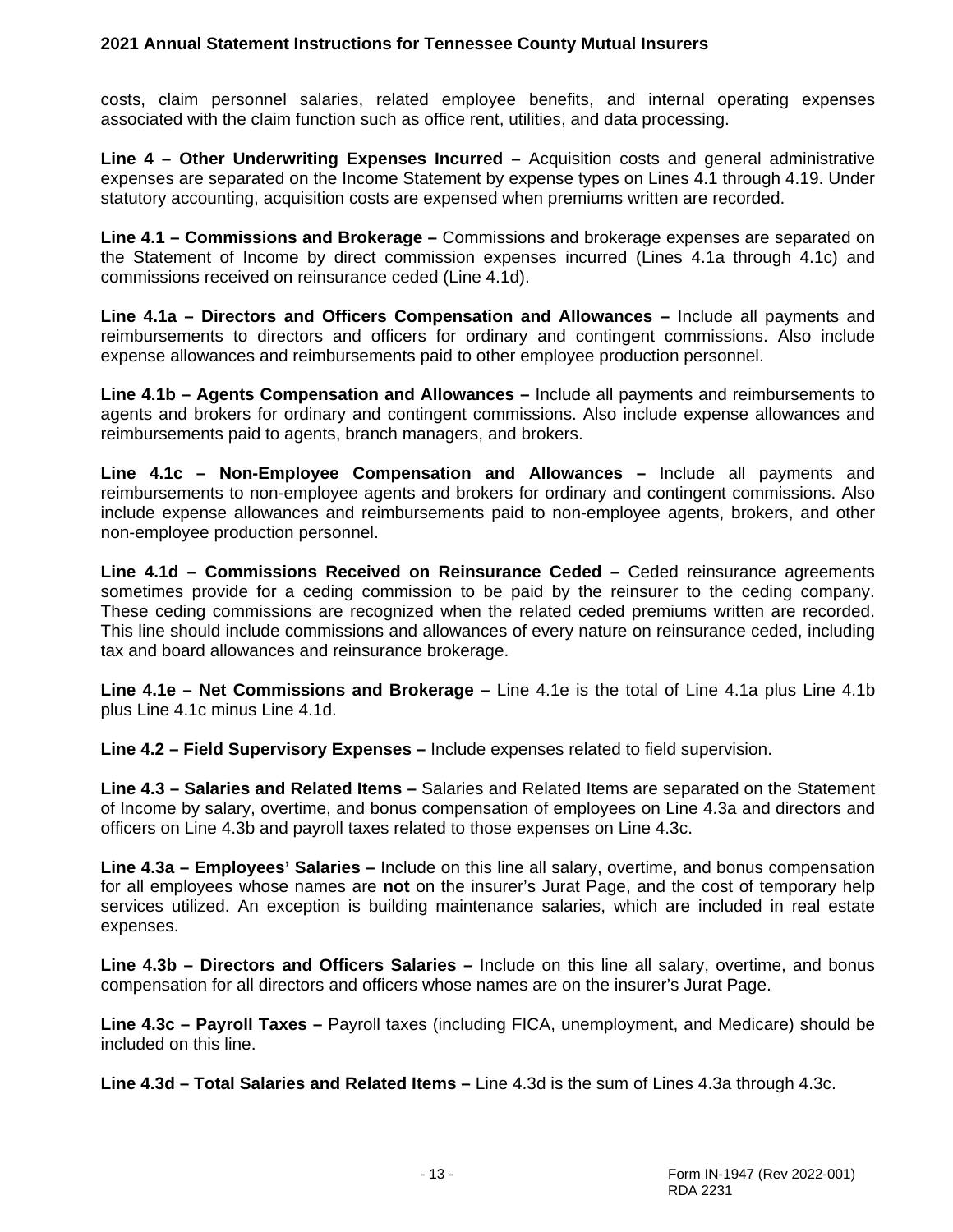**Line 4.4 – Directors Fees –** Include all fees and expenses associated with meetings of the Board of Directors. Commissions paid to directors should not be included on this line but instead should be reported on Line 4.1a (commissions paid to directors and officers).

**Line 4.5 – Advertising and Subscriptions –** Include all expenditures associated with print and media advertising, including promotional items purchased and public relations expenditures. Also include all expenditures for subscriptions to professional publications.

**Line 4.6 – Boards, Bureaus, and Association Dues –** Include dues and assessments for underwriting organizations, rating bureaus, statistical organizations, and claim organizations.

**Line 4.7 – Surveys and Underwriting Reports –** Include survey, credit, medical, motor vehicle, appraisal, maps, and hazard reports obtained for risk evaluation purposes. Also include loss prevention and engineering services obtained from outside contractors.

**Line 4.8 – Employee Relations and Welfare –** Include expenses incurred for employee benefits such as post-retirement benefits (medical plans for retirees), group health insurance, pension and profit-sharing contributions, employee training, group term life insurance, workers' compensation insurance premiums, and employee outings.

**Line 4.9 – Insurance and Fidelity Bonds –** Include insurance expense for fidelity and surety bonds on employees, public liability insurance, errors and omissions coverage for directors and officers, and insurance on insurer-owned automobiles, personal property, and business interruption coverages.

**Line 4.10 – Travel and Travel Items –** Include transportation, meals, lodging, and other costs of employees while traveling, and cost of favors and presents given to other than employees. Also include rent of automobiles, moving expenses, depreciation, and operating expenses of company automobiles, dues to social or civic clubs, and dues and subscriptions to accounting, legal, actuarial, or similar societies and associations.

**Line 4.11 – Rent and Rent Items –** Include home and branch office rental (including the occupancy charge for company-owned properties), light, heat, and water in leased premises, amortization of leasehold improvements, and office maintenance expenses for leased premises**.**

**Line 4.12 – Equipment –** Include depreciation on furniture, equipment, and office machines. Also include rent and repairs of furniture, equipment, and office machines used by the insurer.

**Line 4.13 – Cost or Depreciation of EDP equipment and software –** Include depreciation and amortization expense for EDP equipment and operating and non-operating systems software.

*Relevant literature: SSAP No. 16R, EDP Equipment and Software.*

**Line 4.14 – Printing and Stationery –** Include cost of office supplies, letterhead, envelopes, policy forms, etc. Also include books, newspapers, and periodicals including investment, tax, and legal publications and services.

**Line 4.15 – Postage, Telephone, and Telegraph –** Include all telephone, postage, freight, and mailing charges and bank charges for collection and exchange.

**Line 4.16 – Legal and Auditing Fees –** Include legal retainers, fees, and other legal expenses to outside counsel (except for legal expenses in connection with losses and salvage, which instead should be included on Line 3), auditing fees of independent CPAs, and transfer agent fees. Also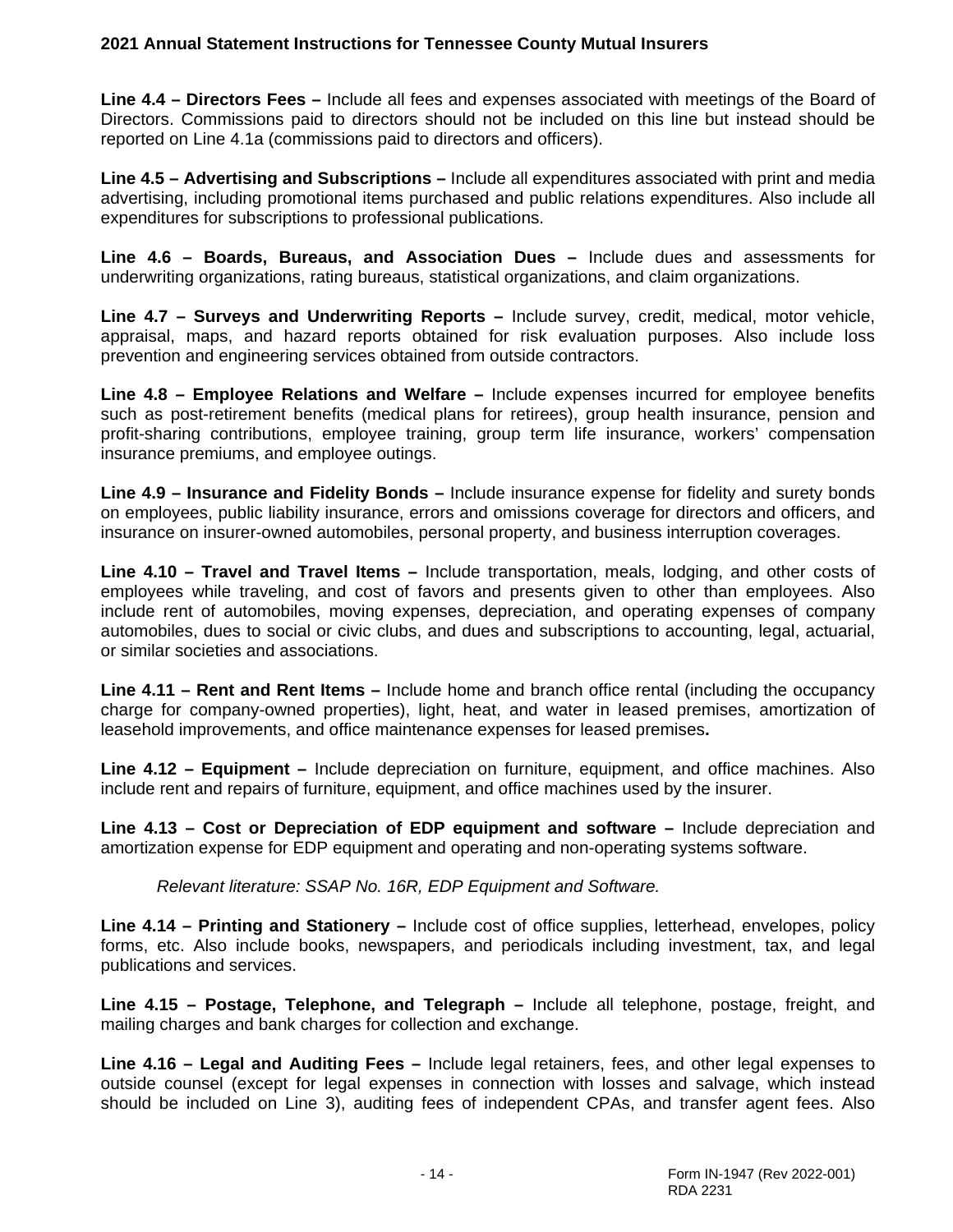include cost of services of tax experts, fees of investment counsel, registrar fees, custodian fees, trustees' fees, and notary fees.

**Line 4.17 – Taxes, Licenses and Fees –** State income and insurance premium taxes, licensing and examiner fees, and excise taxes are separated on Lines 4.17a through 4.17d on the Income Statement.

**Line 4.17a – State and Local Insurance Taxes –** Include premium taxes.

**Line 4.17b – Insurance Department Licenses and Fees –** Include agents' licensing fees, filing fees, and examination expenses of Insurance Departments or other governmental agencies.

**Line 4.17c – All Other (Excluding Federal Income Tax and Real Estate) –** Include any tax, license, or fee not described above for Line 4.17a or 4.17b. Also include gross insolvency assessments booked in the current year (pursuant to Tenn. Code Ann. § 56-22-111 when any other County Mutual insurer has been declared insolvent), if applicable.

**Line 4.17d – Total Taxes, Licenses and Fees –** Line 4.17d is the sum of Lines 4.17a through 4.17c.

**Line 4.18 – Real Estate Expenses and Repairs –** Include all expenses relating to the insurance, maintenance, and operation of insurer-owned real estate, excluding depreciation (which is reported on the Underwriting and Investment Exhibit-Part 1a (Page 5.1), Line 11, Column 8) and taxes (which are reported on Line 4.19).

**Line 4.19 – Real Estate Taxes –** Include taxes, licenses, and fees on insurer-owned real estate.

**Line 4.20 – Aggregate Write-ins for Underwriting Expenses –** Expenses not included elsewhere should be reported on this line. The insurer should itemize the individual components on Page 4.2 in the section titled "Details of Write-Ins" supporting Line 4.20. Items that might appear here include: charitable contributions, certain outside services, consulting, actuarial, and investment management fees not shown on Line 4.16, and miscellaneous expense items.

**Line 4.21 – Total Underwriting Expenses Incurred –** Line 4.21 is the sum of Lines 4.1 through 4.20.

**Line 5 – Total Underwriting Deductions –** Line 5 is the sum of Line 2 plus Line 3 plus Line 4.21.

**Line 6 – Net Underwriting Gain or (Loss) –** Line 6 is the total of Line 1 minus Line 5.

**Line 7 – Net Investment Income Earned –** This line should include the investment income earned during the year from all invested assets (i.e., interest, dividends, and rental income), reduced by investment-related expenses.

*Crosscheck: the amount reported on this line should agree with Underwriting & Investment Exhibit-Part 1A (Page 5.1), Line 14, Column 8.*

**Line 8 – Net Realized Capital Gains or (Losses) from Sale or Maturity of Assets –** Realized gains and losses primarily result from the sale or maturity of invested assets. The gain or loss on a transaction is the difference between the consideration received (adjusted for accrued interest or dividend income) from the transaction and the book value of the related asset at the transaction date.

*Crosscheck: the amount reported on this line should agree with Underwriting & Investment Exhibit-Part 1B (Page 5.1), Line 9, Column 7.*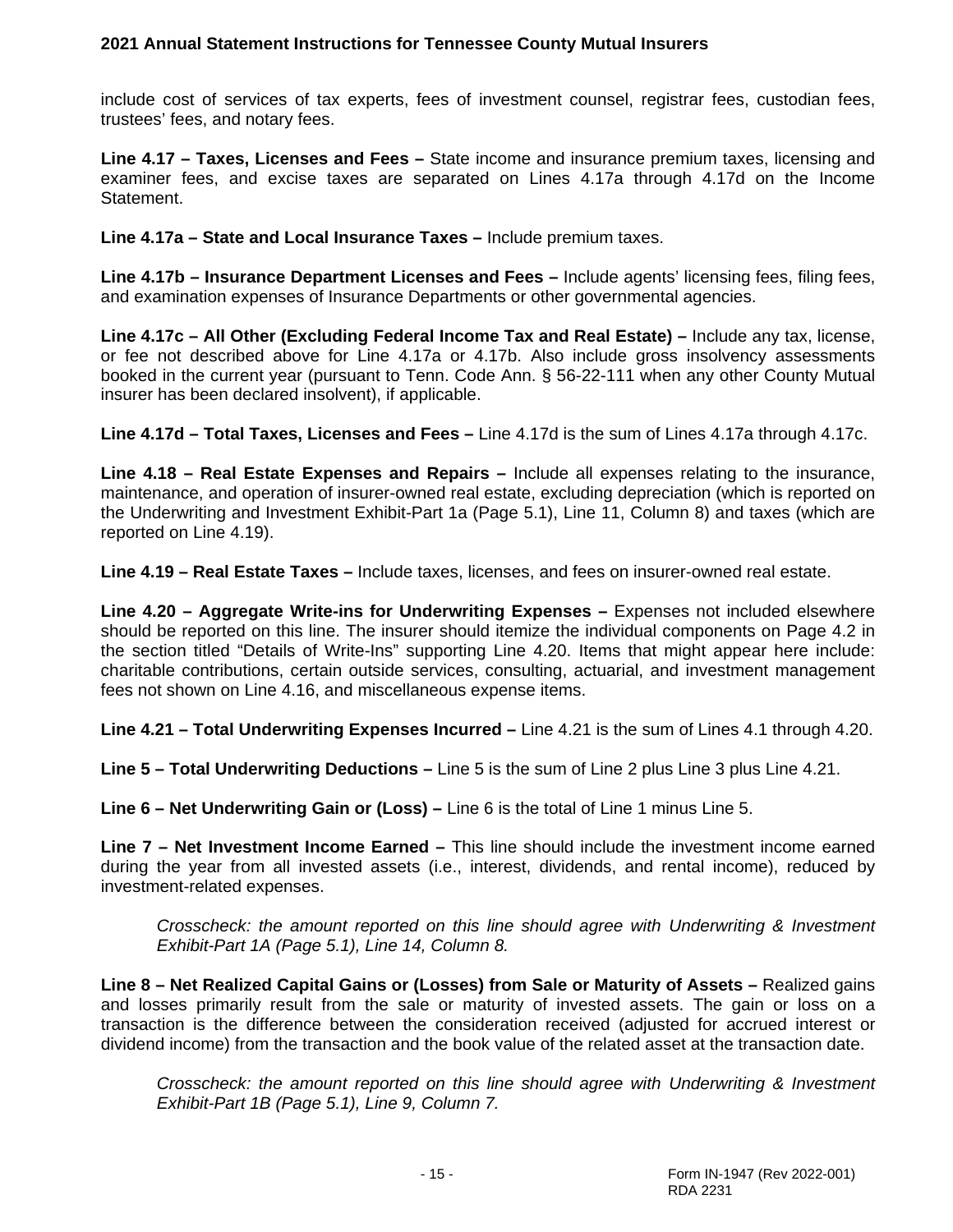**Line 9 – Net Investment Gain or (Loss) –** Line 9 is the sum of Lines 7 and 8.

**Line 10 – Finance and Service Charges not Included in Premiums –** This line should include the amount of any finance and service charges that were charged to policyholders during the year, excluding amounts included in premiums written.

**Line 11 – Aggregate Write-Ins for Miscellaneous Income –** Miscellaneous income items not related to underwriting that are not included elsewhere should be reported on this line. The insurer should itemize the individual components on Page 4.2 in the section titled "Details of Write-Ins" supporting Line 11. Items that might appear here include: increase in cash value of life insurance or annuities, gain or loss on sale of equipment, gain or loss on retroactive reinsurance, and fines and penalties of regulatory authorities.

**Line 12 – Total Other Income –** Line 12 is the sum of Lines 10 and 11.

**Line 13 – Dividends to Policyholders –** This line should include the amount of dividends paid to the insurer's policyholders (pursuant to Tenn. Code Ann. § 56-22-109(b)(3)).

**Line 14 – Net Income Before Federal Income Taxes –** Line 14 is the total of Line 6 plus Line 9 plus Line 12 minus Line 13.

**Line 15 – Federal Income Taxes Incurred –** This line should include the current year provision for federal income taxes and federal income taxes incurred or refunded during the year relating to prior periods.

**Line 16 – Net Income –** Line 16 is the total of Line 13 minus Line 14.

## **Policyholders' Surplus Account**

The Policyholders' Surplus Account Reconciliation (Lines 17 through 23) provides a roll-forward of surplus from the prior year's end to the current year's end. All significant changes in surplus during the year are identified on the reconciliation.

**Line 17 – Policyholder Surplus, December 31 of Previous Year –** The ending policyholders' surplus balance from the prior year should be reported on this line.

*Crosscheck: the amount reported here on this line in Column 1 should agree with the prior year Policyholders' Surplus reported on Page 3, Line 15, Column 2.*

**Line 18 – Net Income –** The amount on this line should agree with the Net Income reported on Line 16 above.

**Line 19 – Change in Net Unrealized Capital Gains or (Losses) –** The change in net unrealized gains or (losses) is a direct adjustment to surplus. This amount is calculated on the Underwriting and Investment Exhibit-Part 1B on Page 5.1.

*Crosscheck: the amount reported here on this line in Column 1 should agree with Underwriting and Investment Exhibit-Part 2B (Page 5.1), Line 10, Column 7.*

**Line 20 – Change in Non-Admitted Assets from Prior Year –** The change in non-admitted assets from prior year is a direct adjustment to surplus. An increase in non-admitted assets will lower surplus while a decrease in non-admitted assets will increase surplus. The change in non-admitted assets is calculated as follows: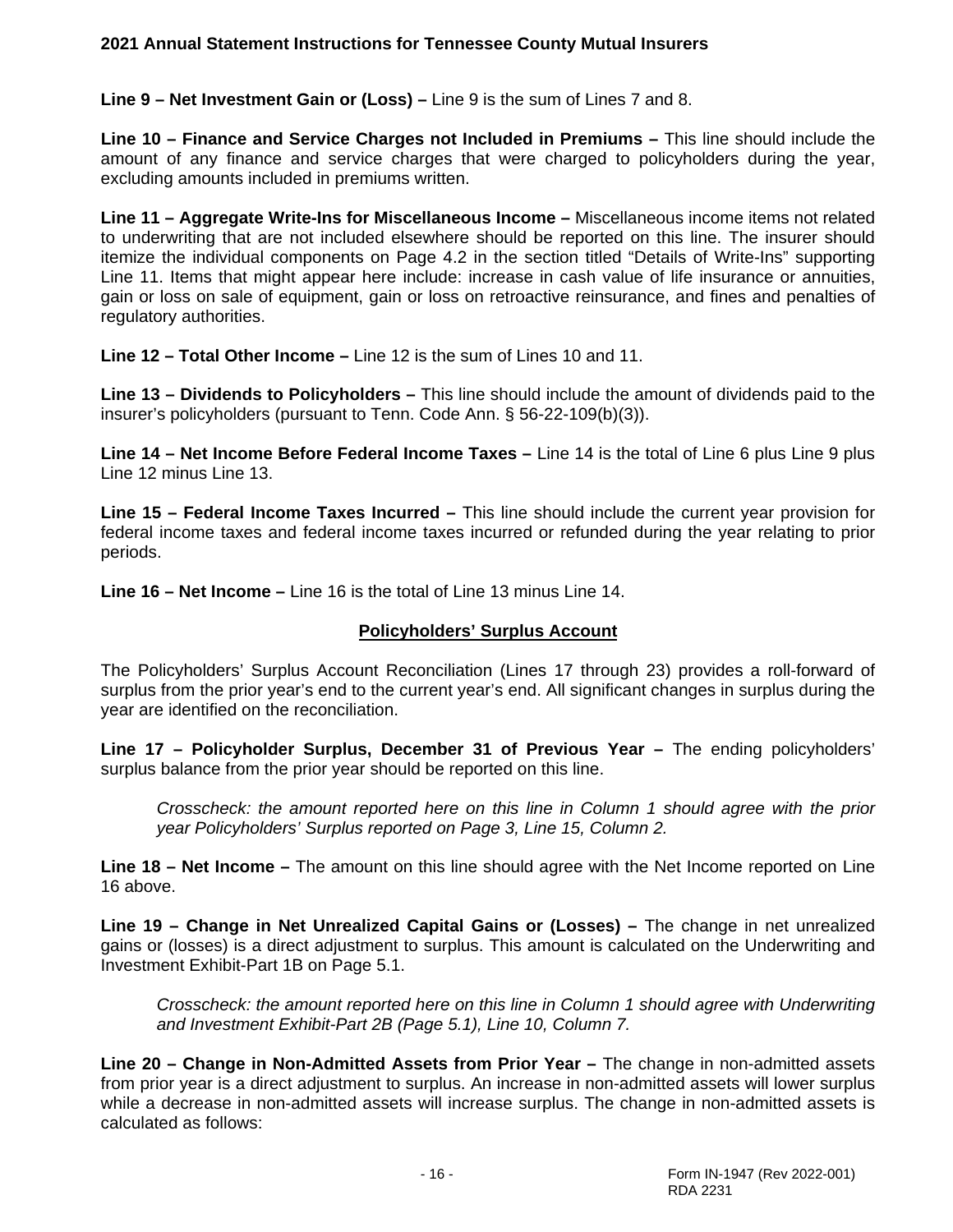|         | Total Assets Non-Admitted, prior year (Page 2, Line 30, Column 2)   |
|---------|---------------------------------------------------------------------|
| Less:   | Total Assets Non-Admitted, current year (Page 2, Line 30, Column 1) |
| Equals: | Change in Non-Admitted Assets from Prior Year                       |

A positive amount indicates a decrease in non-admitted assets, which would increase surplus. A negative amount indicates an increase in non-admitted assets, which would decrease surplus.

**Line 21 – Cumulative Effect of Change in Accounting Principles –** An accounting change is defined as a change in either an accounting principle or an accounting estimate. The correction of an error in previously issued financial statements is not deemed to be an accounting change. Corrections of errors should be reported in the Aggregate Write-Ins for Gains and Losses in Surplus on Line 22 below. Changes in accounting estimates should be included in the Statement of Income in the period when the change becomes known. A change in accounting principle results from the adoption of an accepted accounting principle, or method of applying the principle, which differs from the principles or methods previously used by the insurer for reporting purposes. An example would be a change in the valuation method of bonds or common stocks, (e.g., admitting bond investments at market value as opposed to book value). The cumulative effect of a change in accounting principles shall be reported as an adjustment to surplus in the period of the change in accounting principle. The cumulative effect is the difference between surplus at the beginning of the year and the amount of surplus that would have been reported at that date if the new accounting principle had been applied retroactively for all prior periods.

**Line 22 – Aggregate Write-Ins for Gains and Losses in Surplus –** Gains and losses in surplus not reported elsewhere should be reported on this line. The insurer should itemize the individual components on Page 4.2 in the section titled "Details of Write-Ins" supporting Line 22. Items that might be included here include adjustments in special surplus funds and adjustments in other than special surplus funds.

**Line 23 – Policyholder Surplus as of Statement Date –** Line 23 is the sum of Lines 17 through 22.

*Crosscheck: the amount reported here on this line in Column 1 should agree with Page 3, Line 15, Column 1.*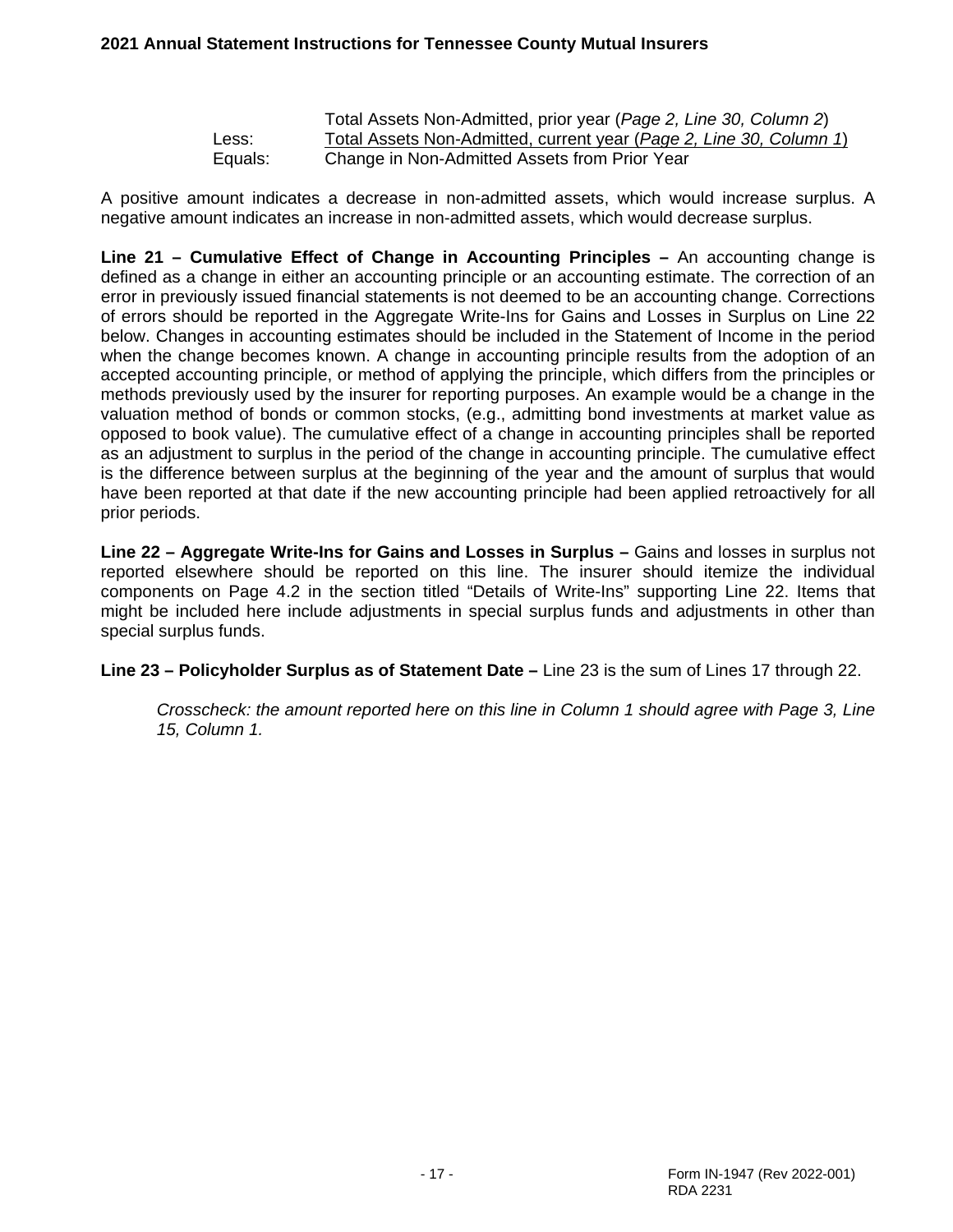# **Underwriting and Investment Exhibit – Part 1A, Interest, Dividends, and Real Estate Income**

Part 1A of the Underwriting and Investment Exhibit develops "Net Investment Income Earned" for the Statement of Income (Page 4.1, Line 7). Net investment income includes interest, dividends, and rental income. Investment income is summarized by type of investment (i.e., bonds, preferred stock, common stock, mortgage loans, real estate, and cash and cash equivalents).

**Column 1 – Collected During Year –** This column generally includes investment income received, adjusted for any accrued investment income purchased on investments acquired.

**Line 1 – Bonds –** Report the total bond interest collected as reported on Schedule D. Interest collected is equal to interest received on bonds owned at the end of the reporting year (Part 1) plus interest received on bonds sold or otherwise disposed during the reporting year (Part 4) less interest purchased on bonds acquired during the reporting year (Part 3).

|        | Crosscheck: Schedule D-Part 1 (Owned), Page 14, Line 9999, Column 11.2. |
|--------|-------------------------------------------------------------------------|
|        | Plus: Schedule D-Part 4 (Disposed), Page 18, Line 1999, Column 12.      |
| Minus: | Schedule D-Part 3 (Acquired), Page 17, Line 1999, Column 8.             |

**Line 2 – Preferred Stock –** Report the total dividend income collected as reported on Schedule D. Dividend income collected is equal to dividends received on preferred stocks owned at the end of the reporting year (Part 2-Section 1) *plus* dividends received on preferred stocks sold or otherwise disposed during the reporting year (Part 4) *less* dividends purchased on preferred stocks acquired during the reporting year (Part 3).

*Crosscheck: Schedule D-Part 2-Section 1 (Owned), Page 15, Line 9999, Column 11.2. Plus: Schedule D-Part 4 (Disposed), Page 18, Line 2999, Column 12. Minus: Schedule D-Part 3 (Acquired), Page 17, Line 2999, Column 8.*

**Line 3 – Common Stock –** Report the total dividend income collected as reported on Schedule D. Dividend income collected is equal to dividends received on common stocks owned at the end of the reporting year (Part 2-Section 2) *plus* dividends received on common stocks sold or otherwise disposed during the reporting year (Part 4) *less* dividends purchased on common stocks acquired during the reporting year (Part 3).

*Crosscheck: Schedule D-Part 2-Section 2 (Owned), Page 16, Line 9999, Column 8.2. Plus: Schedule D-Part 4 (Disposed), Page 18, Line 3999, Column 12. Minus: Schedule D-Part 3 (Acquired), Page 17, Line 3999, Column 8.*

**Line 4 – Mortgage Loans –** Schedule B does not report interest collected on mortgage loans during the year. This information must be taken from the insurer's general ledger and reported in Column 1 for this line.

**Line 5 – Real Estate –** Report the total rental income collected on real estate as reported on Schedule A. Insurers that own real estate utilized in their insurance operations (referred to as "home office" real estate or properties occupied by the company) must charge themselves rent expense on the space that they both own and occupy, and also record an equivalent amount of rental income. This "home office occupancy charge" is included in investment income in this total. The offsetting charge is included as an operating expense in the Statement of Income on Line 4.11. Real Estate Income is equal to gross income *less* interest incurred on encumbrances on all real estate owned at year's end *plus* gross income *less* interest incurred on encumbrances on all real estate sold during the year.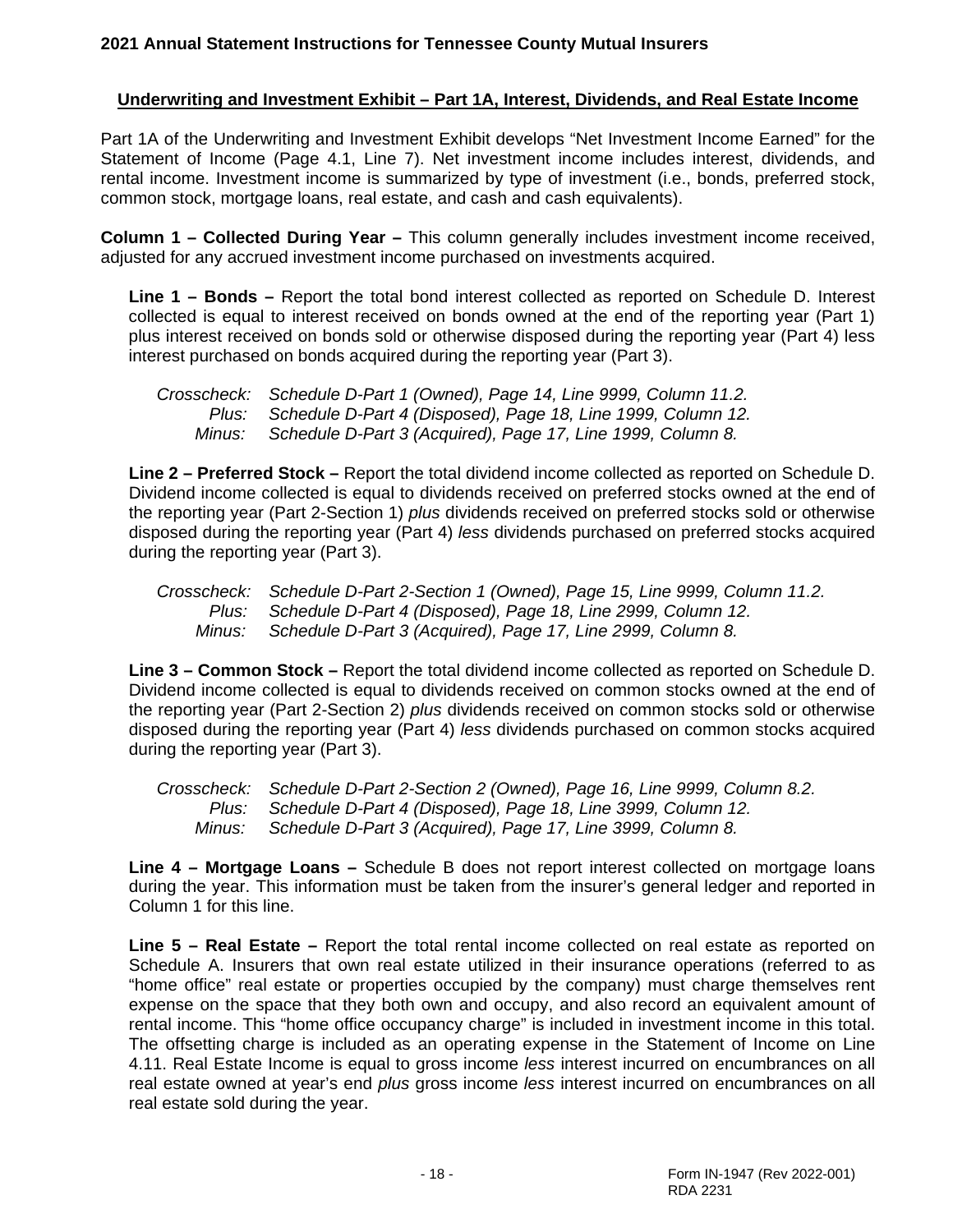*Crosscheck: Schedule A-Part 1 (Owned), Page 9, Line 9999, Column 13. Plus: Schedule A-Part 3 (Sold), Page 11, Line 0199, Column 12.*

**Line 6 – Cash and Cash Equivalents –** Interest collected from cash on deposit, certificates of deposit, and cash equivalents are reported on Line 6.

*Crosscheck: the amount reported on this line should agree with Schedule E, Page 20, Line 9999, Column 3.*

**Line 7 – Aggregate Write-ins for Investment Income** – Investment income not classified elsewhere is reported on this line. The insurer should itemize the individual components at the top of Page 5.2 in the section labeled "Details of Write-Ins" supporting Line 7.

**Line 8 – Totals (Lines 1 to 7) –** Line 8 represents the total gross investment income earned and is the sum of Lines 1 through 7, Column 1.

**Column 2 – Paid in Advance, Current Year –** Enter the unearned portion of any investment income that has been received as of December 31 of the current year. Examples include rental income received in advance and, possibly, interest income received in advance on mortgage loans. The cash received should be recorded as a liability until the income is earned. This liability should be reported as an "Aggregate write-in" liability on Page 3, Line 13. Few insurers will have entries in this column.

**Column 3 – Paid in Advance, Prior Year –** This column represents investment income received in the prior year, considered to be earned in the current year. Few insurers will have entries in this column.

**Column 4 – Due and Accrued, Current Year –** This column should reflect the amount of investment income which has been earned but not received as of December 31 of the current year. The total amount on Line 8 should equal the amount reported on Page 2, Line 11. Note that this column includes only the admitted portion of investment income due and accrued. Non-admitted amounts (i.e., interest due on bonds in default or accrued interest on non-admitted assets) are excluded from the determination of net investment income.

## *Crosscheck:*

*Line 1-Bonds: should agree with Schedule D-Part 1, (Page 14), Line 9999, Column 11.1.*

- *Line 2-Preferred Stock: should agree with Schedule D-Part 2-Section 1 (Page 15), Line 9999, Column 11.1.*
- *Line 3-Common Stock: should agree with Schedule D-Part 2-Section 2 (Page 16), Line 9999, Column 8.1.*
- *Line 8-Totals: should agree with Assets (Page 2), Line 11, Column 1.*

**Column 5 – Due and Accrued, Prior Year –** This column reflects investment income earned in the prior year, which has been received in the current year.

*Crosscheck: Line 8-Totals: should agree with Assets (Page 2), Line 11, Column 2.*

**Column 6 – Accrual of Discount During the Year –** Report the non-cash transactions for accrual of discount for the year recorded in the insurer's general ledger.

**Column 7 – Amortization of Premium During the Year –** Report the non-cash transactions for amortization of premium for the year recorded in the insurer's general ledger.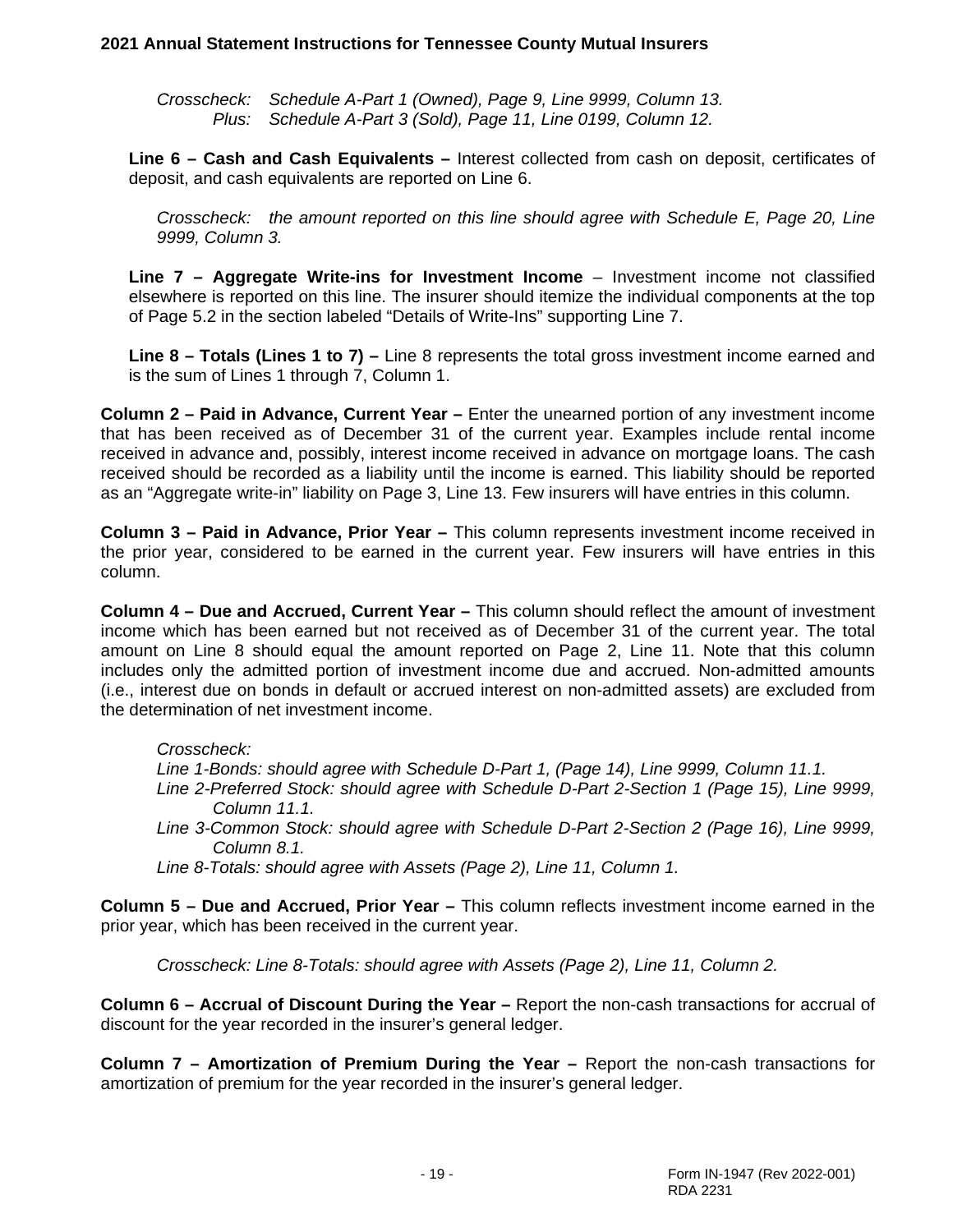**Column 8 – Earned During Year –** Compute the gross investment income earned by type of investment (Lines 1 through 7) as indicated in the column heading (Columns  $1 + 3 + 4 + 6 - 2 - 5 - 1$ 7).

**Line 8 – Totals –** Line 8 represents the total gross investment income earned and is the sum of Lines 1 through 7.

#### *Subtractions in Deriving Net Investment Income*

**Line 9 – Total Investment Expenses Incurred –** Enter on this line the sum of all expenses relating to the investment of funds and the accounting for invested assets. Examples include portfolio management fees, custodial expenses, investment consultants, investment publications, newsletters, and other direct expenses. Investment expenses also include internal expenses such as salaries, fringe benefits, occupancy costs, utilities, data processing expenses, and telephone expenses, which are associated with investment-related activities such as the investment department or the investment accounting function.

**Line 10 – Interest Expense –** Enter on this line the total interest expense recorded by the insurer during the year, excluding any interest expense on real estate encumbrances. Examples would include interest on borrowed money, surplus notes, or capital notes.

**Line 11 – Depreciation on Real Estate –** Enter the depreciation expense recorded on the insurer's books during the year for home office and investment real estate. The amount should reconcile to reported amounts on Schedule A.

*Crosscheck: Schedule A-Part 1 (Owned), Page 9, Line 9999, Column 10 Plus: Schedule A-Part 3 (Sold), Page 11, Line 0199, Column 7.*

**Line 12 – Aggregate Write-ins for Deductions from Investment Income –** Deductions from investment income not classified elsewhere are reported on this line. The insurer should itemize the individual components at the top of Page 5.2 in the section labeled "Details of Write-Ins" supporting Line 12. Examples of items that might be included on this line are bank service charges and investment management fees.

**Line 13 – Total Deductions –** Line 13 is the sum of Lines 9 through 12.

**Line 14 – Net Investment Income Earned –** Line 14 is the total of Line 8 minus Line 13.

*Crosscheck: the amount reported on this line should agree with Statement of Income (Page 4.1), Line 7, Column 1.*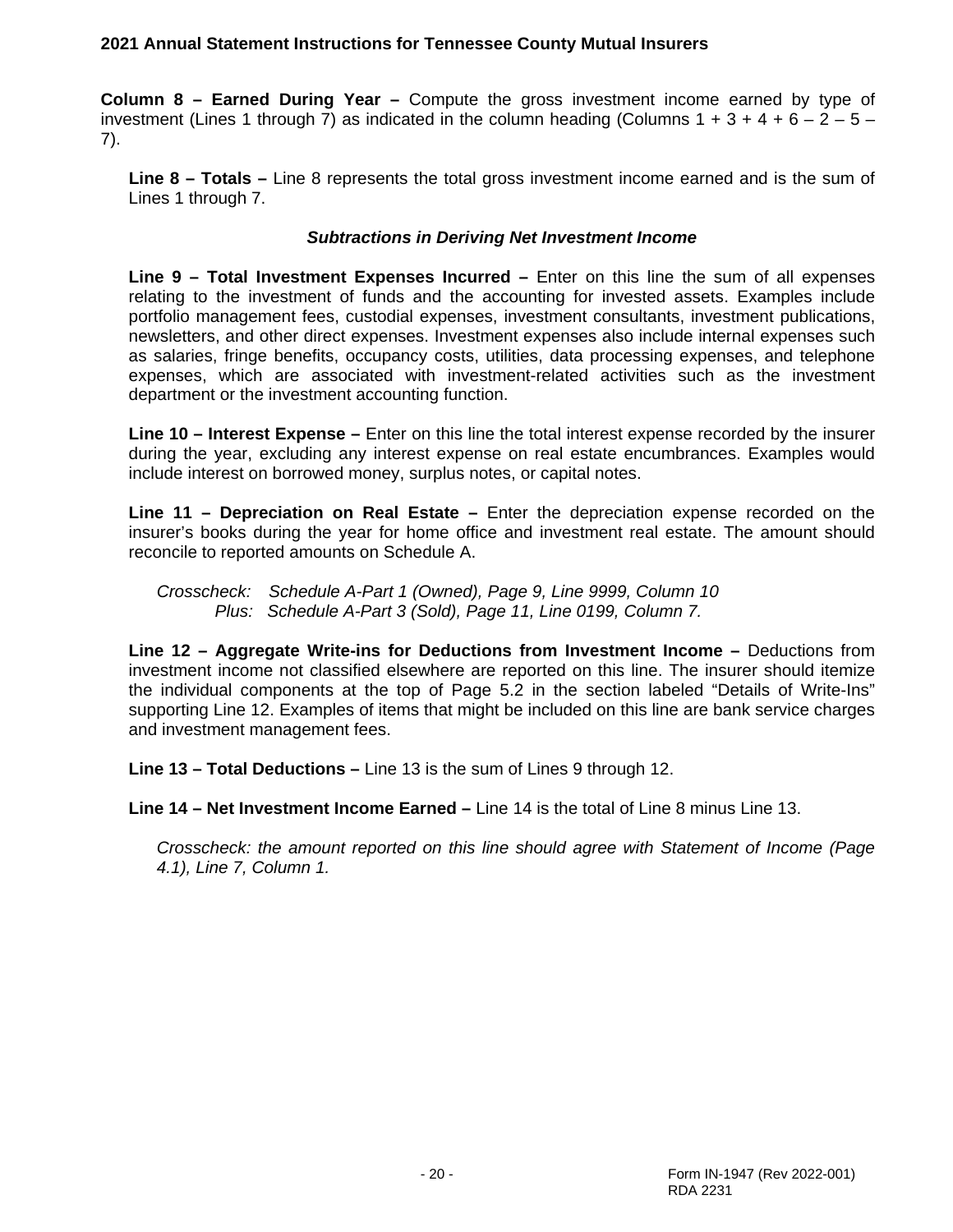#### **Underwriting and Investment Exhibit – Part 1B, Capital Gains and (Losses) on Investments**

Part 1B summarizes the realized capital gains and (losses) from disposals of investments and the unrealized capital gains and (losses) on its current investment portfolio. Realized gains (losses) increase (decrease) net income while unrealized gains (losses) are a direct increase (decrease) in policyholders' surplus. Realized gains and (losses) result from specific transactions such as sales of investments in common stock or bonds. Changes in unrealized gains and (losses) may result from differences between book value (amount recorded in the insurer's general ledger) and statement value (amount admitted on the Annual Statement).

**Column 1 – Realized Profit or (Loss) on Sales or Maturity –** For all capital transactions occurring during the year, the profit or loss is measured by the difference between the proceeds received on sale (excluding amounts attributable to interest or dividends) and the book value at date of sale.

**Line 1 – Bonds –** Realized profit or (loss) on bond disposals included on Schedule D-Part 4 should be reported on this line.

*Crosscheck: the amount reported on this line should agree with Schedule D-Part 4 (Page 18), Line 1999, Column 11.*

**Line 2 – Preferred Stock –** Realized profit or (loss) on preferred stock disposals included on Schedule D-Part 4 should be reported on this line.

*Crosscheck: the amount reported on this line should agree with Schedule D-Part 4 (Page 18), Line 2999, Column 11.*

**Line 3 – Common Stock –** Realized profit or (loss) on common stock disposals included on Schedule D-Part 4 should be reported on this line.

*Crosscheck: the amount reported on this line should agree with Schedule D-Part 4, (Page 18), Line 3999, Column 11.*

**Line 4 – Mortgage Loans –** Realized profit or (loss) on mortgage loans sold, transferred, or paid in full included on Schedule B-Part 2 should be reported on this line. Any prepayment penalties (also called acceleration fees) received on the prepayment of mortgage loans should also be included on this line.

*Crosscheck: the amount reported on this line should agree with Schedule B-Part 2 (Page 13), Line 9999, Column 10.*

**Line 5 – Real Estate –** Realized profit or (loss) on real estate sold included on Schedule A-Part 3 should be reported on this line.

*Crosscheck: the amount reported on this line should agree with Schedule A-Part 3 (Page 1)1, Line 0199, Column 11.*

**Line 6 – Cash and Cash Equivalents –** Any realized profit or (loss) on transactions involving cash and cash equivalents should be reported on this line.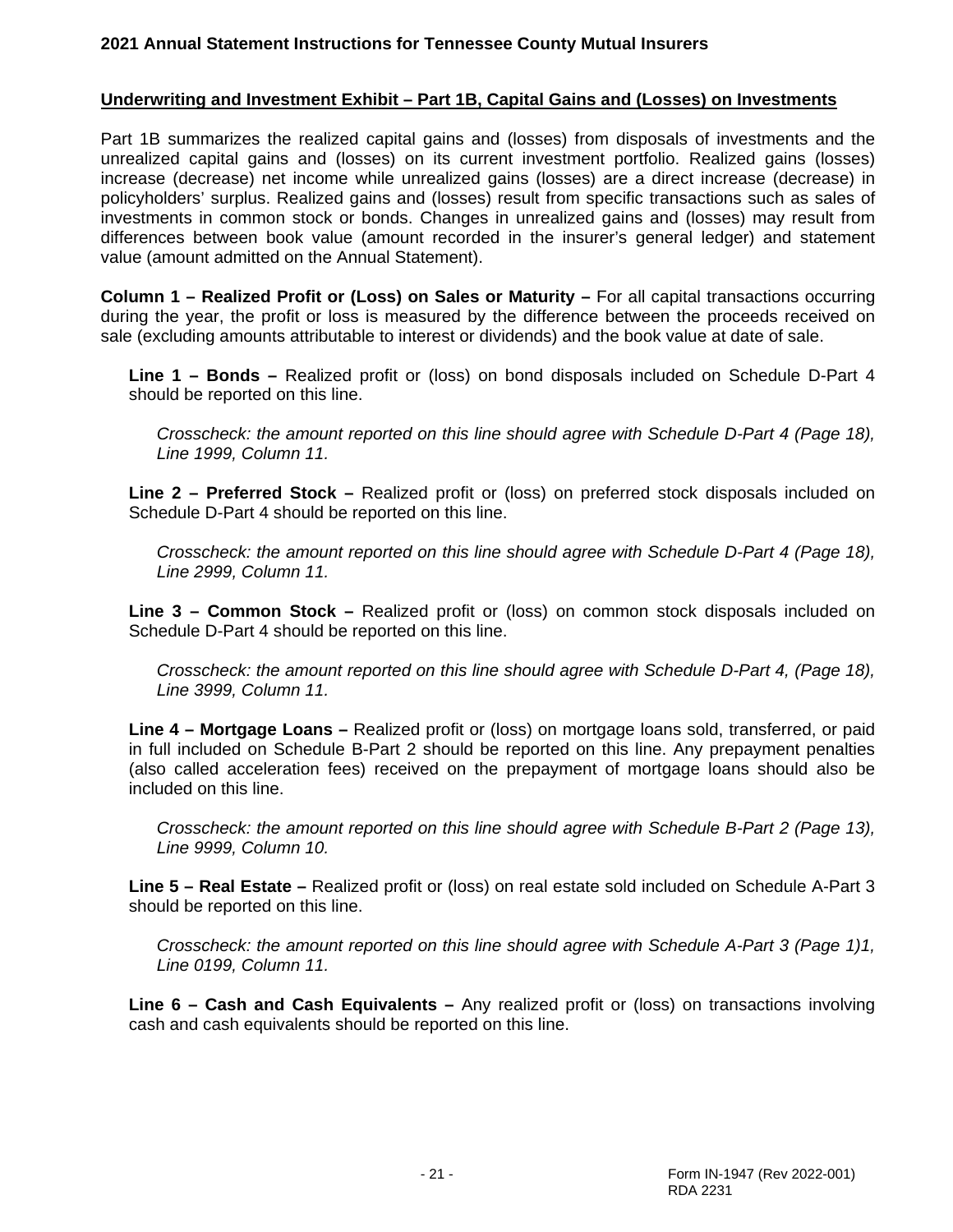**Line 7 – Aggregate Write-ins for Capital Gains and (Losses) –** Realized profit or (loss) on investment sales or maturities not reported elsewhere should be reported on this line. The insurer should itemize the individual components of this line at the bottom of Page 5.2 in the section labeled "Details of Write-Ins" for Line 7.

*Crosscheck:* the amount reported on this line should agree with Details of Write-Ins for Underwriting Exhibit-Part 1B (Page 5.2), Line 0799, Column 1.

**Column 2 – Increase or (Decrease) by Adjustments in Book Value –** Entries in these columns are rare. As a general rule, this column includes any non-cash adjustments to the book values of invested assets not reflected in the Statement of Income. Examples include the write-off of investments deemed worthless and the write-off of investments due to permanent impairment.

Columns 3 through 6 are used to calculate the difference between book value and market value (or unrealized gain or (loss)) on investments in bonds, preferred stocks, and common stocks as of the end of the reporting year.

**Column 3 – Book Value, Current Year (Schedule D) –** The total book value of the insurer's investments in bonds, preferred stock, and common stock as of the end of the year (as reported in Schedule D) should be reported on the applicable lines in this column.

*Crosscheck:*

*Line 1-Bonds: should agree with Schedule D-Part 1, (Page 14), Line 9999, Column 6.*

- *Line 2-Preferred Stocks: should agree with Schedule D-Part 2-Section 1 (Page 15), Line 9999, Column 5.*
- *Line 3-Common Stocks: should agree with Schedule D-Part 2-Section 2 (Page 16), Line 9999, Column 4.*

**Column 4 – Market Value, Current Year (Schedule D) –** The total market value of the insurer's investments in bonds, preferred stock, and common stock as of the end of the year (as reported in Schedule D) should be reported on the applicable lines in this column.

#### *Crosscheck:*

 *Line 1-Bonds: should agree with Schedule D-Part 1 (Page 14), Line 9999, Column 9.*

- *Line 2-Preferred Stocks: should agree with Schedule D-Part 2-Section 1 (Page 15), Line 9999, Column 9.*
- *Line 3-Common Stocks: should agree with Schedule D-Part 2-Section 2 (Page 16), Line 9999, Column 6.*

**Column 5 – Cumulative Unrealized Gain or (Loss), Current Year –** Column 5 is the total of Column 4 minus Column 3 for each line.

**Column 6 – Cumulative Unrealized Gain or (Loss), Prior Year – The total cumulative unrealized** gain or (loss) from the prior year for bonds, preferred stocks, and common stocks should be reported on the applicable lines in this column.

**Line 8 – Totals** – Line 8 is the sum of Lines 1 through 7 for each of the Columns (1 through 6).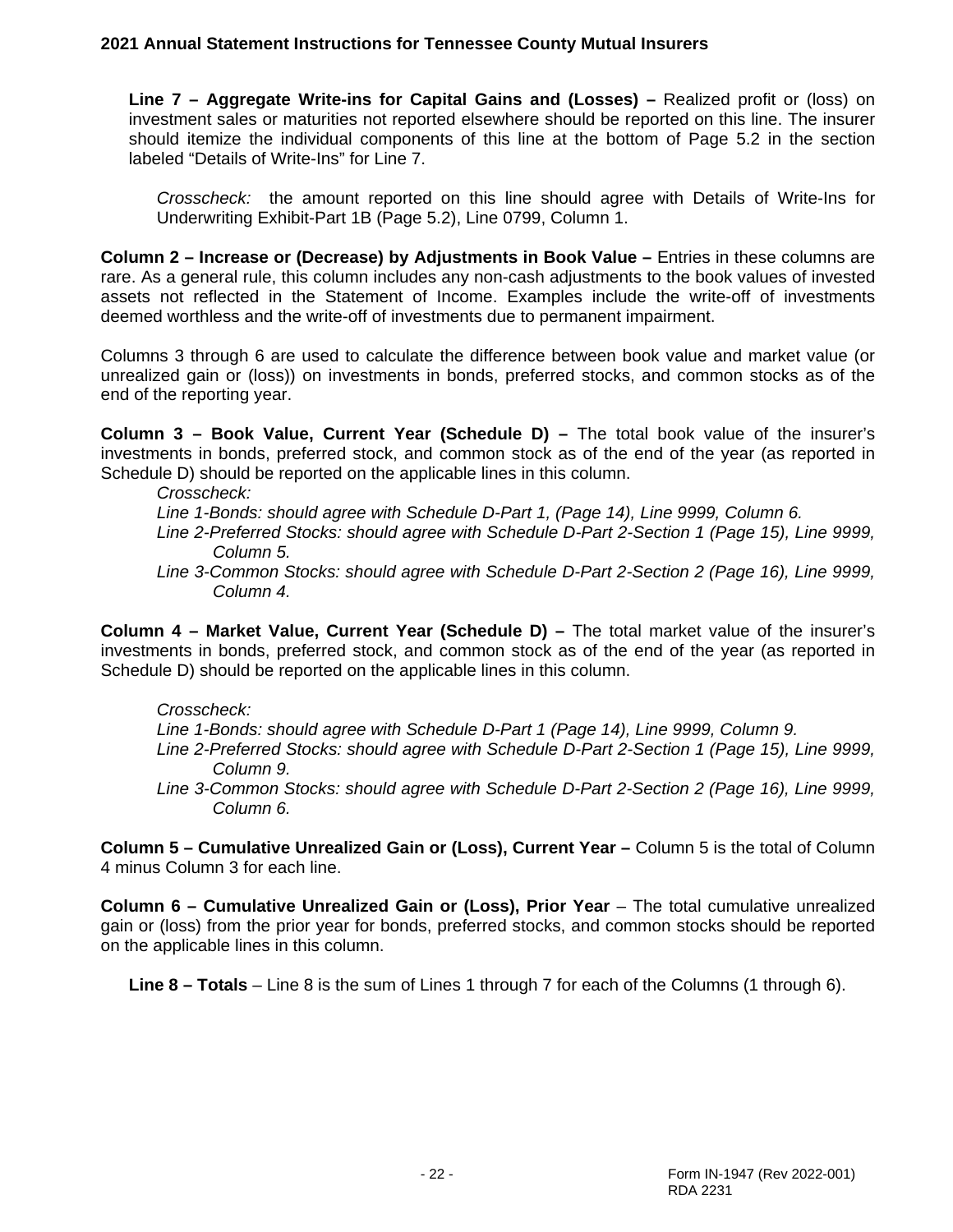**Line 9 – Net Realized Capital Gains or (Losses) –** Line 9 is the sum of Line 8, Columns 1 and 2. The amount should agree with net realized capital gains or (losses) from sale or maturity of assets reported on the Statement of Income. Realized capital gains or (loses) have a direct impact on net income.

*Crosscheck: the amount reported on this line should agree with Statement of Income (Page 4.1), Line 8, Column 1.*

**Line 10 – Net Change in Unrealized Capital Gains or (Losses)** – Line 10 is the total of Line 8, Column 5 minus Column 6. The net change in unrealized capital gains or (losses) does not run through income. Rather, it is a direct adjustment to surplus.

*Crosscheck: the amount reported on this line should agree with Statement of Income (Page 4.1), Line 19, Column 1.*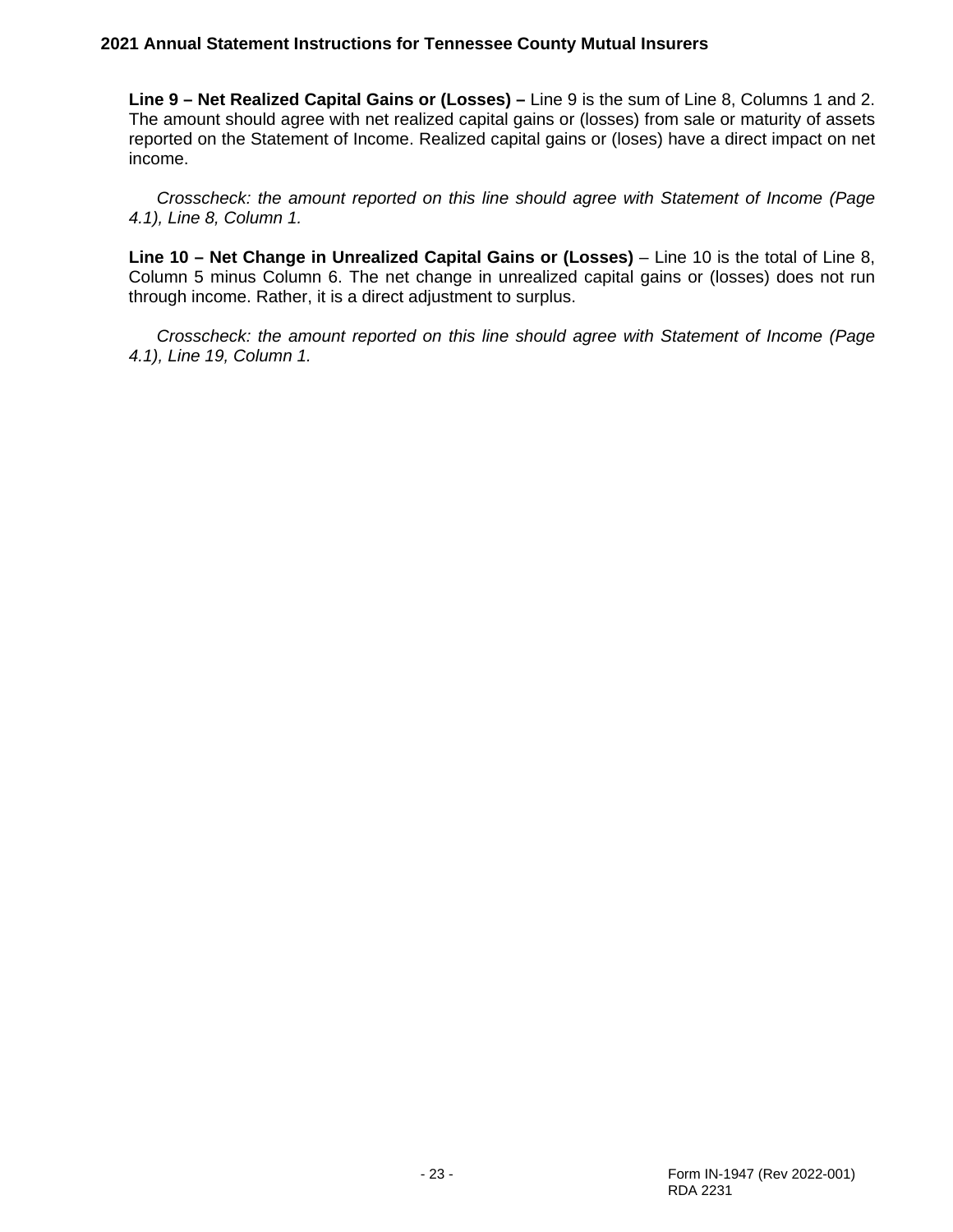### **Underwriting and Investment Exhibit – Part 2A, Net Premiums Earned**

Part 2A of the Underwriting and Investment Exhibit summarizes the insurer's written and earned premiums. Part 2A calculates the net premiums earned during the year, which is reported on the Statement of Income Page 4.1, Line 1.

**Column 1 – Total Gross Premium Less Return Premiums –** Include the gross premiums booked, adjusted for additional or return premiums on the insurer's policies.

*Crosscheck: the amount reported in this column should agree with the total in Schedule T (Page 7.3), Line 96, Column 2.*

**Column 2 – Reinsurance Assumed –** Enter the amount of any gross premiums received for reinsurance assumed from other insurer(s) during the current year. (Most County Mutual insurers will not have any reinsurance assumed business.)

*Relevant literature: SSAP No. 62R, Property and Casualty Reinsurance.*

**Column 3 – Reinsurance Ceded –** Enter the amount of gross premiums paid for reinsurance ceded to the reinsurer(s) during the current year.

*Relevant literature: SSAP No. 62R, Property and Casualty Reinsurance.*

**Column 4 – Net Premiums Written –** Column 4 represents the insurer's net premiums written and is the total of Column 1, plus Column 2, minus Column 3.

**Column 5 – Unearned Premiums, December 31, Prior Year:** Enter the unearned premium reserve as reported in the prior year Annual Statement.

*Crosscheck: the amount reported in this column should agree with Liabilities & Policyholder Surplus (Page 3), Line 3, Column 2.* 

**Column 6 – Unearned Premiums, December 31, Current Year –** Statutory accounting generally requires that the entire fixed and determinable premium for a policy be recognized as written at the policy inception date. The written premium is then earned (usually on a pro-rata basis) over the coverage period. Unearned premiums on policies in force represent the amount of premiums written associated with the unexpired term of the policies. Pro-rata methods include daily pro-rata and monthly pro-rata.

#### Daily Pro-rata:

The daily pro-rata method is calculated on a policy-by-policy basis as follows:

Unearned premiums = Premiums written  $(x)$  Days until expiration Days in term

#### Monthly Pro-rata

The monthly pro-rata method is calculated for a block of policies as follows: Unearned premiums = Premiums written  $(x)$  Months until expiration Months in term

Policies are grouped into blocks of policies based on the following criteria: Lines of business Length of term Month of expiration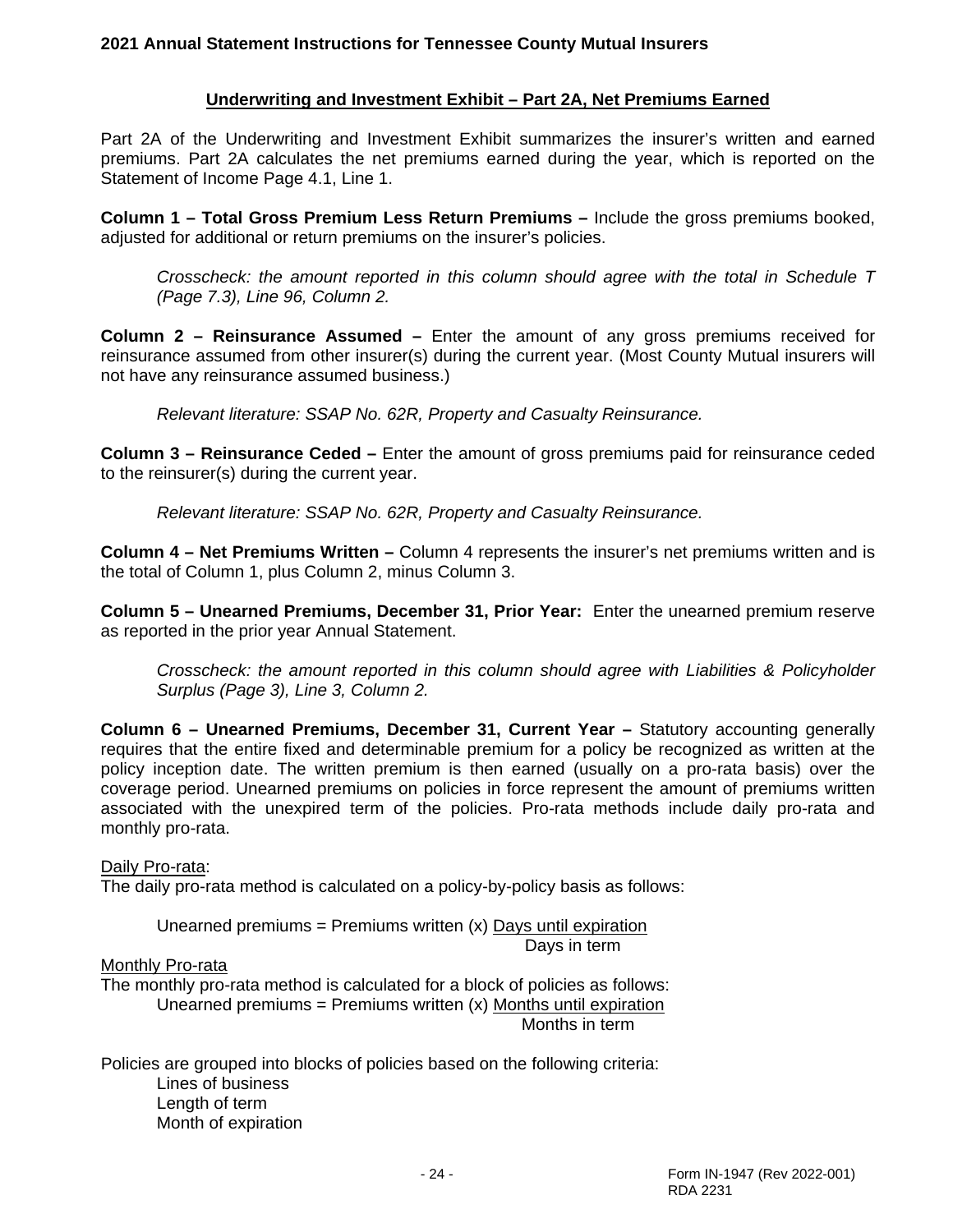The total unearned premium reserve at the end of the current year should be reported in this column.

*Crosscheck: the amount reported in this column should agree with Liabilities & Policyholder Surplus (Page 3), Line 3, Column 1.* 

**Column 7 – Net Premiums Earned During the Year –** Column 7 represents the insurer's net premiums earned and is the total of Column 4, plus Column 5, less Column 6.

*Crosscheck: the amount in this column should agree with Statement of Income (Page 4.1), Line 1, Column 1.*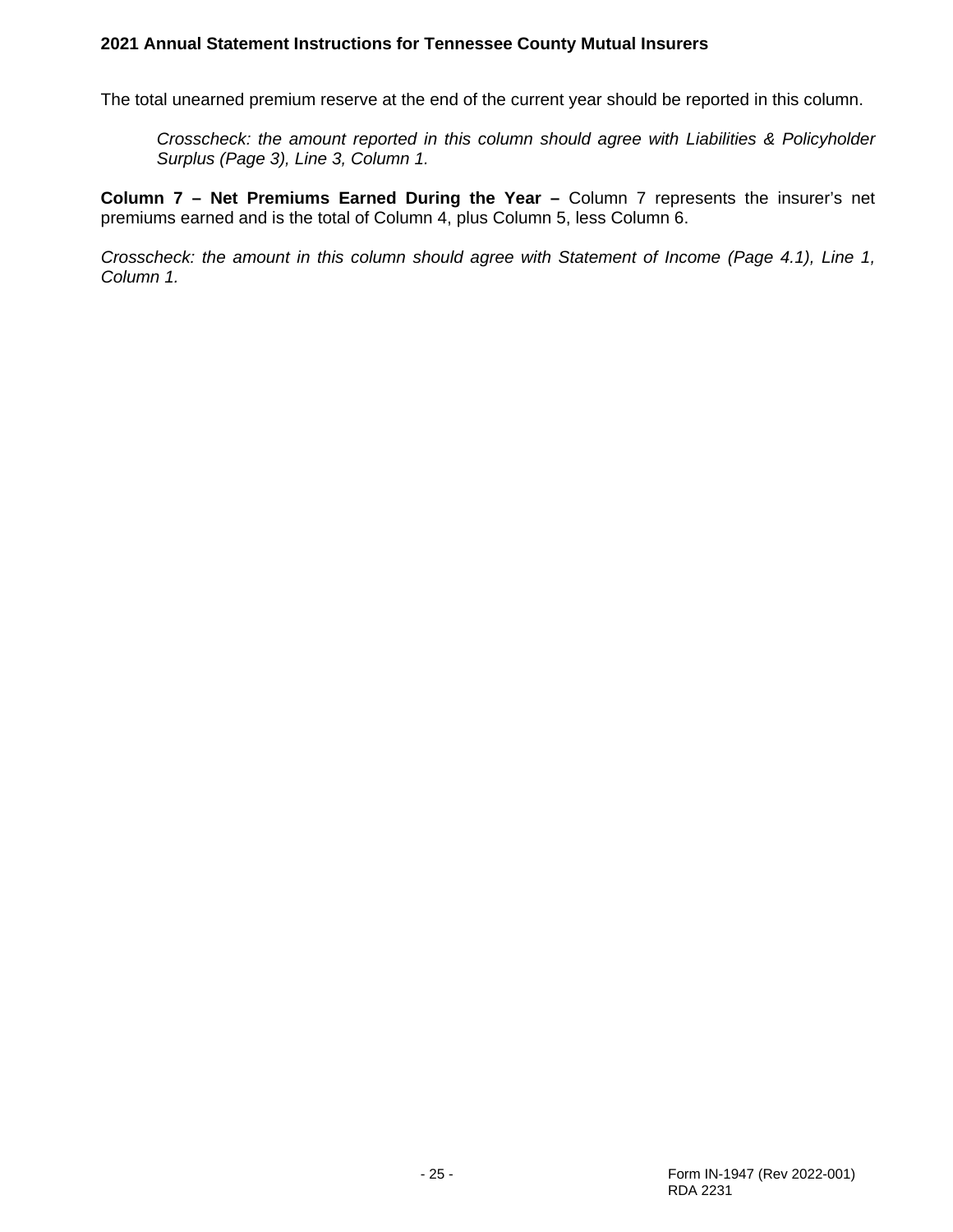## **Underwriting and Investment Exhibit – Part 2B, Net Losses Incurred**

Part 2B of the Underwriting and Investment Exhibit develops the losses incurred for Line 2 on the Statement of Income, Page 4.1. This schedule summarizes the insurer's current year claims activity. The claims activity includes loss payments (net of proceeds from salvage and subrogation), reinsurance recoveries, and changes in net unpaid losses.

**Column 1 – Direct Losses Paid** *Less* **Salvage and Subrogation Received During the Year –** Enter the amount of losses paid, net of salvage and subrogation received, on direct business.

**Column 2 – Reinsurance Recovered on Paid Losses** – Enter the amount of recoveries from reinsurers that were received during the year.

**Column 3 – Reinsurance Recoverable on Paid Losses –** Enter the amount of reinsurance recoverable from the reinsurer(s) on losses already paid by the insurer.

*Crosscheck: the amount reported in this column should agree with Assets (Page 2), Line 9.*

**Column 4 – Net Losses Paid –** Column 4 represents the insurer's net paid losses and is the total of Column 1, *minus* Column 2, *minus* Column 3.

**Column 5 – Net Losses Unpaid, December 31, Current Year –** Enter the estimated total liability for unpaid losses (both reported claims and incurred but not reported claims) for all coverage types as of the end of the current year.

*Crosscheck: the amount reported in this column should agree with Liabilities & Policyholders Surplus (Page 3), Line 1.4, Column 1.*

**Column 6 – Net Losses Unpaid, December 31, Prior Year –** Enter the estimated total liability for unpaid losses (both reported claims and incurred but not reported claims) as of the end of the prior year as reported on the prior year Annual Statement.

*Crosscheck: the amount reported in this column should agree with Liabilities & Policyholders Surplus (Page 3), Line 1.4, Column 2.*

**Column 7 – Losses Incurred During the Year –** Column 7 represents incurred losses for the year and is the total of Column 4, *plus* Column 5, *minus* Column 6.

*Crosscheck: the amount reported in this column should agree with Statement of Income (Page 4.1), Line 2, Column 1.*

**Column 8 – Number of Reported Claims –** This column should identify the total number of reported claims (closed, pending and open) during the reporting period for all coverage types.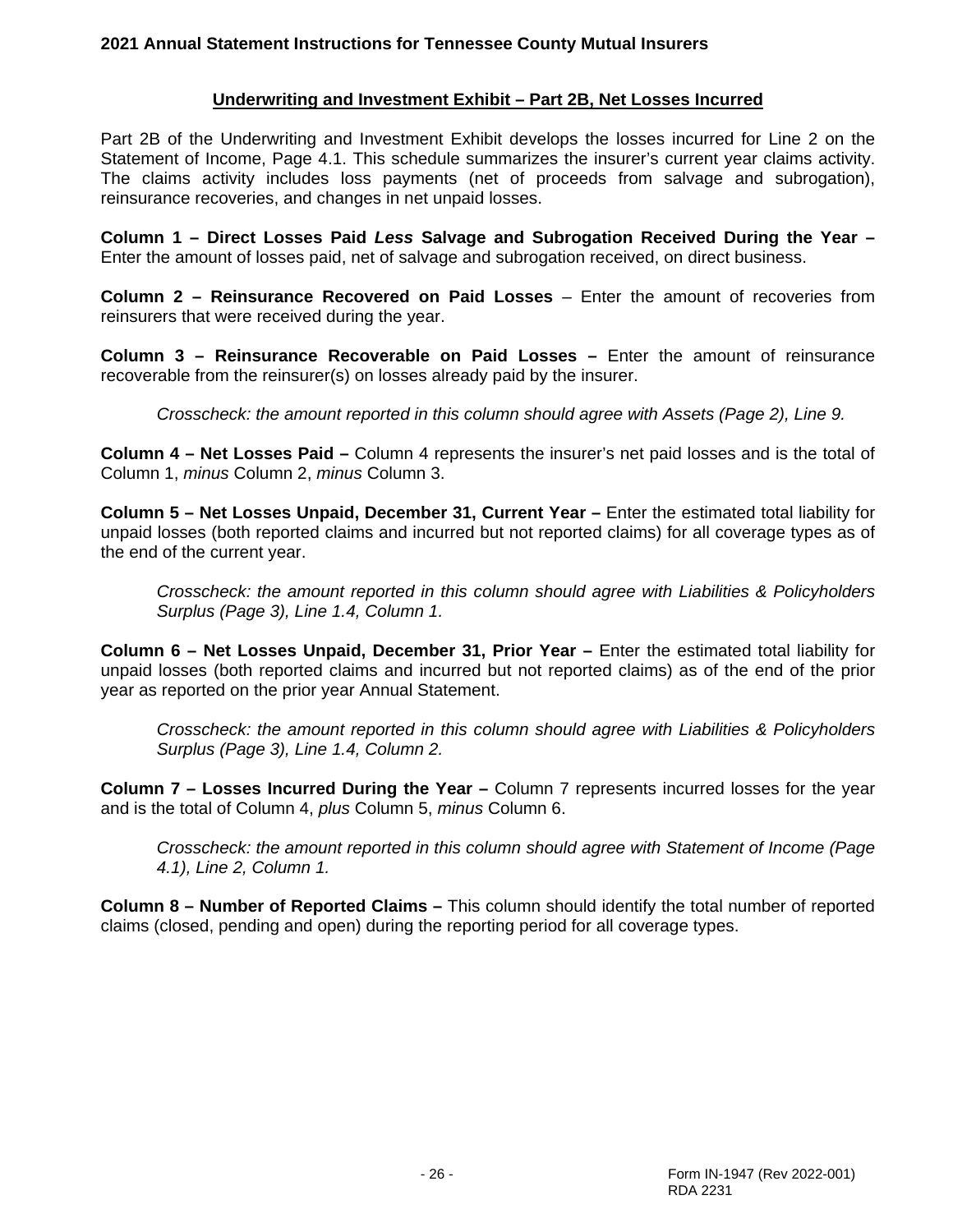#### **General Interrogatories**

Many of the General Interrogatories are self-explanatory and are not discussed here. Comments on specific General Interrogatories requiring further commentary follow.

**Interrogatory 5 – Insurance In-force and Policy Count** – This interrogatory summarizes the insurer's insurance in-force (both before and after reinsurance) and the current year activity showing the in-force amount of insurance written and the in-force amount of insurance expired or canceled during the year.

**Column 1 – Gross Amount In-force, December 31 Prior Year –** Report the gross amount in force at December 31 of the prior year. The amount should agree with the gross amount in force reported on the prior year Annual Statement.

**Column 2 – Written or Renewed –** This amount should include the in-force coverage amount for all new business written during the year and the in-force coverage amount of policies renewed during the year.

**Column 3 – Expirations or Cancellations –** This amount should include the insurance coverage amount for all policy expirations and cancellations during the year.

**Column 4 – Gross In-force, December 31 Current Year –** The amount in this column is the total of Column 1 *plus* Column 2 *less* Column 3. This amount represents insurance in-force before reinsurance at the end of the reporting year.

**Column 5 – Amount Reinsured –** This amount should include the in-force coverage amount ceded to a reinsurer.

**Column 6 – Net In-force, December 31 Current Year –** The balance in this column is the total of Column 4 *less* Column 5. This amount represents the insurance in-force after reinsurance at the end of the reporting year. This Net In-Force amount is used to calculate the amount of aggregate excess of loss reinsurance coverage required, pursuant to Tenn. Code Ann. § 56-22-110.

**Column 7 – Policy Count –** Report in this column the number of the insurer's in-force policies at the end of the year.

**Column 8 – Having not more than 1 year to run –** Report in this column the number of inforce policies at the end of the year that have terms of 12 months or less.

**Column 9 – Having more than 1 year to run and not more than 3 years to run –** Report in this column the number of in-force policies that have terms of greater than 12 months but less than 36 months.

**Column 10 - Having more than 3 years to run –** Report in this column the number of in-force policies that have terms of greater than 36 months.

*Crosscheck: the sum of Columns 8 + 9 + 10 should equal Column 7.*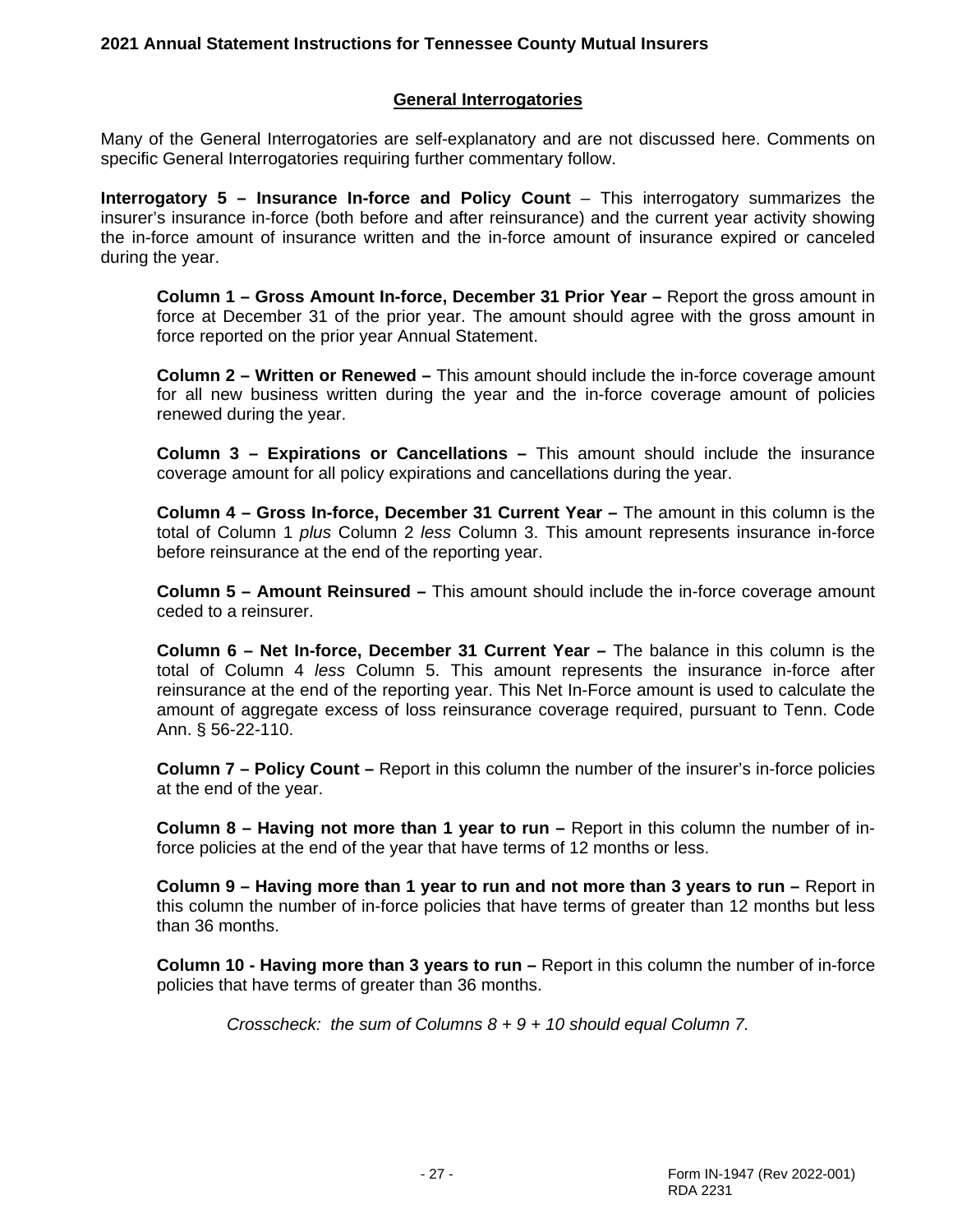**Interrogatory 6 –** Report the number of the insurer's policyholders as of the end of the current year. The number of policyholders may be different from the number of policies reported in Column 7 of Interrogatory 5. One policyholder may have multiple policies (e.g., one policy for the house and another policy for the barn).

**Interrogatory 9 – Largest gross aggregate amount insured in any one risk without any deduction for reinsurance** – Report the largest in-force coverage amount of a single insurance risk in the current year (before consideration of any reinsurance coverage).

**Interrogatory 10(a) – Largest retained amount of risk on any single risk** – Report the largest inforce coverage amount of a single insurance policy in the current year (after consideration of any reinsurance coverage). For example, an insurer has a reinsurance contract that allows the insurer to cede to its reinsurer all risks over \$40,000 (in other words, the insurer's net retention was \$40,000). If the insurer's largest policy has a coverage amount of \$60,000, the largest retained amount of risk on any single risk would be \$40,000. This is because the insurer's retained \$40,000 on the risk and ceded \$20,000 to its reinsurer per the reinsurance contract.

**Interrogatory 11 – What is the amount of the aggregate excess of loss coverage per the reinsurance policy?** – This is the amount of the total aggregate excess of loss coverage amount per the insurer's aggregate excess of loss reinsurance agreement. The answer should be the total amount of aggregate excess of loss coverage for all the insurer's excess layers. For example, if the insurer's first layer of aggregate excess of loss reinsurance covers losses up to \$100,000, excess of a \$25,000 retention and the insurer's second layer of aggregate excess of loss reinsurance covers losses up to \$150,000, excess of a \$100,000 retention in excess of \$100,000, the insurer should report an aggregate excess of loss coverage of \$125,000 (sum of \$75,000 from the first layer and \$50,000 from the second layer).

Generally this information may be found in the "*Coverage and Limits*" section of the reinsurance contract under the discussion of "*Aggregate Excess of Loss*", which usually contains a phrase such as, "*…the Reinsurers' liability shall not exceed 100% of the lesser of XX% of the Company's gross assessment and/or premium income or \$YY,YYY…".* Since the reinsurer's liability is calculated as the lesser of the two amounts, a comparison of the two amounts must be performed and the lesser amount must be chosen as the aggregate excess of loss reinsurance amount of that layer. Please note that there might be some difference in the calculation for each insurer depending on the contract terms.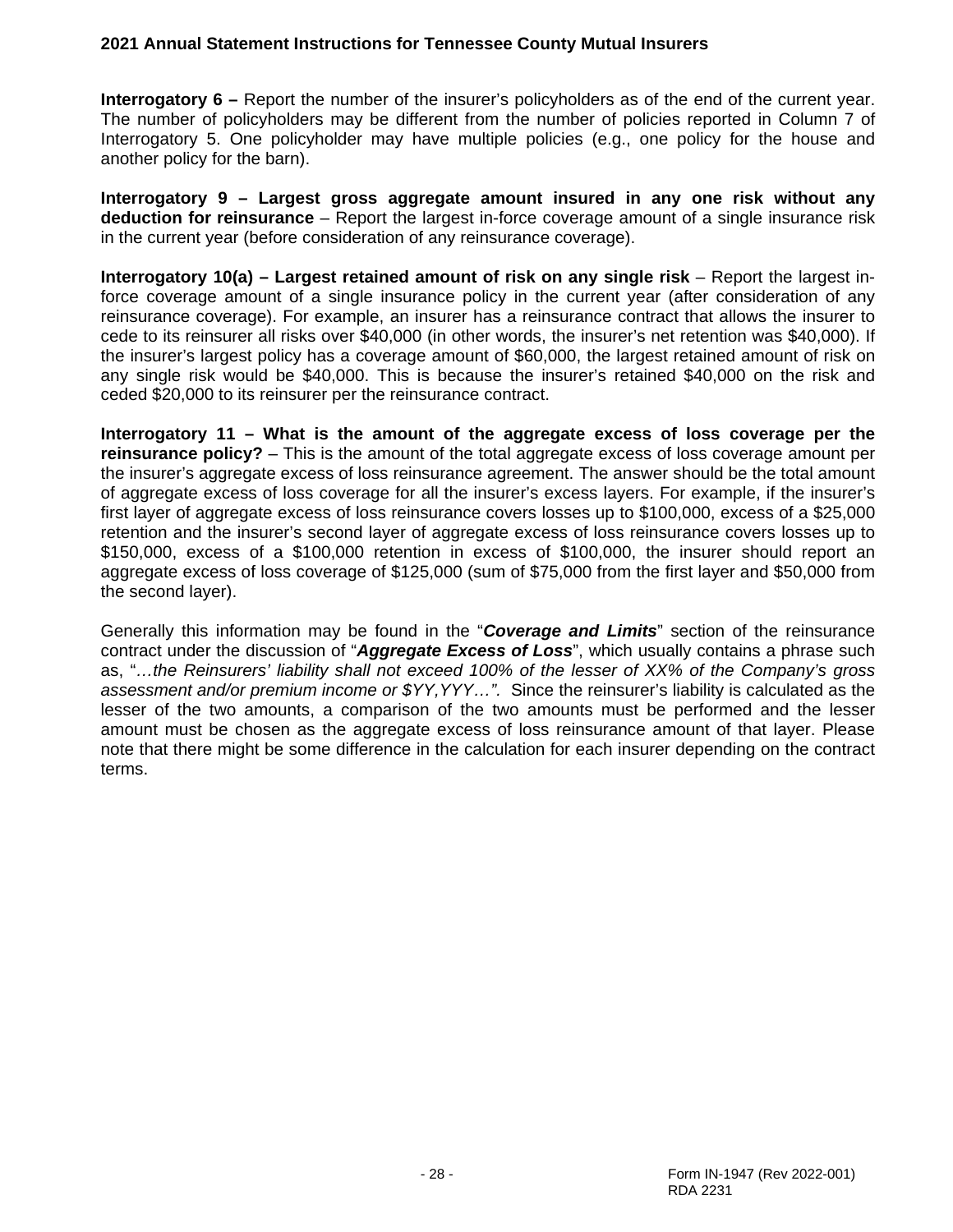### *Schedule T – Exhibit of Premiums Written*

**Column 1 – Active Status –** Report "L" for each county in which the insurer is authorized to write insurance business (whether or not the insurer actually wrote any business in the county). Report "N" for all other counties.

**Column 2 – Direct Premiums Written –** List the amount of premiums written in each of the counties where the insurer did business during the year.

*Crosscheck: the amount reported on Line 96, Column 2 should agree with Underwriting & Investment Exhibit – Part 2A (Page 6), Column 1.*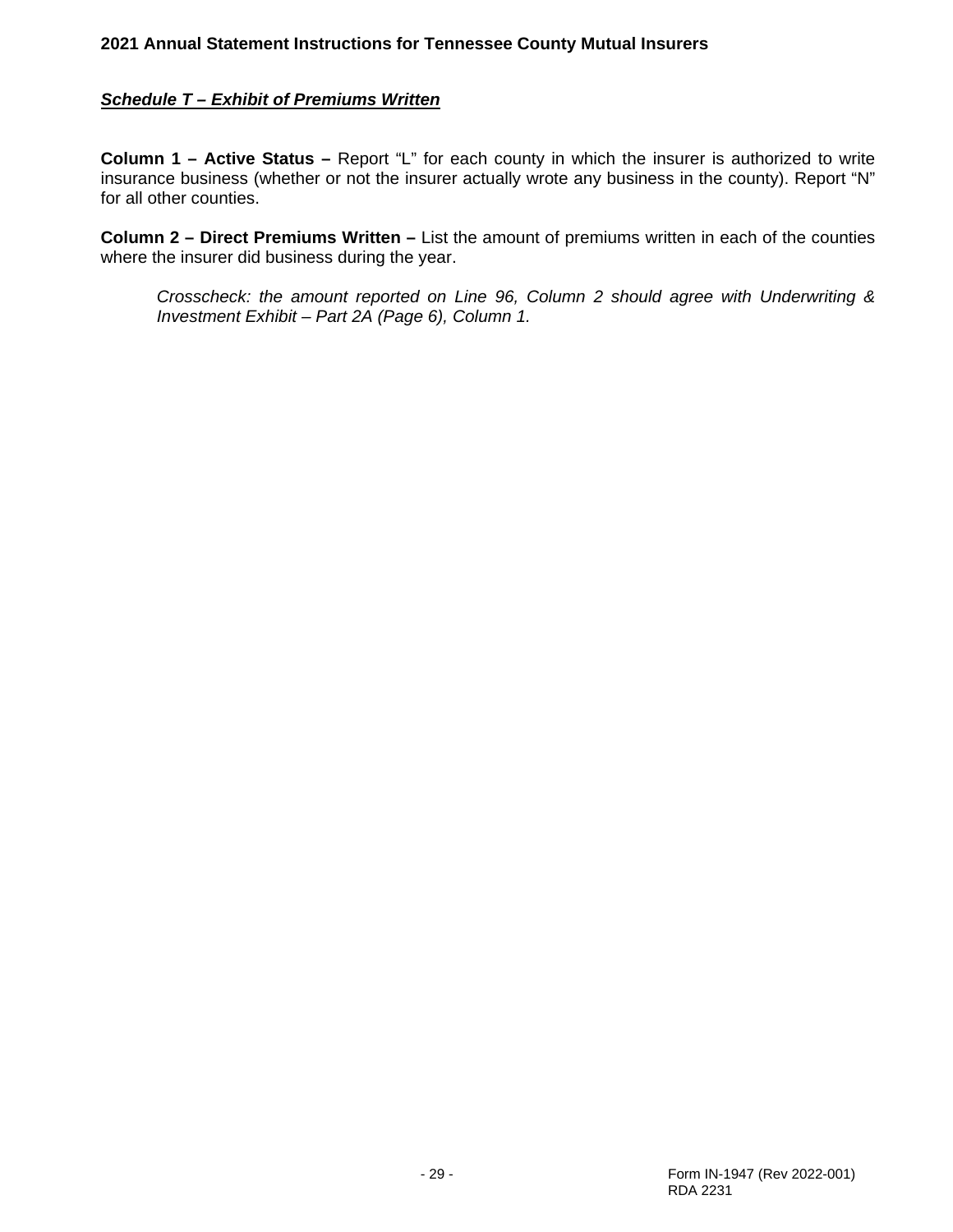# *Five-Year Historical Data*

This exhibit summarizes key financial information from the insurer's Annual Statement over a five-year period. The information needed to complete this page comes from the current and prior year Annual Statements. Consequently, Column 1 should be prepared after the rest of the current year Annual Statement is completed. The remaining columns can be brought forward from the prior year Annual Statement.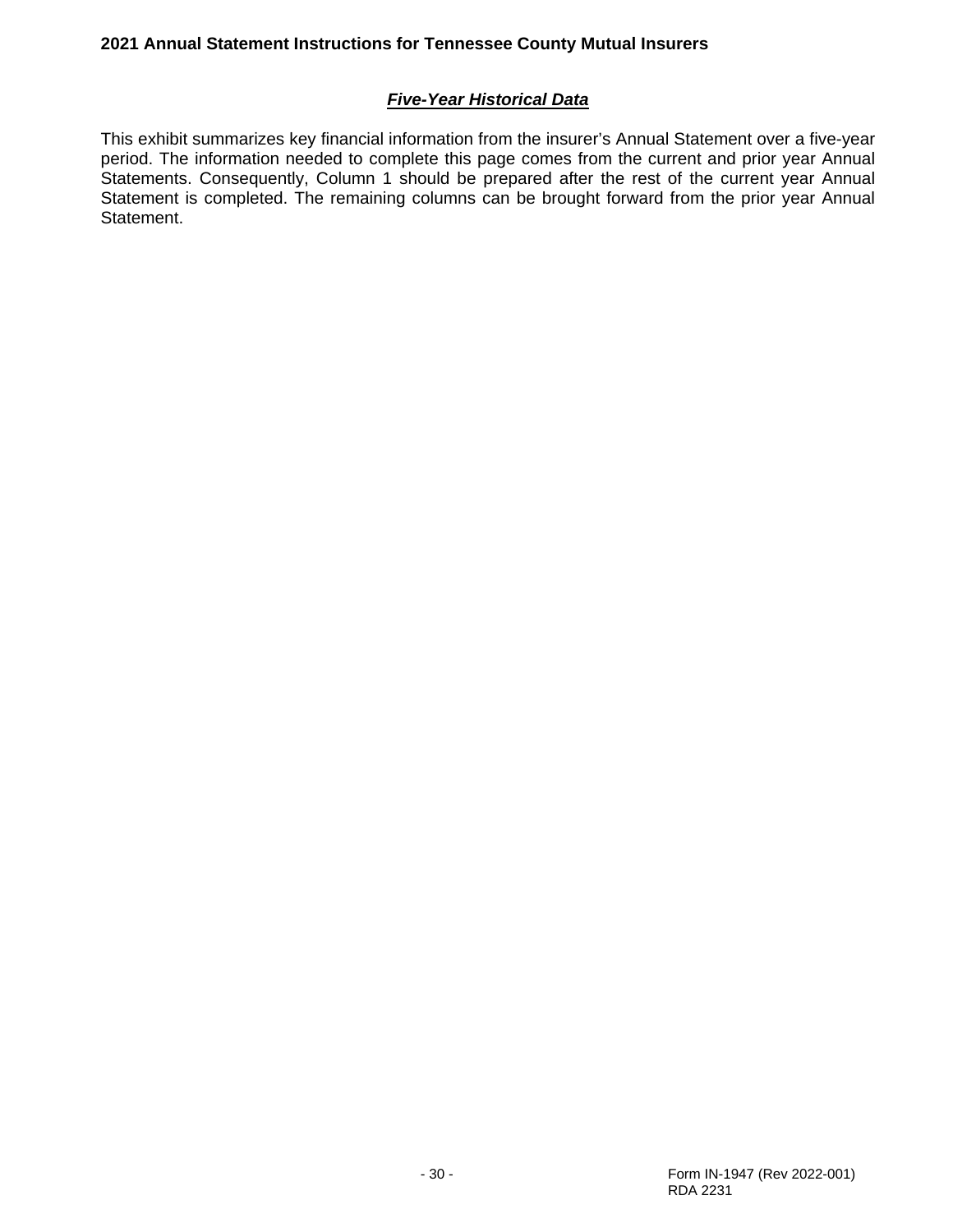# *Schedule A – Part 1, Real Estate Owned*

Schedule A – Part 1 provides an inventory of all real estate owned as of December 31 of the current year. The information included in Schedule  $A - Part 1$  provides supporting detail for the admitted value of real estate reported in the statutory balance sheet (Assets, Page 2) and the real estate income reported in the investment income exhibit (Underwriting & Investment Exhibit–Part 1A, Page 5.1). The schedule also distinguishes between Property Occupied by the Company and Investment Real Estate (i.e., properties held for the production of income). In order to qualify as Property Occupied by the Company, the real estate must be owned by, and more than 50% occupied by, the insurer and its affiliates. The 50% rule is based on square footage including common areas. If this criterion is not met, the property must be reported as Investment Real Estate.

**Column 1 – Description of Property –** Include a general description of the property in this column. The functional use of the property (office, warehouse, shopping center, land, etc.) should also be included in the description.

**Column 2 & 3 – Location – City and State –** If the property is located within the United States, list the city and state. If the city is unknown, report the county in Column 2.

**Column 4 – Year Acquired –** Include the original acquisition date for each property listed.

**Column 5 – Year of Last Appraisal –** Include the date of the most recent appraisal on which the market value reported in Column 9 is based.

**Column 6 – Actual Cost –** Include the original cost of acquiring title plus the cost of any capitalized improvements since the date of acquisition (including current year expenditures). If the property was acquired through foreclosure, include amounts transferred from the mortgage loan *plus* amounts expended for taxes, insurance, and any other amounts paid to put the property in good repair to obtain clear title.

**Column 7 – Amount of Encumbrances –** Enter the amount of any outstanding debt (excluding accrued interest expense payable) at December 31 of the current year that is applicable to each parcel of real estate.

**Column 8 – Book Value Less Encumbrances –** The book value represents the admitted value for each property. Book value is the actual cost of the property *plus* capitalized improvements *less* depreciation, *less* encumbrances.

*Crosscheck: the amount reported in this column for Line 0199 should agree with Assets (Page 2), Line 4.1 and the amount reported in this column for Line 0299 should agree with Assets (Page 2), Line 4.2.*

**Column 9 – Market Value Less Encumbrances –** Report the market value of the property, *less* encumbrances (reported in Column 7).

**Column 10 – Increase or (Decrease) by Adjustment in Book Value –** Include other non-cash adjustments in book value, including depreciation expense. Also include impairments and any other expenses capitalized.

**Column 11 – Amounts Received During Year –** Include any amounts received during the year that would reduce the book value of the property. Examples would include any amounts received during the year from the sale of rights and privileges relating to the property, amounts from real estate sales where title has not transferred (except those received in the year of disposal), and other cash receipts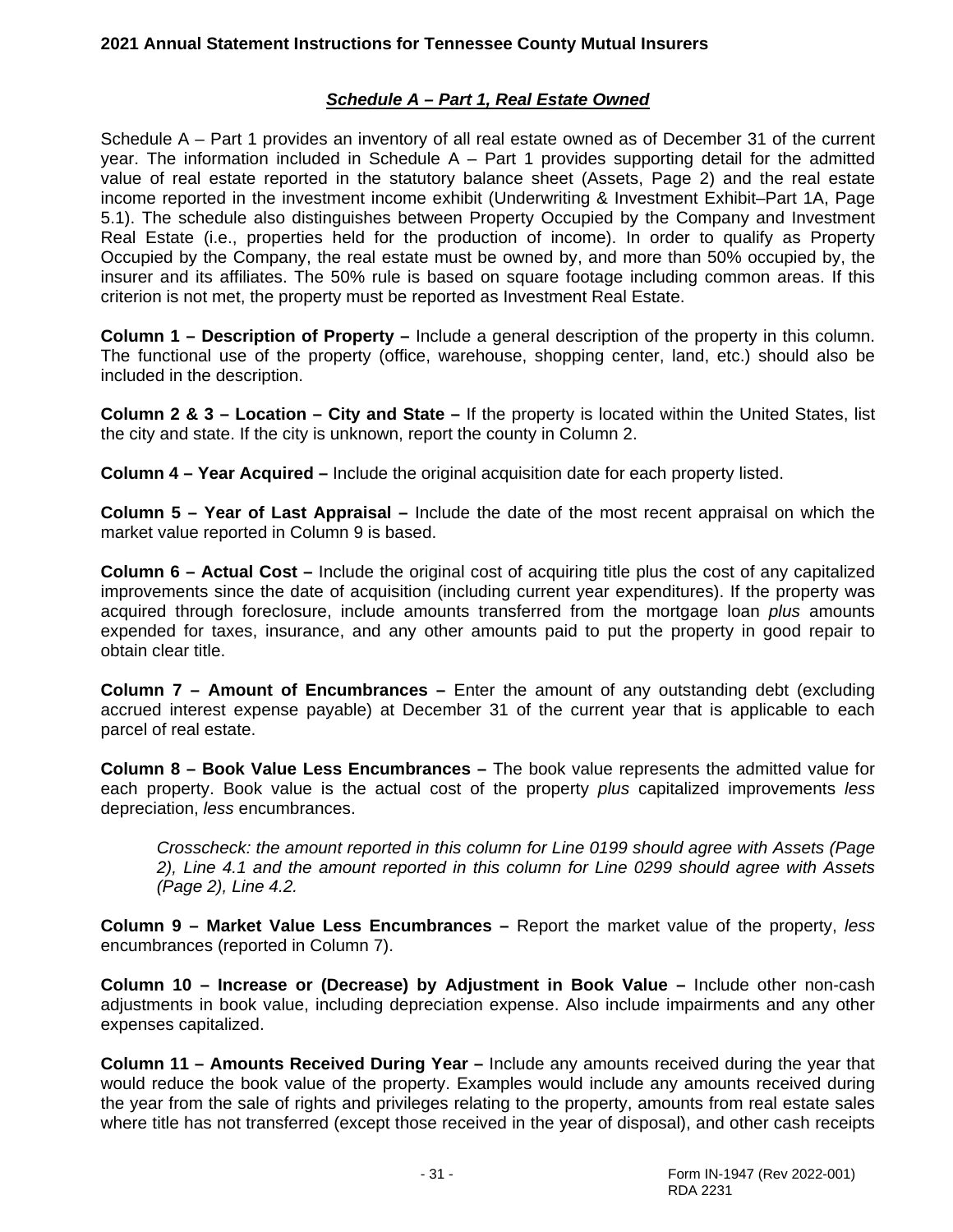that reduce the book value. (Most County Mutual insurers will not have any amounts reported in this column.)

**Column 12 – Expended for Additions, Permanent Improvements, and Changes in Encumbrances During Year –** Include only those amounts expended for capital improvements during the current year. Also include any increase or reduction in encumbrances during the year.

**Column 13 – Gross Income Earned Less Interest Incurred on Encumbrances –** Include gross income earned during the year on property held at year end, including rental income earned on Property Occupied by the Company and on Investment Real Estate. Insurers are required to charge themselves an imputed rent for the estimated fair rental value of space owned and occupied by the insurer (known as home office occupancy charge). The gross income earned should be included on the Underwriting & Investment Exhibit-Part 1A, Page 5.1. The income will be offset with an equal imputed rent expense amount included on the Statement of Income, Page 4.1, Line 4.11.

**Column 14 – Taxes, Repairs and Expenses Incurred –** Include amounts paid or accrued for real estate taxes, repairs, maintenance, insurance, and other related expenses. This column should not include depreciation expense (which is included in Column 10) or interest expense incurred on encumbrances (which is included in Column 13).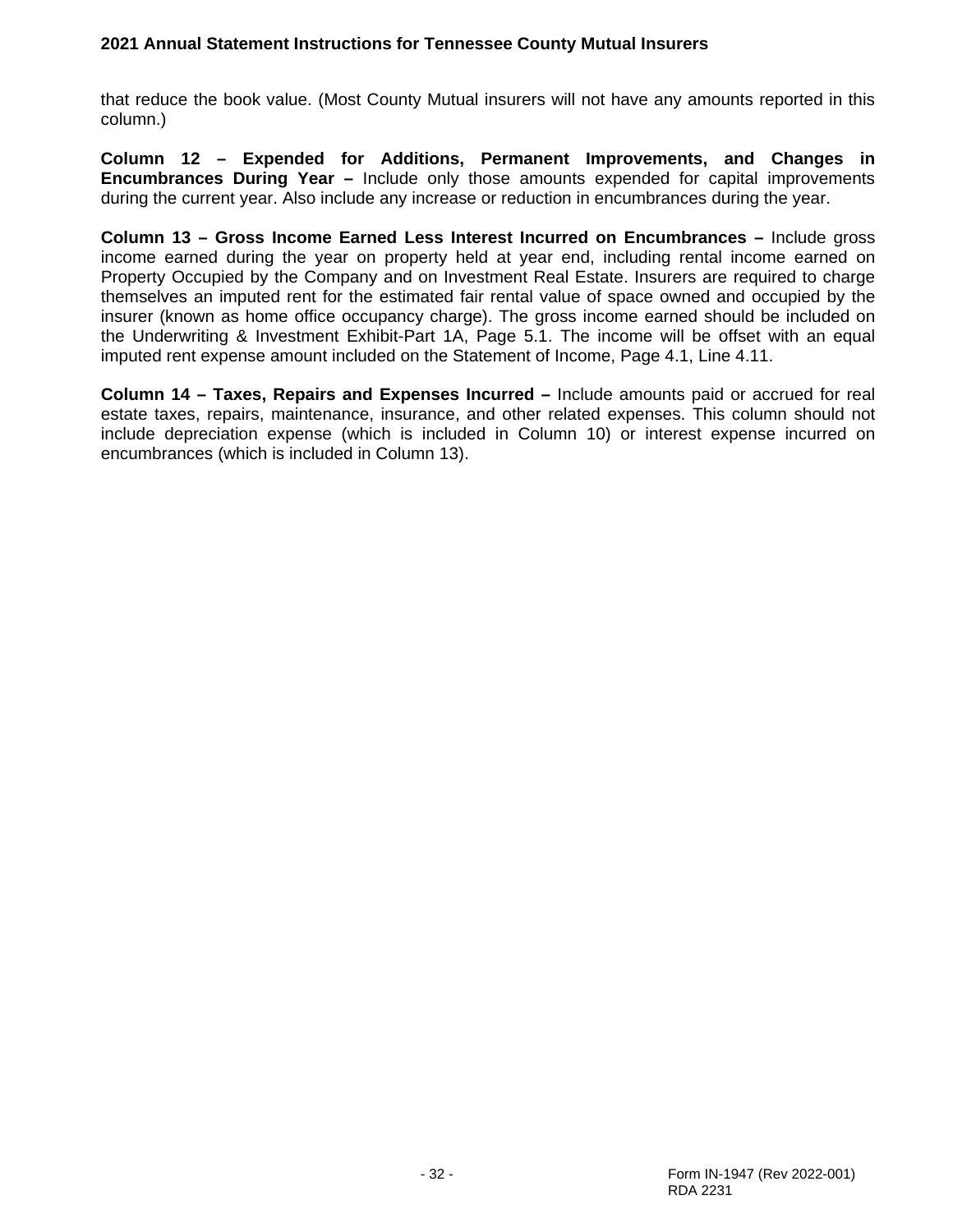# **Schedule A – Part 2, Real Estate Acquired During Year**

Schedule A – Part 2 reports all real estate acquired during the year. In addition, it reports any current year capital improvements or encumbrance activity relating to properties acquired during the year. Any property appearing on Schedule A – Part 1 for the first time should also be reported here. Any real estate bought and sold during the current year should be reported on Schedule A – Part 2 and Schedule A – Part 3.

**Column 1 – Description of Property –** Include a general description of the property in this column. The functional use of the property (office, warehouse, shopping center, land, etc.) should also be included in the description.

**Column 2 & 3 – Location – City and State –** If the property is located within the United States, list the city and state. If the city is unknown, report the county in Column 2.

**Column 4 – Date Acquired –** Include the acquisition date for each property listed.

**Column 5 – Name of Vendor –** Indicate the name of the entity from which the property was acquired. For internal transfers, state "Internal Transfer" instead of the entity's name. An example of an internal transfer would be moving a mortgage loan investment to real estate.

**Column 6 – Actual Cost -** Include the original cost of acquiring title *plus* the cost of any capitalized improvements since the date of acquisition (including current year expenditures). If the property was acquired through foreclosure, include amounts transferred from the mortgage loan *plus* amounts expended for taxes, insurance, and any other amounts paid to put the property in good repair or to obtain clear title.

**Column 7 – Amount of Encumbrances -** Enter the amount of any outstanding debt (excluding accrued interest expense payable) at December 31 of the current year that is applicable to each parcel of real estate. If an encumbrance was reduced during the year, the amount of the reduction would be reported in Column 9.

**Column 8 – Book Value Less Encumbrances –** The book value represents the admitted value for each property. Book value is the actual cost of the property *plus* capitalized improvements, *less* depreciation, *less* encumbrances.

**Column 9 – Expended for Additions, Permanent Improvements, and Changes in Encumbrances During Year –** Include only those amounts expended for capital improvements during the current year. Also include any increase or reduction in encumbrances.

*NOTE:* All items on this schedule should tie back to Schedule A – Part 1 for each related column. If the property was acquired and sold during the year, then the items on this schedule should tie back to Schedule A – Part 3.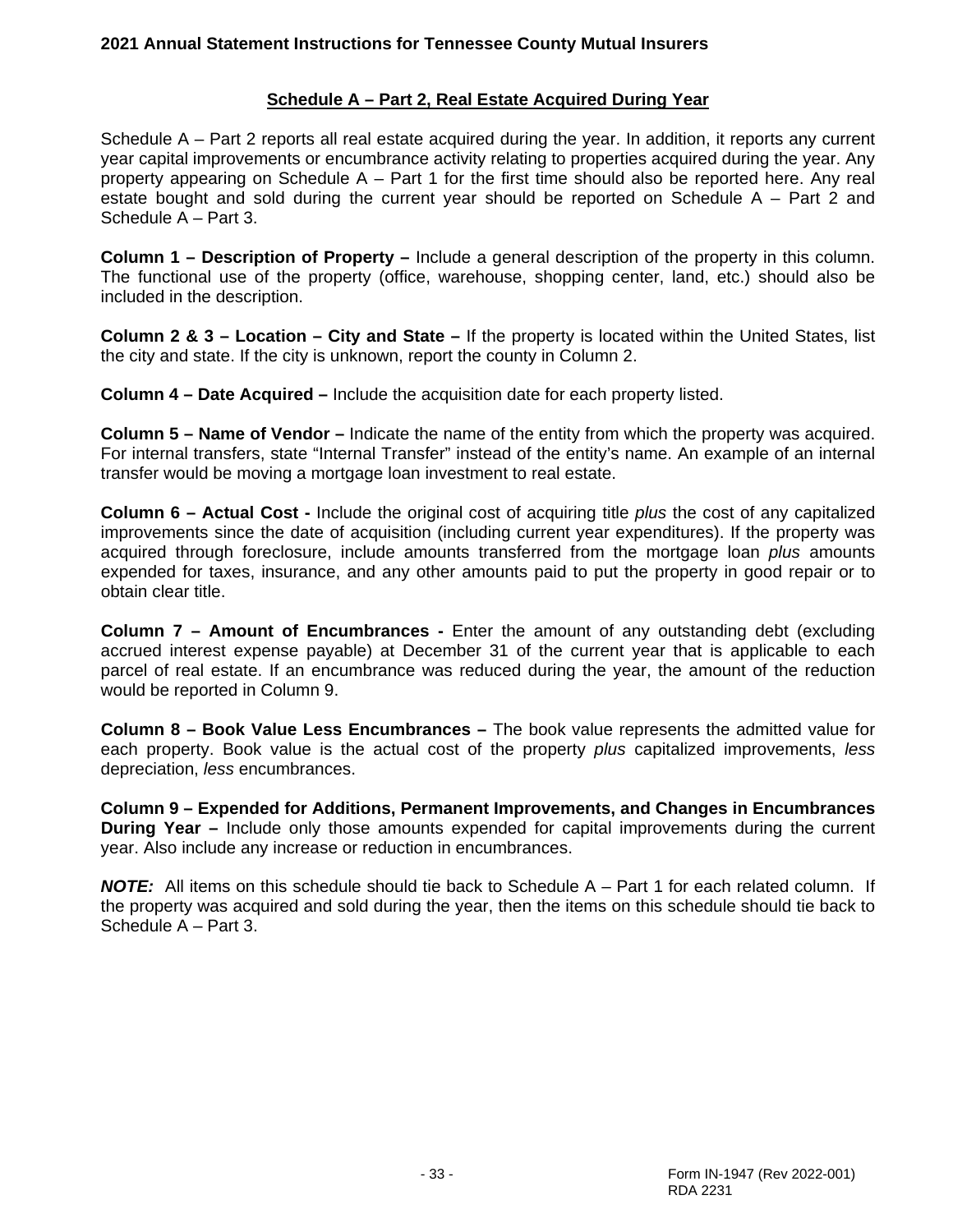### **Schedule A – Part 3, Real Estate Sold During Year**

Schedule A – Part 3 reports all real estate sold during the year. In addition, it reports the gain or loss on each transaction. Any real estate both bought and sold during the current year should be reported on Schedule A – Part 2 and Schedule A – Part 3.

**Column 1 – Description of Property –** Include a general description of the property in this column. The functional use of the property (office, warehouse, shopping center, land, etc.) should also be included in the description.

**Column 2 & 3 – Location – City and State –** If the property is located within the United States, list the city and state. If the city is unknown, report the county in Column 2.

**Column 4 – Disposal Date –** Include the date the real estate was sold or disposed of for each property listed.

**Column 5 – Name of Purchaser –** Indicate the name of the person (individual or entity) to which the property was sold. For internal transfers, state "Internal Transfer" in this column.

**Column 6 – Actual Cost –** Include the original cost of acquiring title plus the cost of any capitalized improvements since the date of acquisition (including current year expenditures). If the property was acquired through foreclosure, include amounts transferred from the mortgage loan plus amounts expended for taxes, insurance, and any other amounts paid to put the property in good repair or to obtain clear title.

**Column 7 – Increase or (Decrease) by Adjustment in Book Value -** Include other non-cash adjustments in book value, including depreciation expense. Also include impairments and any other expenses capitalized.

**Column 8 – Expended for Additions, Permanent Improvements and Changes in Encumbrances During Year –** Include only those amounts expended for capital improvements during the current year (after acquiring title). Also include any increase or reduction in encumbrances.

**Column 9 – Book Value Less Encumbrances –** The book value represents the admitted value for each property. Book value is the actual cost of the property *plus* capitalized improvements, *less* depreciation, *less* encumbrances (Columns 6 + 7 + 8).

**Column 10 – Amounts Received –** Include the sale proceeds from the sale or disposal, *less* any proceeds used to retire related encumbrances.

**Column 11 – Realized Profit or (Loss) on Sale –** Enter the excess (deficiency) of the sales proceeds from Column 10 over the book value *less* encumbrances from Column 9.

*Crosscheck: the total amount reported on Line 0199 for this column should equal the Underwriting and Investment Exhibit-Part 1B (Page 5.1), Line 5, Column 1.*

**Column 12 – Gross Income Earned Less Interest Incurred on Encumbrances –** Report the gross rental income earned on the property during the year. Home office occupancy charges on property disposed during the year should also be included.

**Column 13 – Taxes, Repairs and Expenses Incurred –** Include amounts expensed and/or accrued for real estate taxes, repairs, maintenance, insurance, and other related expenses in the current year.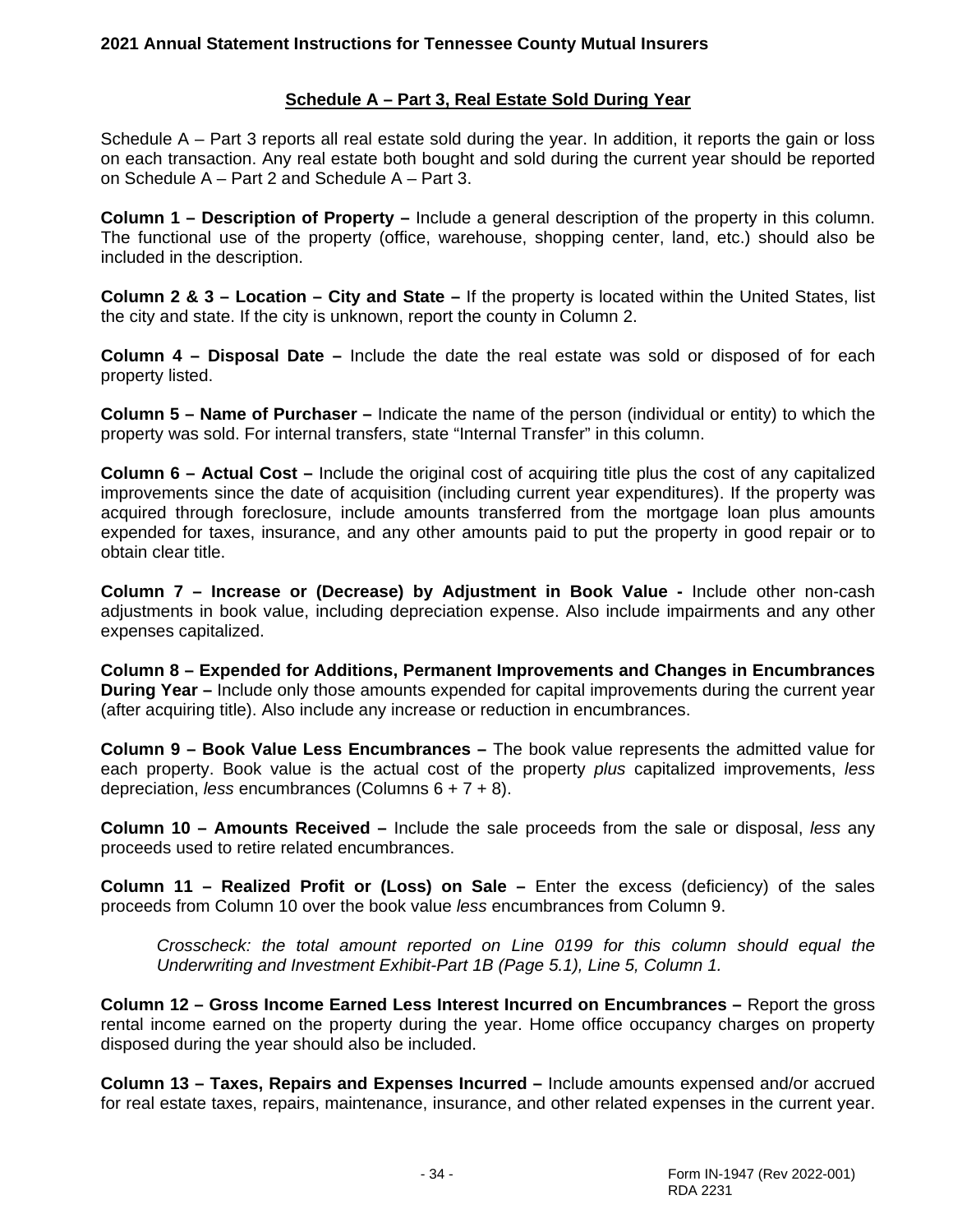This column should *not* include depreciation expense (which is included in Column 7) or interest expense incurred on encumbrances (which is included in Column 12).

# **Schedule A-Verification Between Years**

This schedule reconciles the current year-end book value to the year-end book value of the prior year. The reconciliation brings forward totals from Schedule  $A -$  Parts 1, 2, and 3 and assures that all current year activity affecting book value is accounted for in the Annual Statement.

**Line 1 – Book Value, December 31, Prior Year –** The amount from Page 2, Lines 4.1 plus 4.2, Column 2, should be reported on this line.

**Line 2 – Increase (Decrease) by Adjustment –** The amount reported on this line should be the total of the amount from Schedule  $A - Part 1$ , Column 10, Line 9999 plus the amount from Schedule  $A -$ Part 3, Column 7, Line 0199.

**Line 3 – Cost of Acquired (Net of Encumbrances, Additions, and Permanent Improvements) –** Report the original cost of acquisitions less the original balance of any encumbrances related to the current year acquisitions. The amount on this line should equal:

- Schedule A Part 2, Line 0199, Column 6,
- Less: Schedule A Part 2, Line 0199, Column 7,
- Less: Schedule A Part 2, Line 0199, Column 9.

**Line 4 – Cost of Additions and Permanent Improvements –** The amount reported on this line should be the amount from Schedule  $A - Part 1$ , Column 12, Line 9999 plus the amount from Schedule A – Part 3, Column 8, Line 0199.

**Line 5 – Total Profit (Loss) on Sales –** The amount from Schedule A – Part 3, Column 11, Line 0199 should be reported on this line. This should also agree with Page 5.1, Part 1B, Column 1, Line 5.

**Line 6 – Amounts Received on Sales –** The amount from Schedule A – Part 3, Column 10, Line 0199 should be reported on this line.

**Line 7 – Book Value, December 31, Current Year –** The amount reported on this line should be the total of Line 1, *plus/minus* Line 2, *plus* Line 3, *plus* Line 4, *plus* Line 5, *minus* Line 6. This amount should agree with Schedule A – Part 1, Column 8, Line 9999 and Assets – Page 2, Line 4.1 and 4.2.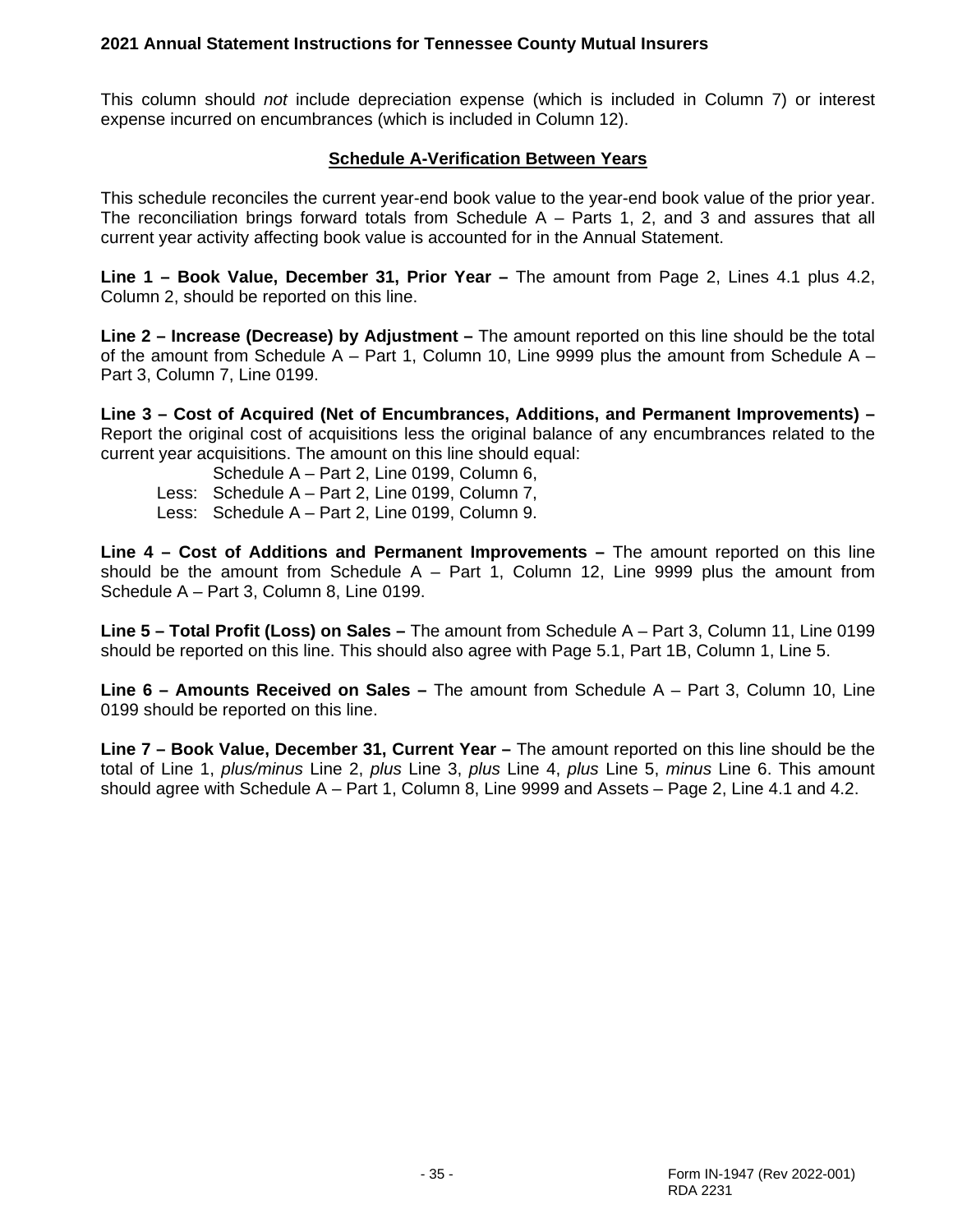# **Schedule B – Part 1, Mortgage Loans Owned**

Schedule B – Part 1 provides an inventory of all mortgage loans owned as of December 31 of the current year. Mortgage loans are loans made by or purchased by the insurer which are secured by liens on real estate. Schedule B – Part 1 contains both long-term and short-term mortgage loans.

**Column 1 – Loan Number –** Indicate the mortgage loan number assigned by the insurer for control purposes.

**Column 2 & 3 – Location – City and State –** If the property is located within the United States, list the city and state where the mortgage is recorded. If the city is unknown, report the county in Column 2.

**Column 4 – Loan Type –** This column is used to highlight mortgage loans granted to related parties. If the mortgage loan was made to an officer or director of the insurer, enter "E." Otherwise, leave the column blank.

**Column 5 – Date Acquired –** Enter the date the mortgage loan was acquired (either issued or purchased).

**Column 6 – Rate of Interest –** Report the effective annual interest rate earned on the mortgage loan.

**Column 7 – Book Value –** Report the ending book value for each mortgage loan. The book value will equal the unpaid balance of the loan. Note that this column may not equal the statement value. The statement value may be lower than the book value because the market value of the collateral is less than the unpaid balance of the loan. Also, mortgage loans with other than first liens are included in the total computation of book value but are non-admitted (not included in the total computation of statement value).

*Crosscheck: the amount reported in this column on Line 9999 should agree with Assets (Page 2), Lines 3.1 plus 3.2.*

**Column 8 – Increase or (Decrease) by Adjustment in Book Value –** This column may contain several types of adjustments. Examples include any write-ups or capitalized items to the book value, any impaired mortgage loan amount written down during the year, current year amortization of premium or accrual of discount, amortization of fee income, and any other increase or decrease affecting book value. (Most County Mutual insurers will not have any amounts reported in this column.)

**Column 9 – Value of Land and Buildings –** Include the most recent appraised value of the property (land and buildings) pledged as collateral in the mortgage loan agreement.

**Column 10 – Year of Last Appraisal or Valuation –** Indicate the date of the most recent appraisal of the property.

**Column 11 – Statement Value –** This represents the admitted value for each loan. The admitted value of each loan is normally the unpaid balance of the loan (book value) reported in Column 7. However, if the loan is in default, the statement value will equal the lesser of the fair value of the collateral (reported in Column 9) or unpaid balance of the loan adjusted for unamortized amounts (book value). For mortgage loans other than first liens, the statement value should be zero since they are non-admitted assets.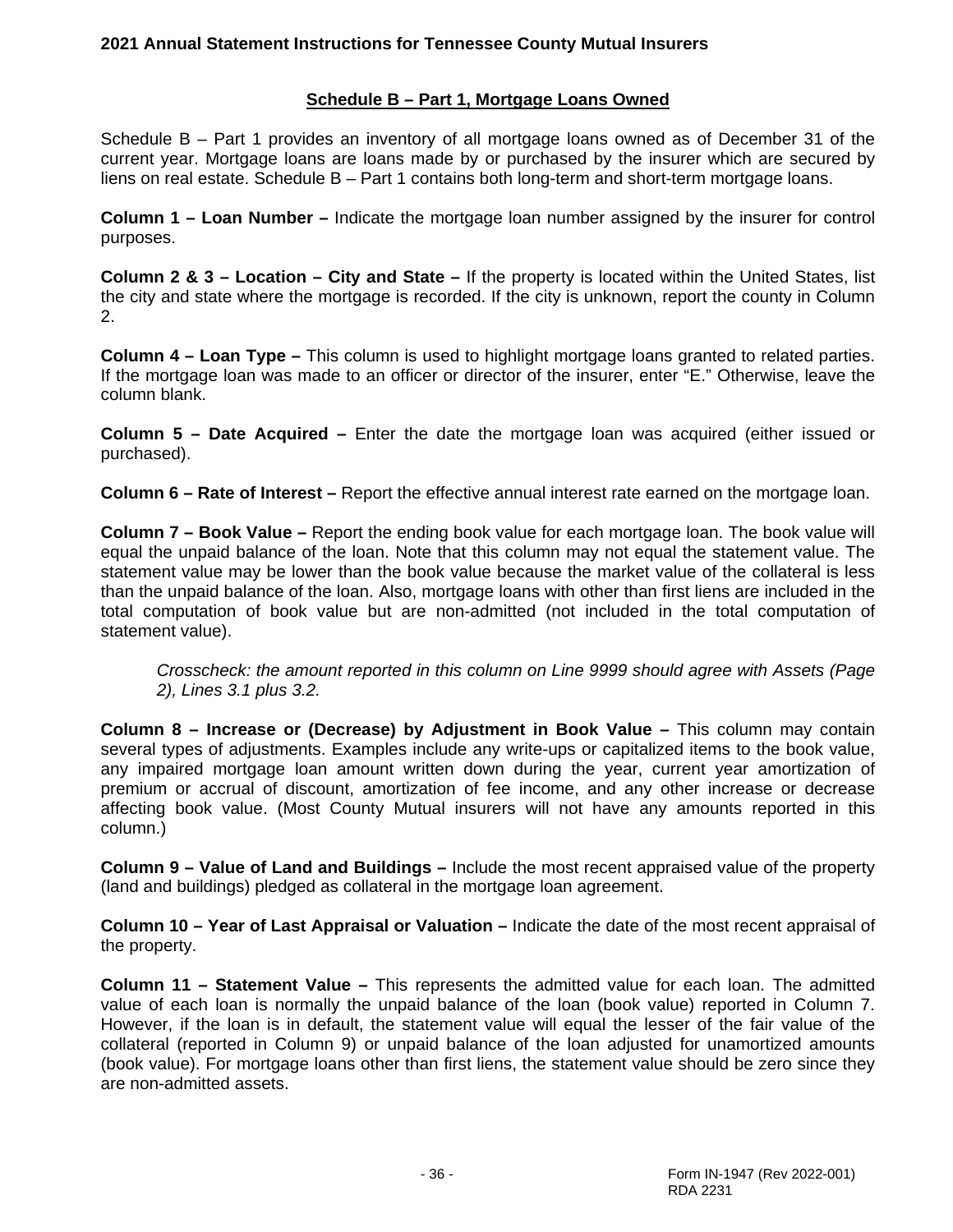*Crosscheck: the amount reported in this column on Line 9999 should equal Assets – Page 2 – Line 3.1 plus Line 3.2 minus Line 26 minus Line 27.*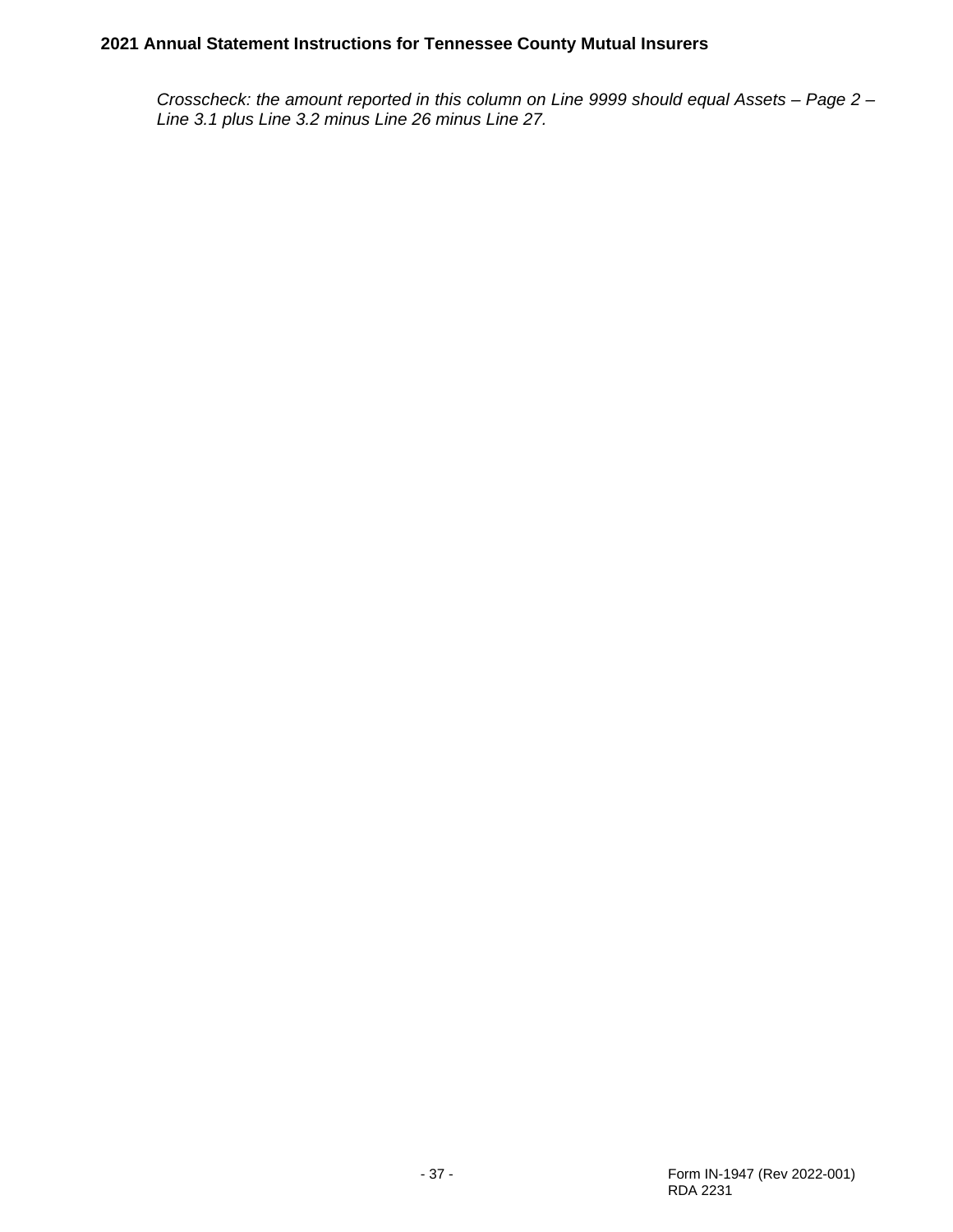#### **Schedule B – Part 2, Mortgage Loans Sold, Transferred, or Paid in Full During Year**

Schedule B – Part 2 reports all mortgage loans sold, transferred, or paid in full during the year.

**Column 1 – Loan Number –** Indicate the mortgage loan number assigned by the insurer for control purposes.

**Column 2 & 3 – Location – City and State –** If the property is located within the United States, list the city and state where the mortgage is recorded. If the city is unknown, report the county in Column 2.

**Column 4 – Loan Type –** This column is used to highlight mortgage loans granted to related parties. If the mortgage loan was made to an officer or director of the insurer, enter "E." Otherwise, leave the column blank.

**Column 5 – Year Acquired –** Enter the date the mortgage loan was originally acquired (either issued or purchased).

**Column 6 – Book Value Previous Year –** Report the book value of the mortgage loan as of the end of the prior year. This amount should equal Schedule B – Part 1, Column 7 of the prior year Annual Statement.

**Column 7 – Increase or (Decrease) by Adjustment in Book Value –** This column may contain several types of adjustments. Examples include any write-ups or capitalized items to the book value, any impaired mortgage loan amount written down during the year, current year amortization of premium or accrual of discount, amortization of fee income, and any other increase or decrease affecting book value. (Most County Mutual insurers will not have any amounts reported in this column.)

**Column 8 – Book Value at Disposition –** Report the book value of the mortgage loan as of the date of sale or transfer.

**Column 9 – Consideration Received –** Report the total amount received during the year from the sale of a mortgage.

**Column 10 – Profit or (Loss) on Sale –** Report any market gain or loss realized from the sale, transfer, or maturity of the mortgage.

*Crosscheck: the total amount reported on Line 9999 for this column should equal the Underwriting and Investment Exhibit-Part 1B (Page 5.1), Line 4, Column 1.*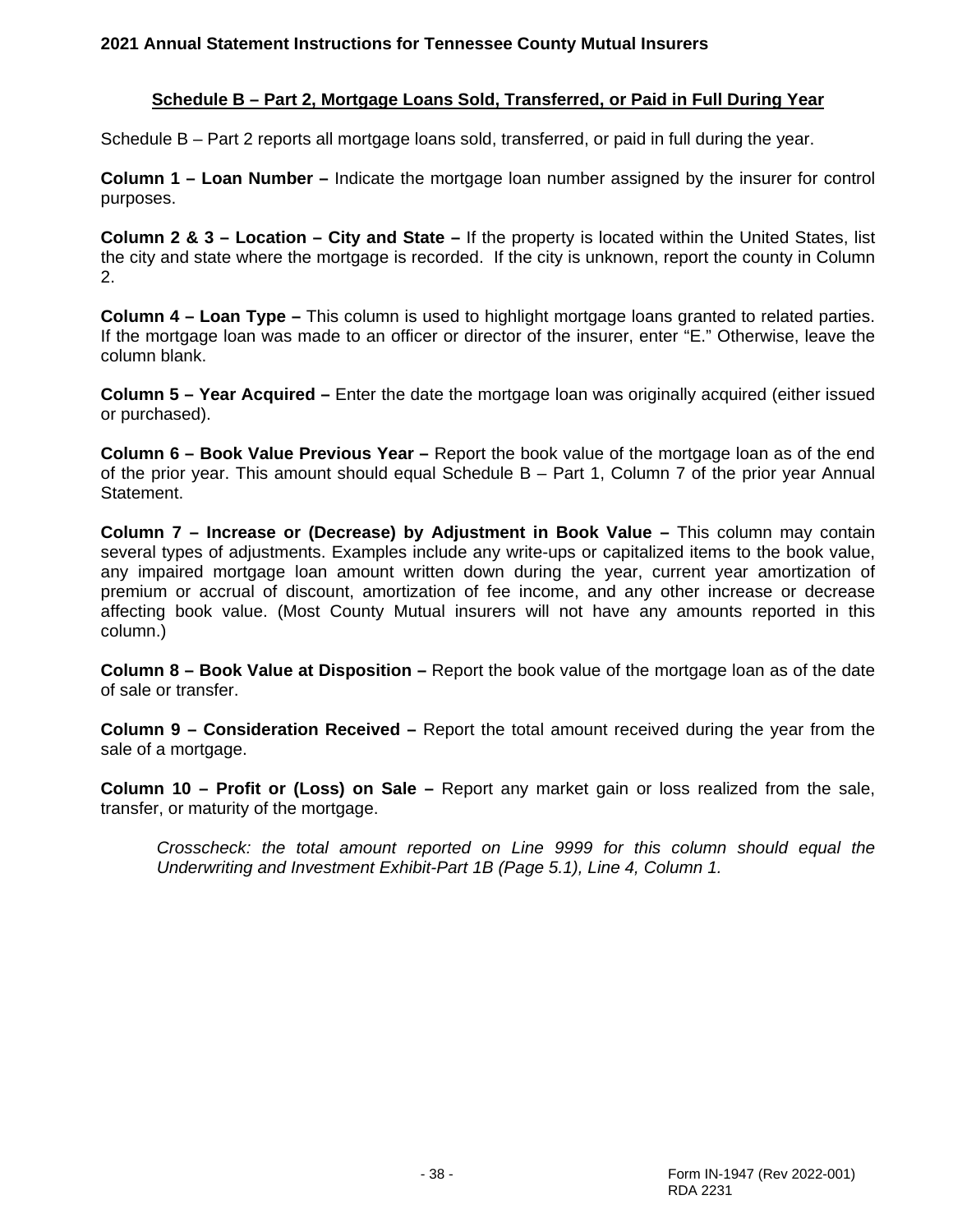## **Schedule B – Verification Between Years**

This schedule reconciles the current year-end book value to the year-end book value of the prior year. The reconciliation brings forward totals from Schedule B – Parts 1 and 2 and ensures that all current year activity affecting book value is accounted for in the Annual Statement. However, Schedule B does not have a schedule of acquisitions. Therefore, the acquisitions lines of the Verification Between Years cannot be obtained from any other part of the Annual Statement.

**Line 1 – Book Value, December 31, Prior Year –** The amount from Assets, Page 2, Line 3.1 and 3.2, Column 2, should be reported on this line.

#### **Line 2 – Amount Loaned During Year –**

- a.) Actual cost at time of acquisition The actual amount originally loaned should be reported here, including capitalized costs incurred acquiring the asset.
- b.) Additional investment made after acquisition Any increases to mortgage loans after the time the mortgage loan was originally acquired (e.g., additional lendings) should be reported on this line.

**Line 3 – Accrual of Discount and Mortgage Interest Points and Commitment Fees –** The total discount accretion recognized on mortgage loans during the year should be reported here. In addition, loan fee amortization required to be amortized over the life of the loan should also be reported here. (Most County Mutual insurers will not have any amounts reported on this line.)

**Line 4 – Increase (Decrease) by Adjustment –** The amount from Schedule B – Part 1, Column 8, Line 9999 plus Schedule B – Part 2, Column 7, Line 9999 should be reported here.

**Line 5 – Total Profit (Loss) on Sales –** The amount from Schedule B – Part 2, Column 10, Line 9999 should be reported on this line. This amount should also tie to Underwriting and Investment Exhibit-Part 1B, Page 5.1, Line 4, Column 1.

**Line 6 – Amounts Paid on Account or in Full During the Period –** Report the consideration received on mortgage loans repaid during the year. This would include principal reductions, loans paid in full, and consideration received on loans sold during the year.

**Line 7 – Amortization of Premium –** The total amortization of premium recognized on mortgage loans during the year should be reported here.

**Line 8 – Book Value, December 31, Current Year –** Line 1, plus Line 2, plus Line 3, plus/minus Line 4, plus/minus Line 5, minus Line 6, minus Line 7. This amount should tie to Schedule B – Part 1, Column 7, Line 9999 and Assets – Page 2, Line 3.1 and 3.2.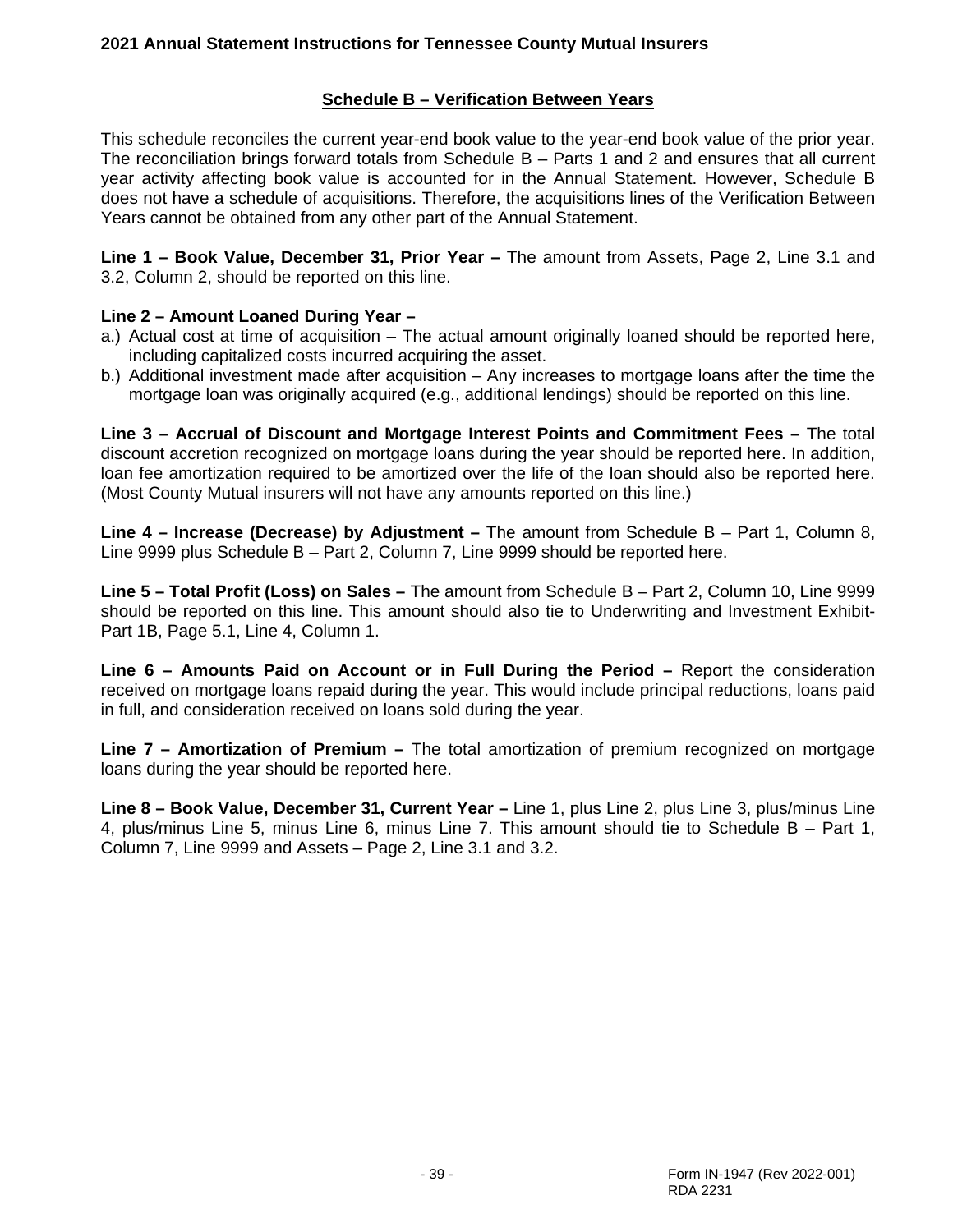# **Schedule D – Part 1, Bonds and Long-Term CDs Owned**

Schedule D - Part 1 is an inventory of all bonds and long-term CDs (having a maturity date when originally acquired in excess of one year from the Annual Statement date) owned as of December 31 of the current year. It contains various descriptive information for each bond and long-term CD, including interest rate, interest due date, maturity date, and acquisition date. In addition, the schedule includes valuation information such as par value, market value, actual cost, and book value. The schedule also includes income information, such as interest income collected, interest income accrued, and income adjustments from accrual of discount and amortization of premium. Together, this information provides detailed support for the value of bonds and accrued interest income reported in the statutory balance sheet (Page 2) and the bond income collected and accrued reported in the Underwriting and Investment Exhibit – Part 1A, Interest, Dividends and Real Estate Income. Mutual Funds that must invest 100% of their total assets in U.S. Government Bonds that are issued or guaranteed as to payment of principal and interest by agencies and instrumentalities of the U.S. government, including single or multi-class mortgage-backed/asset-backed securities, and collateralized repurchase agreements comprised of those obligations at all times (i.e. U.S. Treasuries, Federal National Mortgage Association (FNMA), Federal Home Loan Mortgage Corporation (FHLMC), Federal Home Loan Banks (FHL), Government National Mortgage Association (GNMA), etc.) should also be reported as bonds.

**Column 1 – CUSIP Identification –** CUSIP numbers for all publicly purchased issued securities are available from the brokers' confirmation or the certificate. The CUSIP number should be comprised of nine characters. CDs will not have a CUSIP number.

**Column 2 – Description –** Give a complete and accurate description of all bonds owned as listed on broker's confirmation or the certificate. If bonds are "serial" issues, indicate the amount maturing each year. Give a brief description of CDs, as well.

**Column 3a – Rate of Interest –** Report the stated or coupon rate of interest for each bond and CD.

**Column 3b – How Paid –** Insert initial letters of months in which interest is payable (e.g., if interest is paid in February and August then "FA" should be shown). If the interest is paid quarterly (for example, January, April, July and October), then "JAJO" shown be shown. If interest is paid monthly, then use "MTLY."

**Column 4 – Year Acquired –** Indicate the year in which each bond was acquired. This should correspond to the year that the bond appeared in Schedule D – Part 3 which discloses bond and stock acquisitions.

**Column 5 – Maturity Date –** Show the maturity date of each bond. The maturity date reflects the year and month in which the bond is scheduled to be paid in full.

**Column 6 – Book Value –** Book value represents the bond value as recorded on the insurer's general ledger. Generally, book value is equal to actual cost adjusted for accumulated amortization of premium or accrual of discount from the purchase date through year end. Differences may result from a write-down of the investment due to impairment.

*Crosscheck: the amount reported on Line 9999 for this column should agree with Underwriting and Investment Exhibit–Part 1B (Page 5.1), Line 1, Column 3.*

**Column 7 – Par Value –** Enter the principal balance of the bond to be received at maturity. For mortgage-backed or asset-backed securities, enter the remaining principal of the underlying loans to which the investor has claim. Reductions in principal are reflected in Schedule D - Part 4.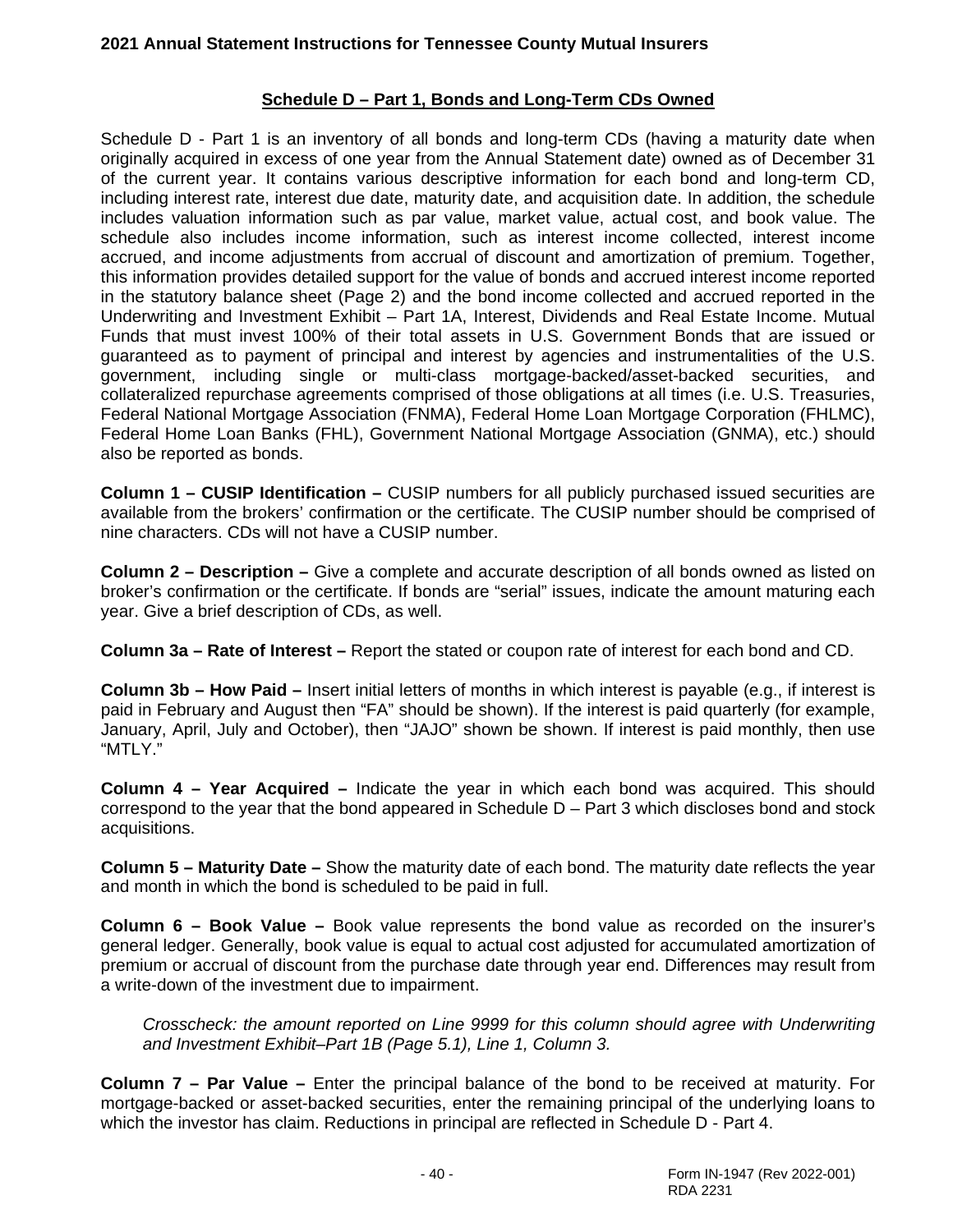**Column 8 – Rate Used to Obtain Market Value –** This column represents the market value per \$100 of par value. This rate times the par value (Column 7) will provide the market value (Column 9). A rate should be obtained from a registered U.S. exchange. (Your broker should be able to provide this information.)

**Column 9 – Market Value –** Par Value (Column 7) times Rate Used to Obtain Market Value (Column 8). County Mutual insurers must admit NAIC class 1 and 2 bonds at amortized cost; NAIC class 3 and lower bonds must be admitted as the lower of amortized cost or market value.

*Crosscheck: the amount reported on Line 9999 for this column should agree with Underwriting and Investment Exhibit–Part 1B (Page 5.1), Line 1, Column 4.*

**Column 10 – Actual Cost –** Enter the original cost of acquiring the bonds. The cost should include brokerage commissions and other fees incurred in the acquisition and should exclude amounts paid for interest accrued on the bonds through the dates of purchase. For mortgage-backed/asset-backed securities, the cost should be reduced as principal payments are received with the activity reflected in Schedule D - Part 4.

**Column 11.1 – Interest: Amount Due and Accrued December 31 of Current Year on Bonds not in Default –** This column shows interest income earned but not received as of yearend for bonds that are not in default. (Accrued interest on bonds in default should be reported in Column 13.)

*Crosscheck: the amount reported on Line 9999 for this column should agree with Underwriting and Investment Exhibit–Part 1A (Page 5.1), Line 1, Column 4.*

**Column 11.2 – Interest: Gross Amount Received During Year –** Enter the total amount of interest income received on each bond during the current Annual Statement period, including cash or interest reinvested. (Exclude those amounts appearing in Column 13 for interest due and accrued on bonds in default as to principal and interest.)

**Column 12 – Increase or (Decrease) by Adjustment in Book Value During Year –** The amount reported in this column reflects the increase (accrual of discount) or decrease (amortization of premium) in the value of the bond during the year. The column also shows write-downs in book value for impairment due to the bond being in default.

**Column 13 – Amount of Interest Due and Accrued December 31 Current Year on Bonds in Default as to Principal and Interest –** The amount reported in this column should reflect accrued interest on bonds in default. The total non-admitted interest accrual is not carried forward to any exhibit since the bonds are in default.

**Column 14 – Statement Value December 31 of Current Year –** The amount reported in this column represents the admitted value of the bonds. NAIC Class 1 and 2 bonds are admitted on the Annual Statement at amortized cost; NAIC Class 3 and below are admitted on the Annual Statement at the lower of amortized cost or current market value. Any non-admitted investments are reported on Line 28 of the Assets Page (Page 2).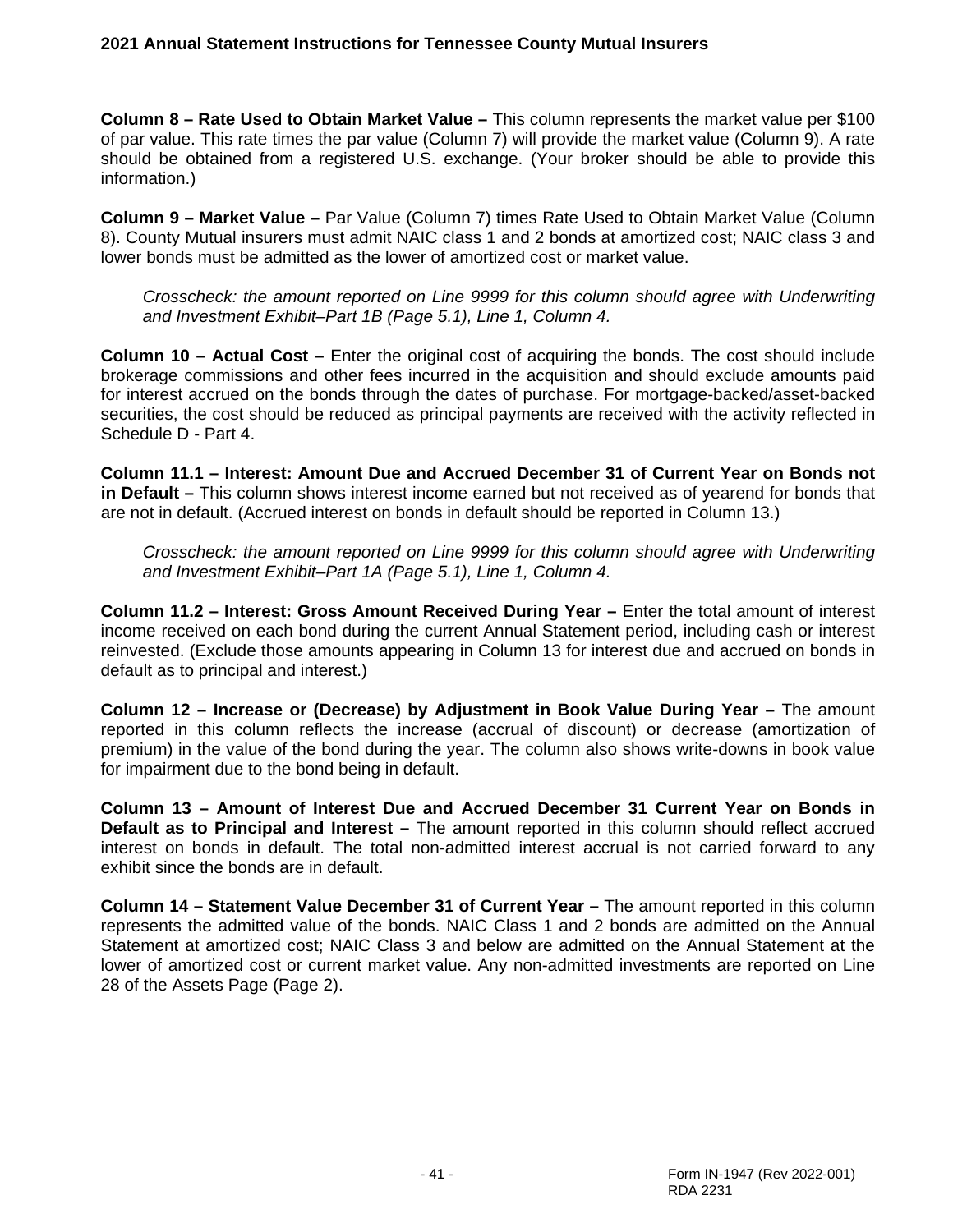# **Schedule D – Part 2 – Section 1, Preferred Stocks Owned**

Schedule D - Part 2 – Section 1 is an inventory of all preferred stocks owned as of December 31 of the current year. It contains various descriptive information for each preferred stock including number of shares, par value, book value, rate per share, statement value, and cost. The schedule also includes income information, such as dividends accrued, and dividends received. Together, this information provides detailed support for the admitted value of preferred stocks and dividends accrued reported in the balance sheet (Page 2) and the stock income collected and accrued reported in the investment income exhibit (Underwriting and Investment Exhibit-Part 1A, Page 5.1).

Preferred stocks will be admitted on the Annual Statement depending on the alphanumeric NAIC designation. If a preferred stock is "redeemable" and has the designation 1 or 2, it should be admitted at "book value". If it is not redeemable and has the designation 1 or 2, it should be admitted at "market value". If the designation is 3 or lower, it should be admitted at the "lower of book or fair value".

**Column 1 – CUSIP Identification –** CUSIP numbers for all publicly purchased issued securities are available from the broker's confirmation or the stock certificate.

**Column 2 – Description –** Give a complete and accurate description of all stocks owned as listed on brokers' confirmation or the certificate.

**Column 3 – Number of Shares –** Record the number of shares of stock owned as of the current year's end. The number of shares should be adjusted for activity occurring during the year including non-cash transactions such as stock splits and stock dividends (stock splits and stock dividends should be reflected in Schedule D – Part 3).

**Column 4 – Par Value per Share –** State the par value per share. Report zero if the stock does not have a par value.

**Column 5 – Book Value –** Book value represents the bond value as recorded on the insurer's general ledger.

*Crosscheck: the amount reported on Line 9999 for this column should agree with Underwriting and Investment Exhibit–Part 1B (Page 5.1), Line 2, Column 3.*

**Column 6 – Rate per Share –** The amount reported in this column represents the amount per share used in determining the *statement value* and is multiplied by the number of shares reflected in Column 3 to obtain the statement value in Column 7.

**Column 7 – Statement Value –** The amount reported in this column represents the admitted value of each preferred stock. Preferred stock is admitted on the Annual Statement at its market value or book value depending on its NAIC designation reduced for amounts that are non-admitted due to investment limitations. Non-admitted amounts are reported on Line 28 of the Assets Page (Page 2).

**Column 8 – Rate Used to Obtain Market Value –** This column represents the market price as of December 31 of one share of stock. This rate times the number of shares (Column 3) will provide the market value (Column 9). A rate should be obtained from a registered U. S. exchange. (Your broker should be able to provide this information.)

**Column 9 – Market Value –** Number of shares (Column 3) times Rate Used to Obtain Market Value (Column 8).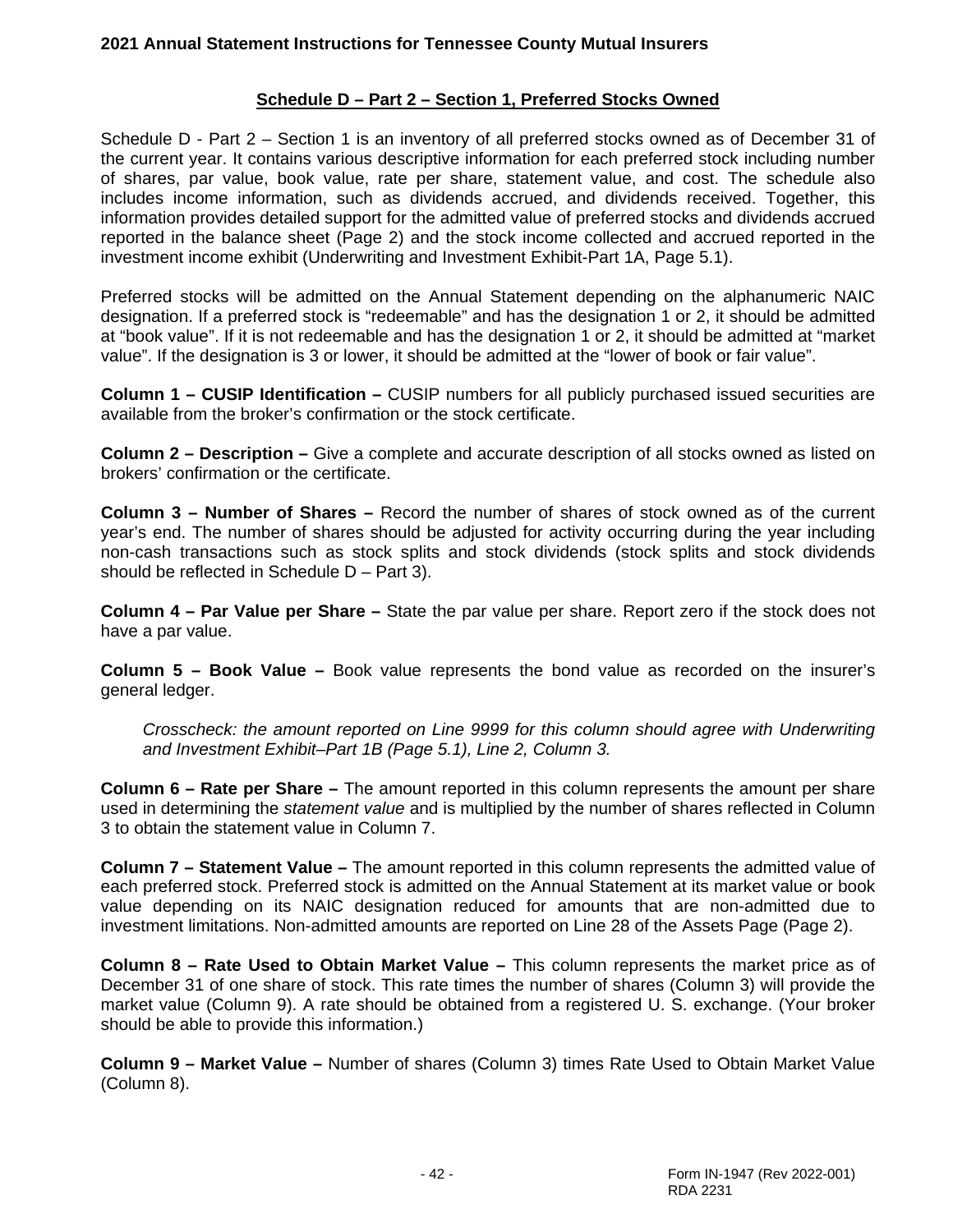*Crosscheck: the amount reported on Line 9999 for this column should agree with Underwriting and Investment Exhibit–Part 1B (Page 5.1), Line 2, Column 4.*

**Column 10 – Actual Cost –** Enter the original cost of acquiring the stocks. The cost should include brokerage commissions and other fees incurred or related to the acquisition and should exclude amounts paid for dividends declared but unpaid on the preferred stocks through the date of purchase. Any dividends received which are declared by the issuer as a return of capital should be used to reduce the original cost. Return of capital should be reflected in Schedule D - Part 4. Stock dividends or stock splits reduce the cost per share on a pro rata basis but do not affect the total cost of the shares held. The actual cost recorded in this column shall always be adjusted for other than temporary impairments.

**Column 11.1 – Dividends: Declared but unpaid –** Include all dividends that have been declared by the issuer before year end but not received as of yearend.

*Crosscheck: the amount reported on Line 9999 for this column should agree with Underwriting and Investment Exhibit–Part 1A (Page 5.1), Line 2, Column 4.*

**Column 11.2 – Dividends: Amounts Received During Year –** Include the total cash dividend income received on each preferred stock during the current year.

**Column 12 – Increase or (Decrease) by Adjustment in Book Value During Year –** Include adjustments made to book value as a result of discount accrual or premium amortization. Write-downs due to permanent decline in value are also included in this column.

**Column 13 – Date Acquired –** Indicate the date on which each preferred stock was acquired. This would correspond to the date that the preferred stock appeared in Schedule  $D - Part 3$  which discloses bond and stock acquisitions.

**Column 14 – Publicly Traded –** Enter "Yes" if the stock is publicly traded on a stock exchange (New York Stock Exchange, American Stock Exchange, or NASDAQ). Otherwise, enter "No."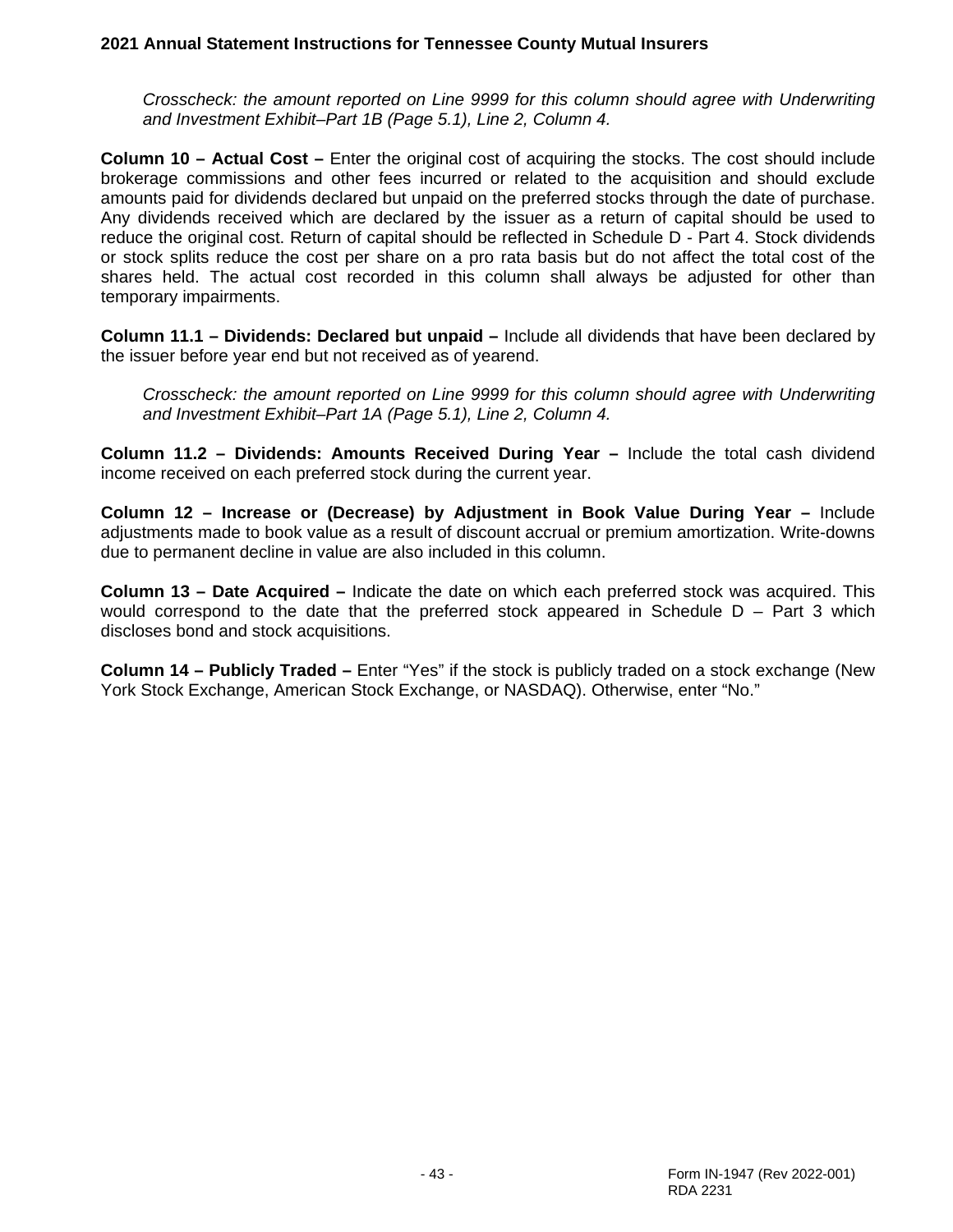# **Schedule D – Part 2 – Section 2, Common Stocks Owned**

Schedule D - Part 2 – Section 2 is an inventory of all common stocks and mutual funds owned as of the current year's end. Mutual Funds (other than those required to be reported on Schedule D – Part 1) are reported on Schedule D – Part 2 (i.e., all mutual funds whose underlying assets are NOT comprised entirely of bonds). The schedule contains various descriptive information for each common stock including number of shares, par value, book value, rate per share, statement value, and cost. The schedule also includes income information, such as dividends accrued, and dividends received. Together, this information provides detailed support for the admitted value of common stocks and dividends accrued reported in the balance sheet (Page 2), and the stock income collected and accrued reported in the investment income exhibit (Underwriting and Investment Exhibit-Part 1A, Page 5.1).

Mutual Funds – Investments in mutual funds (other than those required to be reported in Schedule D - Part 1) should be treated as common stock investments and reported in Schedule  $D - Part 2 -$ Section 2. Generally, this treatment does not vary depending on the types of securities in which the mutual fund invests. A mutual fund investing in corporate bonds is still treated as a common stock investment rather than a bond investment. The only exception where mutual funds may be treated differently is when a mutual funds must invest 100% of its total assets in U.S. Government Bonds that are issued or guaranteed as to payment of principal and interest by agencies and instrumentalities of the U.S. government, including single or multi-class mortgage-backed/asset-backed securities, and collateralized repurchase agreements comprised of those obligations at all times. (i.e., U.S. Treasuries, Federal National Mortgage Association (FNMA), Federal Home Loan Mortgage Corporation (FHLMC), Federal Home Loan Banks (FHL), Government National Mortgage Association (GNMA), etc.) These mutual funds should be reported as bonds in Schedule D – Part 1.

**Column 1 – CUSIP Identification –** CUSIP numbers for all publicly purchased issued securities is available from the broker's confirmation or the stock certificate.

**Column 2 – Description –** Give a complete and accurate description of all common stocks owned as contained in the broker's confirmation or the stock certificate.

**Column 3 – Number of Shares –** Record the number of shares of stock owned as of the current year end. The number of shares should be adjusted for activity occurring during the year including non-cash transactions such as stock splits and stock dividends (stock splits and stock dividends should be reflected in Schedule D – Part 3).

**Column 4 – Book Value –** Enter the book value for the total shares owned as of the current year end. This is generally the original cost unless an unusual write-down has been recorded.

*Crosscheck: the amount reported on Line 9999 for this column should agree with Underwriting and Investment Exhibit–Part 1B (Page 5.1), Line 3, Column 3.*

**Column 5 – Rate Used to Obtain Market Value –** This column represents the market price as of December 31 of one share of stock. This rate times the number of shares (Column 3) will provide the market value (Column 6). A rate should be obtained from a registered U. S. exchange. (Your broker should be able to provide this information.)

**Column 6 – Market Value –** Amounts in this column represent the total market value of common shares owned as of the current year end. It is the product of the number of shares in Column 3 times the rate per share used to obtain market value in Column 5.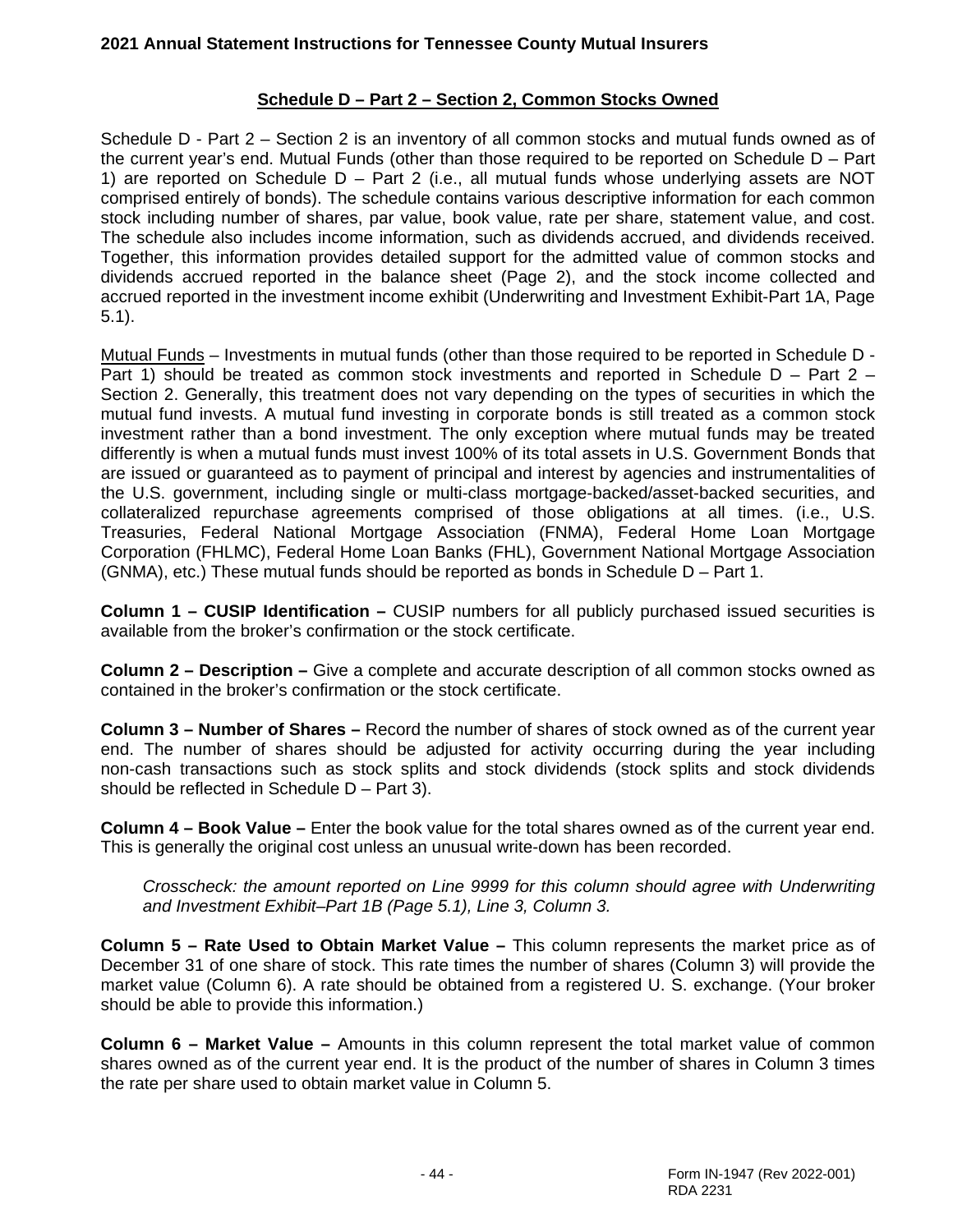*Crosscheck: the amount reported on Line 9999 for this column should agree with Underwriting and Investment Exhibit–Part 1B (Page 5.1), Line 3, Column 4.*

**Column 7 – Actual Cost –** Enter the original cost of acquiring the stocks. The cost should include brokerage commissions and other fees incurred or related to the acquisition and should exclude amounts paid for dividends declared but unpaid on the common stocks through the date of purchase. Any dividends received that are declared by the issuer as a return of capital should be used to reduce the original cost. Return of capital should be reflected in Schedule D - Part 4. Stock dividends or stock splits reduce the cost per share on a pro rata basis but do not affect the total cost of the shares held. The actual cost recorded in this column shall always be adjusted for other than temporary impairments.

**Column 8.1 – Dividends: Declared but unpaid –** Include all dividends that have been declared by the issuer before year end but not received as of year's end.

*Crosscheck: Line 9999 for this column amount should agree with the amount reported on the Underwriting and Investment Exhibit – Part 1A, Page 5.1, Line 3, Column 4.*

**Column 8.2 – Dividends: Amounts Received During Year –** Include the total cash dividend income received on each common stock during the current year.

**Column 9 – Increase or (Decrease) by Adjustment in Book Value During Year –** In special cases, a write-down may occur during the year in the book value of common stock. Such a write-down would be due to a permanent decline in value and would be recorded in Column 9.

**Column 10 – Date Acquired –** Indicate the date on which each common stock was acquired. This would correspond to the date that the common stock appeared in Schedule  $D - Part 3$  which discloses bond and stock acquisitions.

**Column 11 – Publicly Traded –** Enter "Yes" if the stock is publicly traded on a stock exchange. Otherwise, enter "No."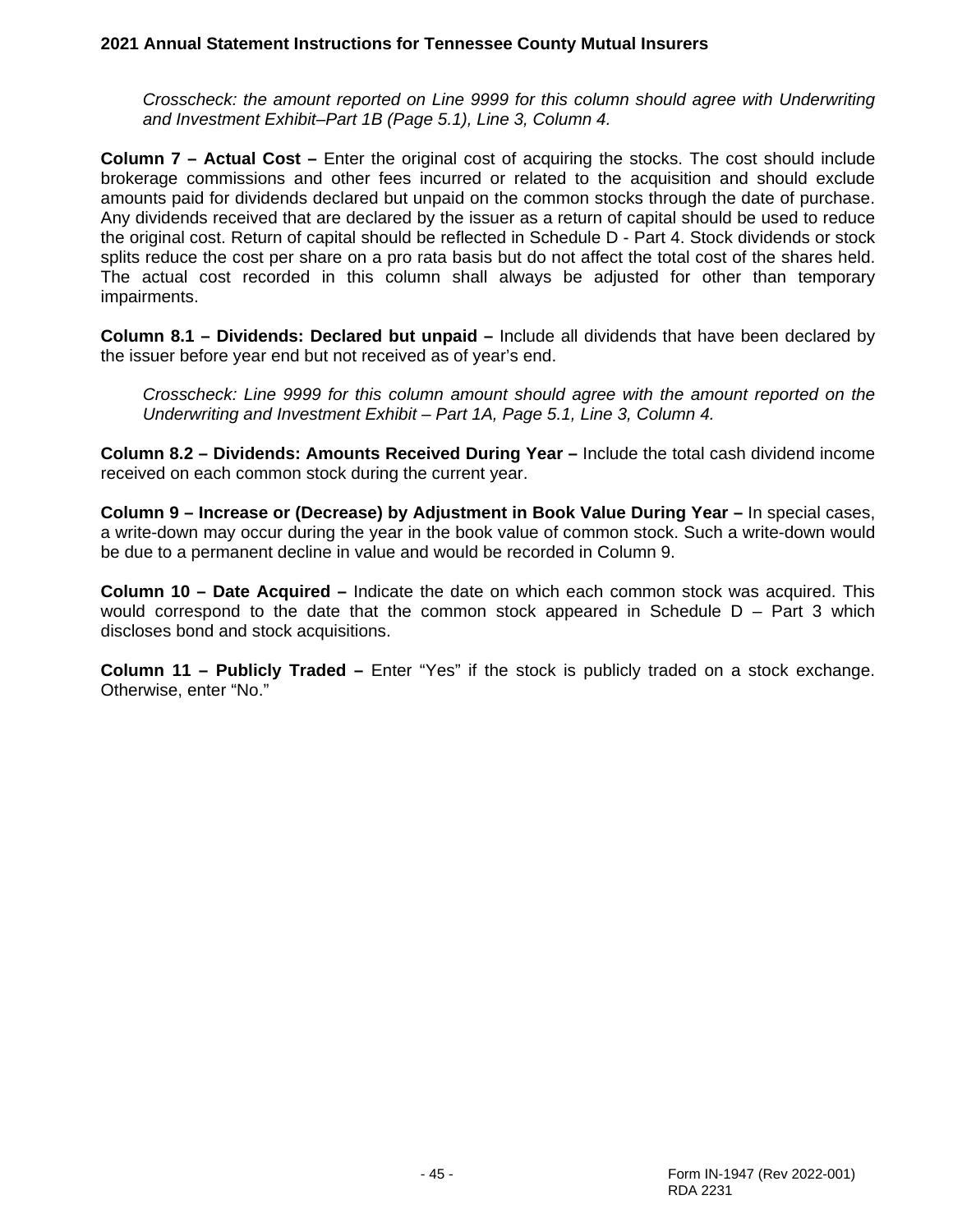### **Schedule D – Part 3, Bonds and Stocks Acquired During Year**

Schedule D – Part 3 reports all acquisitions of bonds (including long-term CDs) and stocks that occurred during the current year. Bonds, preferred stocks, and common stocks are to be grouped separately, showing a subtotal for each category. Schedule D - Part 3 reports the details of bonds and stocks acquired during the year and owned on December 31, plus the totals from Part 5 on bonds and stocks acquired (and disposed of) during the year.

**Column 1 – CUSIP Identification –** CUSIP numbers for all publicly purchased issued securities are available from the brokers' confirmation or the stock certificate.

**Column 2 – Description –** Give a complete and accurate description of all bonds and stocks acquired.

**Column 3 – Date Acquired –** For publicly-traded securities, use the trade date, not the settlement date. For private placements, use the funding date. For bonds or stocks of the same issue that were acquired during the year, the insurer may aggregate them on one line and report the date of the last acquisition as the date acquired.

**Column 4 – Name of Vendor –** Enter the name of the vendor from whom the bond or stock was acquired. If the insurer has acquired multiple lots of the same security from different vendors, enter "Various." If the transaction is a stock split, stock dividend, or other similar transaction initiated by the issuer of the stock then enter a description of the transaction in Column 4 (For example, "Stock Split of 3 for 1").

**Column 5 – Number of Shares of Stock –** The number of shares of stock acquired should be reported in this column. For bond acquisitions, this column is blank.

**Column 6 – Actual Cost –** Actual cost represents the original cost of acquiring the bonds or stocks. The cost should include commissions and other brokerage fees incurred in the acquisition and should exclude amounts paid for accrued interest or dividends declared but unpaid (which are reported in Column 8). Stock dividends and stock splits would normally have no cost reflected in Column 6.

**Column 7 – Par Value –** The par value of bonds (principal balance of the bond to be received at maturity) should be reported in this column. For common stock acquisitions, this column is blank. For preferred stock, enter the par value per share, if any.

**Column 8 – Paid for Accrued Interest and Dividends –** The amount reported in this column should be accrued interest and dividends that had been declared but had not been paid at the time the security was acquired.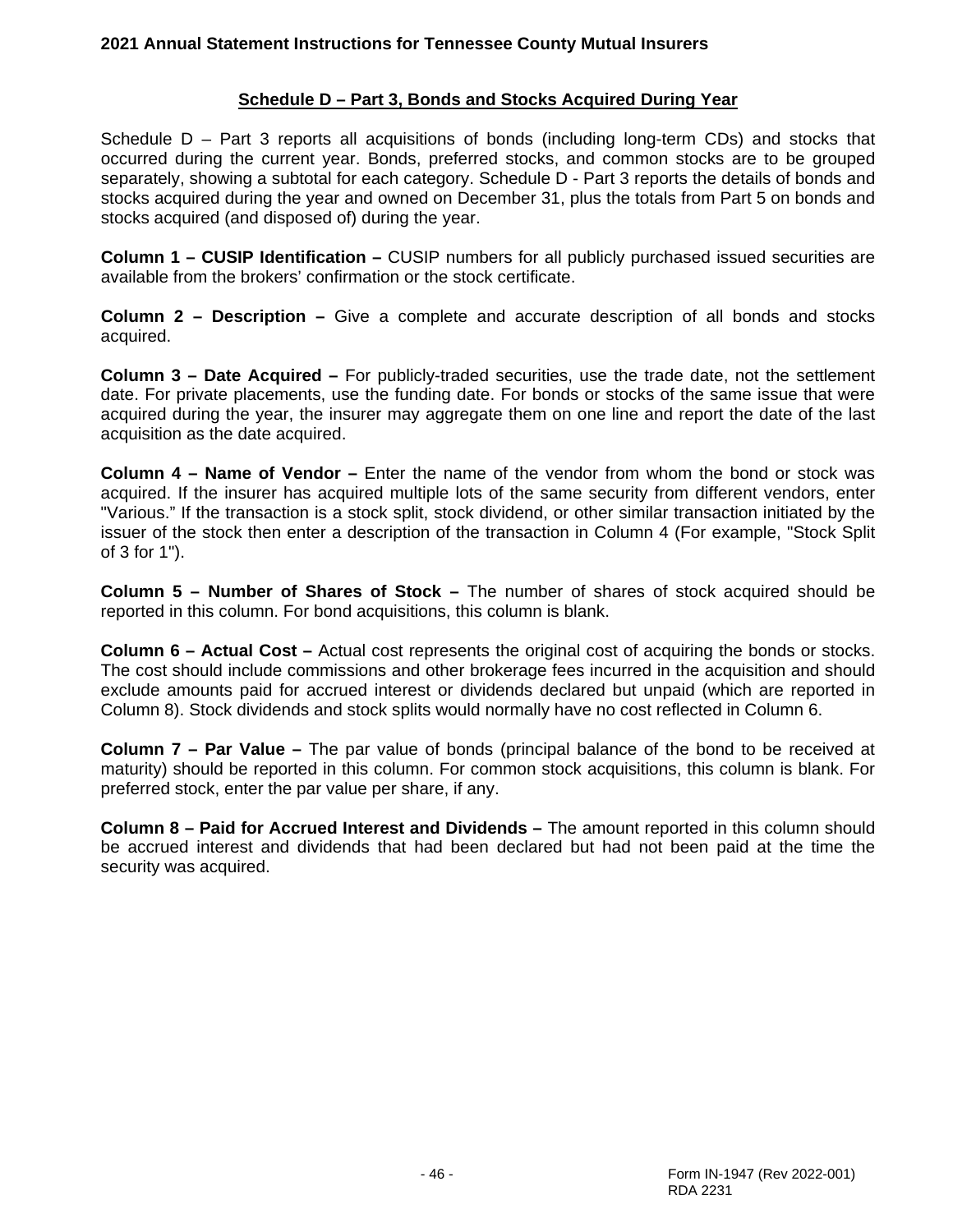#### **Schedule D – Part 4, Bonds and Stocks Sold, Redeemed or Otherwise Disposed of During Year**

Schedule D – Part 4 reports the totals of all disposals of bonds and stocks that occurred during the current year. Schedule D - Part 4 reports the details of bonds and stocks that were sold, redeemed, or otherwise disposed of during the year and that were owned on December 31 of the preceding year, plus the totals from Part 5 on bonds and stocks sold, redeemed, or otherwise disposed of during the year that were acquired during the year. Bonds, preferred stocks, and common stocks are to be grouped separately, showing a subtotal for each category. The information reported on this schedule also includes the interest and dividends on bonds and stocks sold, the consideration received, and the profit or loss realized on disposal.

**Column 1 – CUSIP Identification –** CUSIP numbers for all publicly purchased issued securities are available from the brokers' confirmation or the stock certificate.

**Column 2 – Description –** Give a complete and accurate description of all bonds and stocks which were disposed.

**Column 3 – Disposal Date –** Enter the trade date. For bonds or stocks of the same issue that were called, matured, redeemed, or sold during the year, the insurer may aggregate them on one line and omit the disposal date.

**Column 4 – Name of Purchaser –** This column reports the name of the entity that acquired the security. If the transaction is a maturity or a redemption, then this should be indicated in Column 4. If a security was called before maturity, state the call price. Periodic principal payments, as with single class securities, can be labeled "principal receipt", "scheduled redemption", "pay down", or another similar term.

**Column 5 – Number of Shares of Stock –** The number of shares of stock disposed of should be recorded in this column. For bond dispositions, this column is blank.

**Column 6 – Consideration –** Disclose the proceeds received from the sale, maturity, redemption, or principal payment, less any applicable commissions, taxes, or fees. Accrued interest and dividends received as part of the disposition should be excluded from this column.

**Column 7 – Par Value –** Enter the par value of bonds sold or matured. For common stock dispositions, this column is blank. Enter the par value per share, if any, for preferred stock.

**Column 8 – Actual Cost –** Actual cost represents the original cost of acquiring the bonds and stocks. The cost should include commissions and other brokerage fees incurred in the acquisition and should exclude amounts paid for accrued interest and dividends declared but unpaid. For bonds, the amount in this column should correspond to amounts previously shown in Schedule D - Part 1, Column 10. For preferred stocks and common stocks, the amount in this column corresponds to the original cost amounts previously shown in Part 2 - Section 1, Column 10 and Part 2 - Section 2, Column 7, respectively.

**Column 9 – Book Value at Disposal Date –** For bonds and stocks, book value at the disposal date is generally the original cost plus accretion of discount less amortization of premium, adjusted for any impairment write-downs. If the bond or preferred stock is accrued or amortized, the book value would be the accrued or amortized value at the date of disposal.

**Column 10 – Increase or (Decrease) by Adjustment in Book Value During Year –** These amounts would include discount accrual and amortization of any bond premium or discount during the year.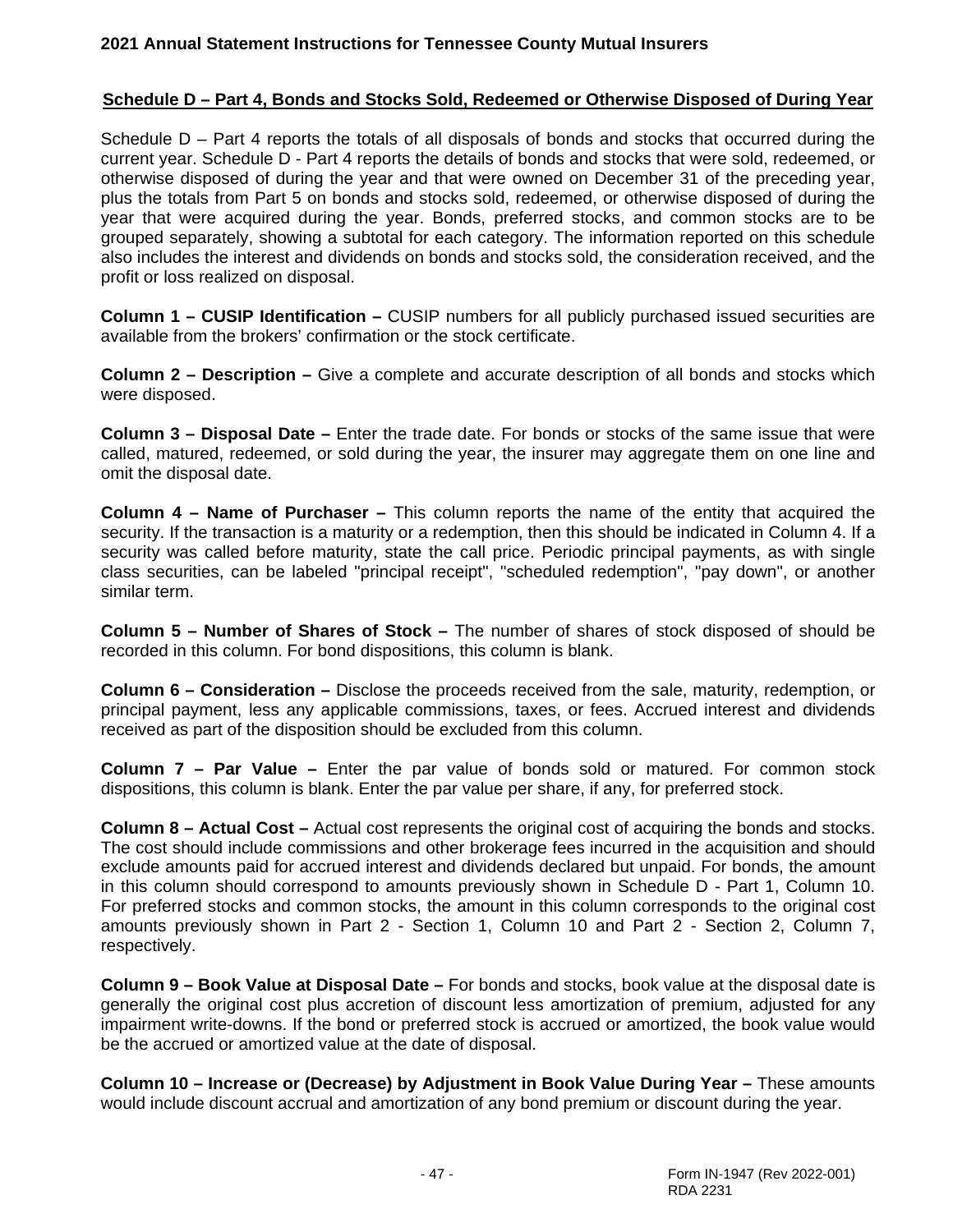**Column 11 – Profit or (Loss) on Disposal –** The profit or (loss) on disposal is the consideration in Column 6 less the book value at the disposal date in Column 9.

*Crosscheck:* 

*The amount reported on Line 1999 should agree with the Underwriting and Investment Exhibit-Part 1B (Page 5.1), Line 1, Column 1.*

*The amount reported on Line 2999 should agree with the Underwriting and Investment Exhibit-Part 1B (Page 5.1), Line 2, Column 1.*

*The amount reported on Line 3999 should agree with the Underwriting and Investment Exhibit-Part 1B (Page 5.1), Line 3, Column 1.*

**Column 12 – Interest on Bonds or Dividends on Stocks Received During Year –** Include here the interest received during the year for bonds and dividends received during the year for preferred and common stocks disposed of during the year, including the accrued dividends received as part of the disposition.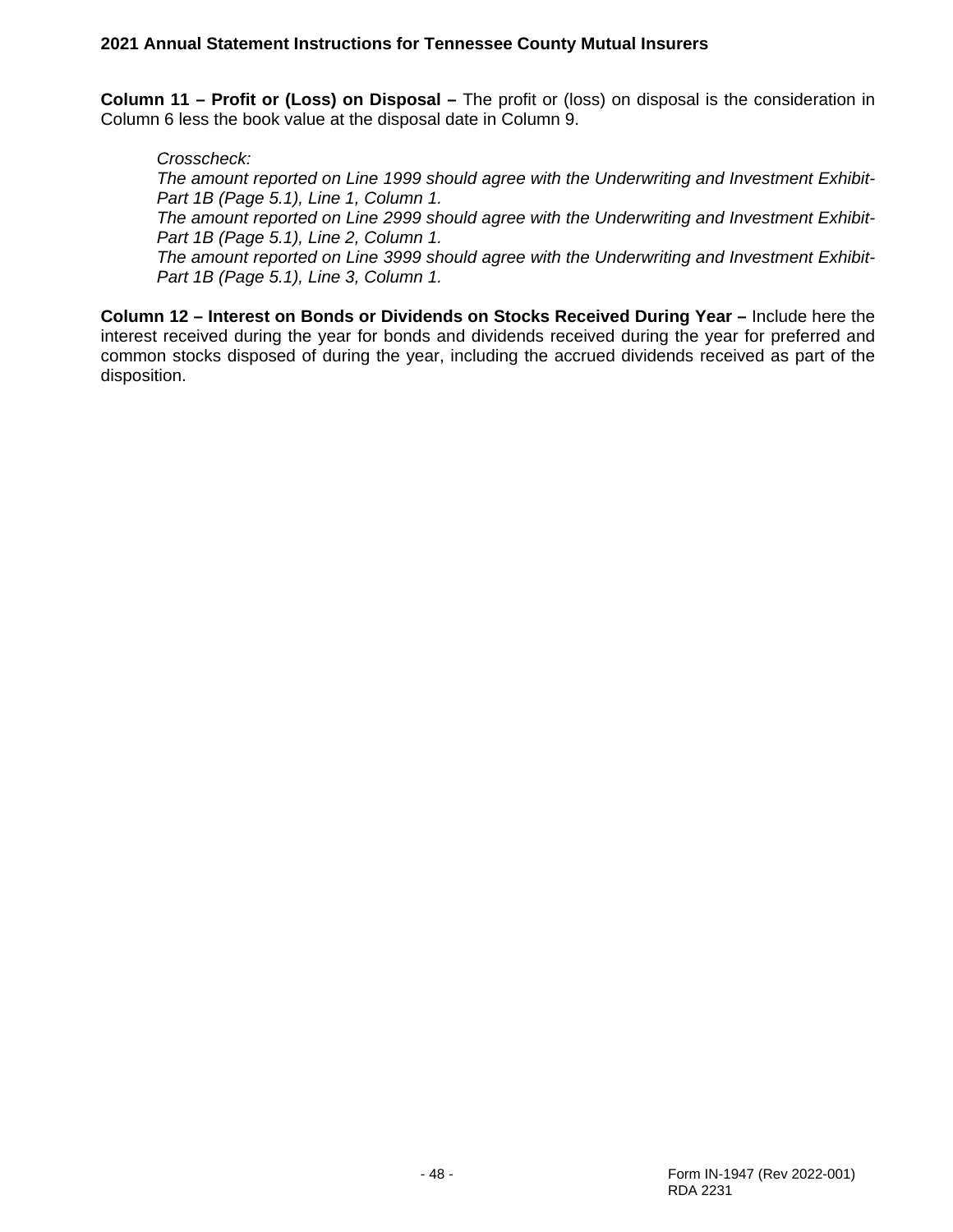# **Schedule D – Part 5, Bonds and Stocks Acquired During Year and Fully Disposed of During Year**

Schedule D – Part 5 reports all bonds and stocks that were both acquired and disposed of during the current year. This manner of reporting avoids having to list these bonds and stocks twice, once in Part 3 for acquisitions and once in Part 4 for dispositions. The subtotals in Part 5 for bonds, preferred stocks, and common stocks are carried forward to the appropriate columns in Parts 3 and 4. (The investments in Part 5 should not be included in the current year or the prior year Schedule D - Parts 1 and 2.)

**Column 1 – CUSIP Identification –** CUSIP numbers for all publicly purchased issued securities are available from the broker's confirmation or the stock certificate.

**Column 2 – Description –** Give a complete and accurate description of all bonds and stocks purchased and disposed.

**Column 3 – Date Acquired –** For publicly-traded securities, use trade date, not the settlement date. For private placements, use the funding date. For bonds or stocks of the same issue that were acquired during the year, the insurer may aggregate them on one line and report the date of the last acquisition as the date acquired.

**Column 4 – Name of Vendor –** Enter the name of the vendor from whom the bond or stock was acquired. If the insurer has acquired multiple lots of the same security from different vendors, enter "Various." If the transaction is a stock split, stock dividend, or other similar transaction initiated by the issuer of the stock then enter a description of the transaction in Column 4 (For example, "Stock Split of 3 for 1").

**Column 5 – Disposal Date –** Enter the trade date. For bonds or stocks of the same issue that were called, matured, redeemed or sold during the year, the insurer may aggregate them on one line and omit the disposal date.

**Column 6 – Name of Purchaser –** This column reflects the name of the entity that acquired the security. If the transaction is a maturity or a redemption, the appropriate description should be entered.

**Column 7 – Par Value (Bonds) or Number of Shares (Stocks) –** The par value of the bonds sold or redeemed or the number of shares of stock sold should be reported in this column.

**Column 8 – Actual Cost –** Actual cost represents the original cost of acquiring bonds and stocks. The cost should include commissions and other brokerage fees incurred in the acquisition and should exclude amounts paid for accrued interest and dividends declared but unpaid.

**Column 9 – Consideration –** Report the proceeds received from the sale, maturity, or redemption less any applicable commissions, taxes, or fees. Accrued interest and dividends received as part of the disposition should be excluded from this column.

**Column 10 – Book Value at Disposal Date –** For bonds and stocks, book value at the disposal date is generally the original cost adjusted for any impairment write-downs. If the bond or preferred stock is amortized, the book value would be the amortized value at the date of disposal.

**Column 11 – Increase or (Decrease) by Adjustment in Book Value During Year –** These amounts would include discount accrual and amortization of any bond premium during the year.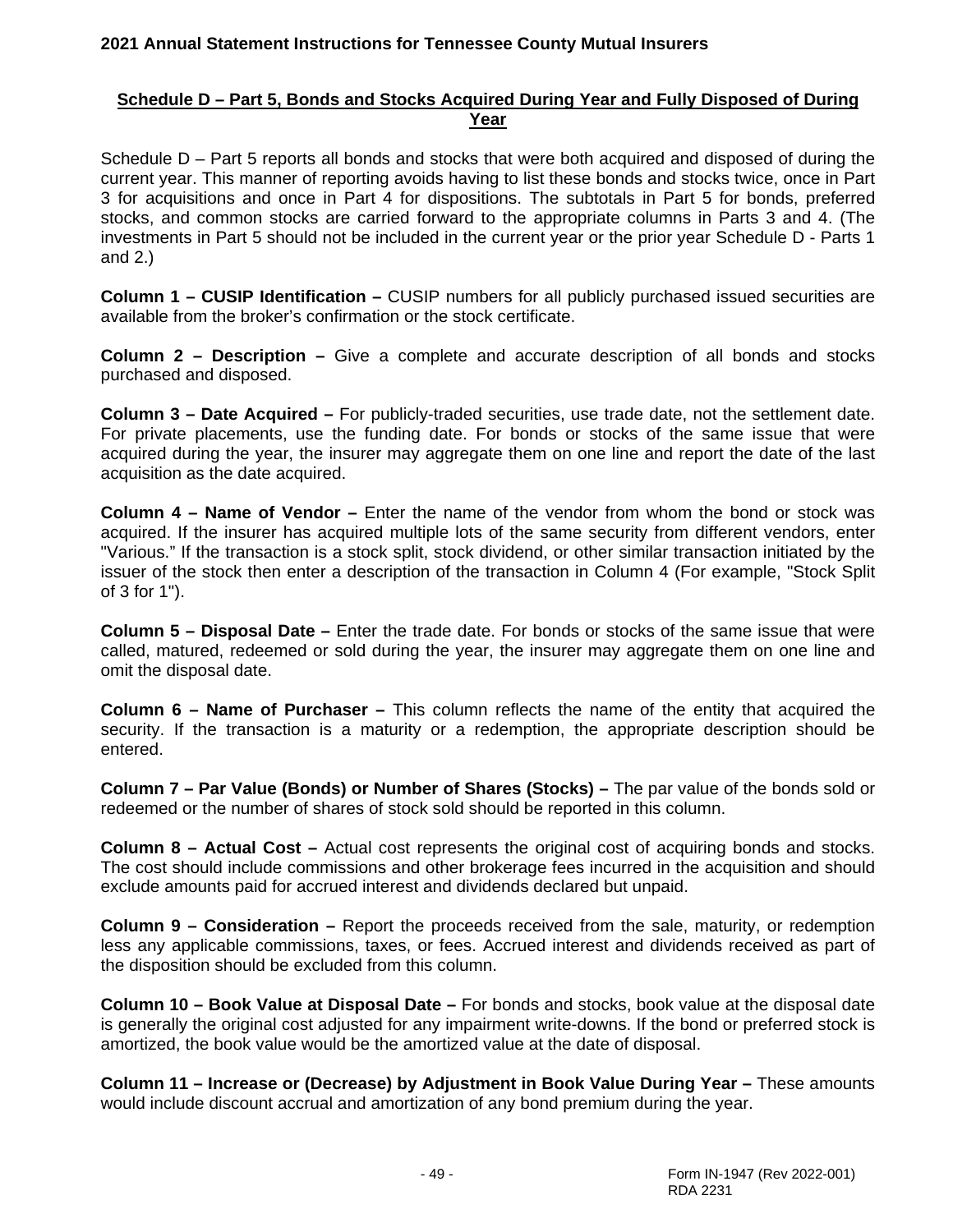**Column 12 – Profit or (Loss) on Disposal –** The profit or (loss) on disposal is the consideration in Column 9 less the book value at disposal date in Column 10.

**Column 13 – Interest on Bonds or Dividends on Stocks Received During Year –** This column displays the interest received on bonds and the dividends actually received on preferred and common stocks from the date acquired through the disposal date. The amount reported should include accrued interest and dividends (excluded from Column 9) received upon the disposition of the security by the insurer.

**Column 14 – Paid for Accrued Interest and Dividends –** Accrued interest and dividends declared but unpaid which were acquired by the insurer in its purchase of the bonds or stocks are reported here.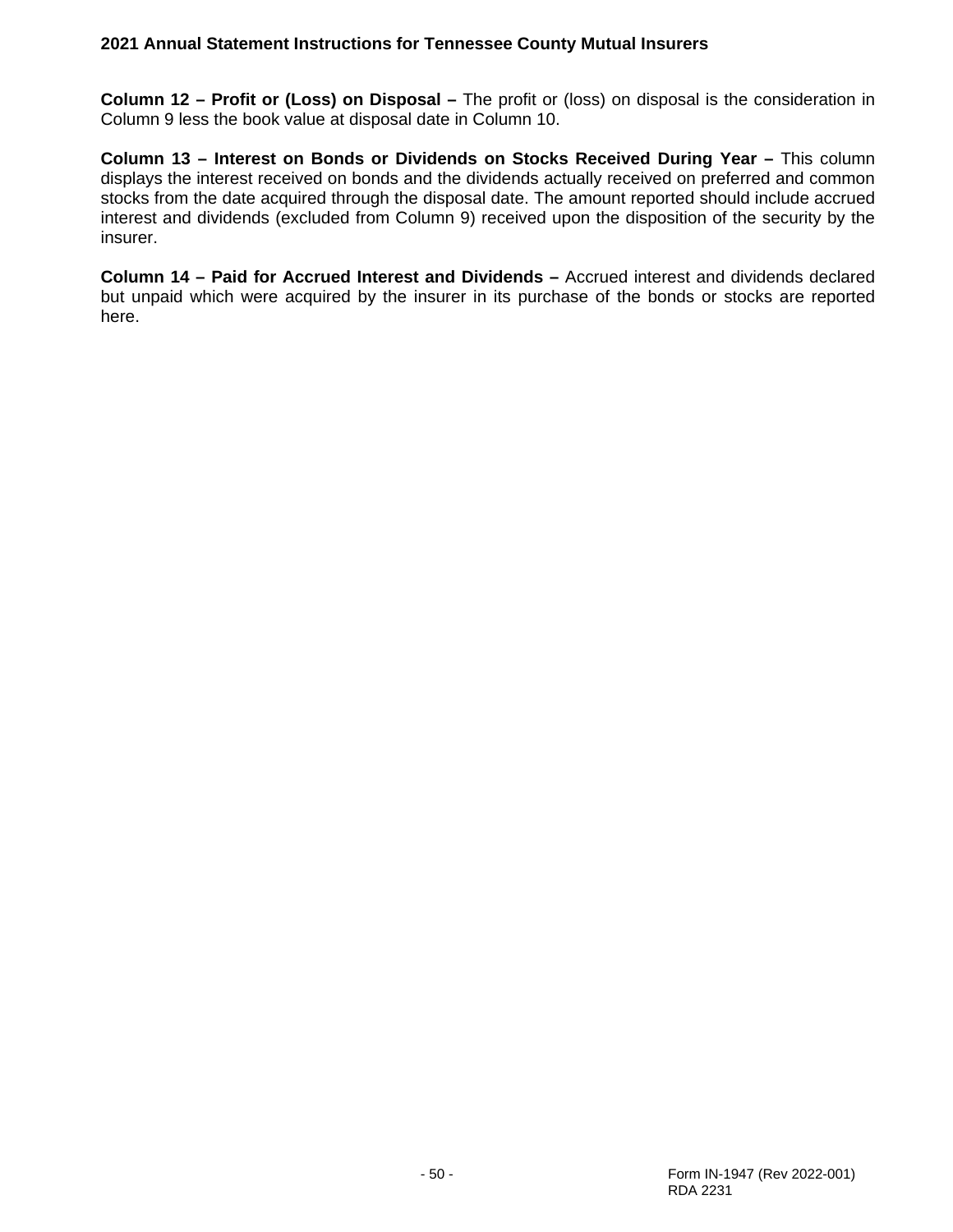# **Schedule E – Cash and Cash Equivalents**

**Schedule E is an inventory of all cash and cash equivalents as of December 31 of the current year. Cash includes cash on hand (i.e., petty cash), and the reconciled balance (i.e., book value) of cash in banks, trusts, and savings and loan associations. Short-term CDs (which have a maturity date of one year or less when purchased) are also reported on Schedule E. Cash equivalents include such items as money market funds and other short-term investments.** Cash equivalents are short-term, highly liquid investments that are both (a) readily convertible to known amounts of cash, and (b) so near their maturity that they present insignificant risk of changes in value because of changes in interest rates. Only investments with "original maturities" of three months or less qualify as cash equivalents under this definition.

Long-term CDs should not be included in this schedule. Rather, they should be reported in Schedule D and treated as a bond.

The amount of interest received during the current year, the amount of interest accrued on December 31, and the rate of interest earned on the account for each institution are also reported on Schedule E.

Mutual Funds should be reported as either bonds or commons stocks. See instructions for bonds (Line 1) and common stocks (Line 2.2).

*Crosscheck: the amount reported on Line 9999, Column 5 should agree with Assets Page, (Page 2), Line 5, Column 1.*

**Line 1999 –** The total on this line should include cash balances maintained during the year in banks, trusts, and savings and loan associations.

**Line 2999 –** The total on this line should include cash equivalents and short-term CDs (with original maturity less than one year), money market funds, investments (such as U.S. Treasury bill, Treasury note, etc.) with original maturity of three months or less, and mutual fund accounts.

**Line 3999 –** The total on this line should include cash maintained in the insurer's office such as petty cash.

**Column 1 – Description –** Enter the full name and location of the depository. If the item relates to a CD, the date of maturity should be disclosed. The full name of each money market or mutual fund account should be disclosed.

**Column 2 – Rate of Interest –** If applicable, indicate the annual effective rate or annual percentage yield of interest earned on each balance displayed. Since commercial checking accounts do not earn interest, such as CDs or time deposits.

**Column 3 – Amount of Interest Received During Year –** Enter the interest income collected during the current year. The total should generally agree with the Underwriting and Investment Exhibit–Part 1A (Page 5.1), Line 6, Column 1.

**Column 4 – Amount of Interest Accrued December 31 of Current Year –** Enter the amount of interest income earned but not received as of December 31. The total should agree with the Underwriting and Investment Exhibit–Part 1A (Page 5.1), Line 6, Column 4.

**Column 5 – Balance –** Enter the year-end reconciled *book* balance for each depository and cash equivalent. The total on Line 9999 should agree with Assets (Page 2), Line 5, Column 1.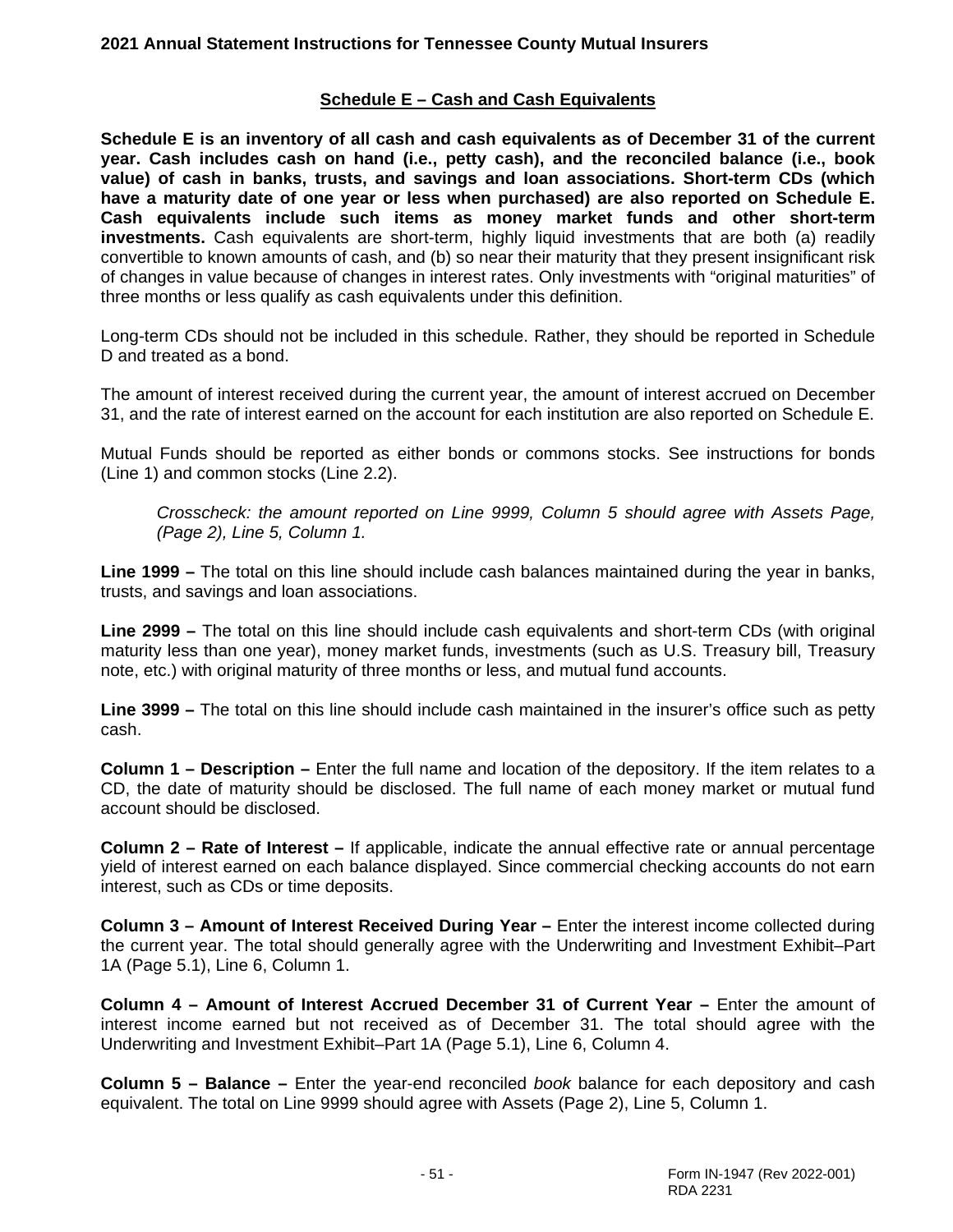**Totals of Depository Balances on the Last Day of Each Month During the Current Year –** Enter the total reconciled *book value* month-end balances for each month of the year for cash accounts maintained in banks, trusts, and savings and loan associations (those reported in Line 1999).